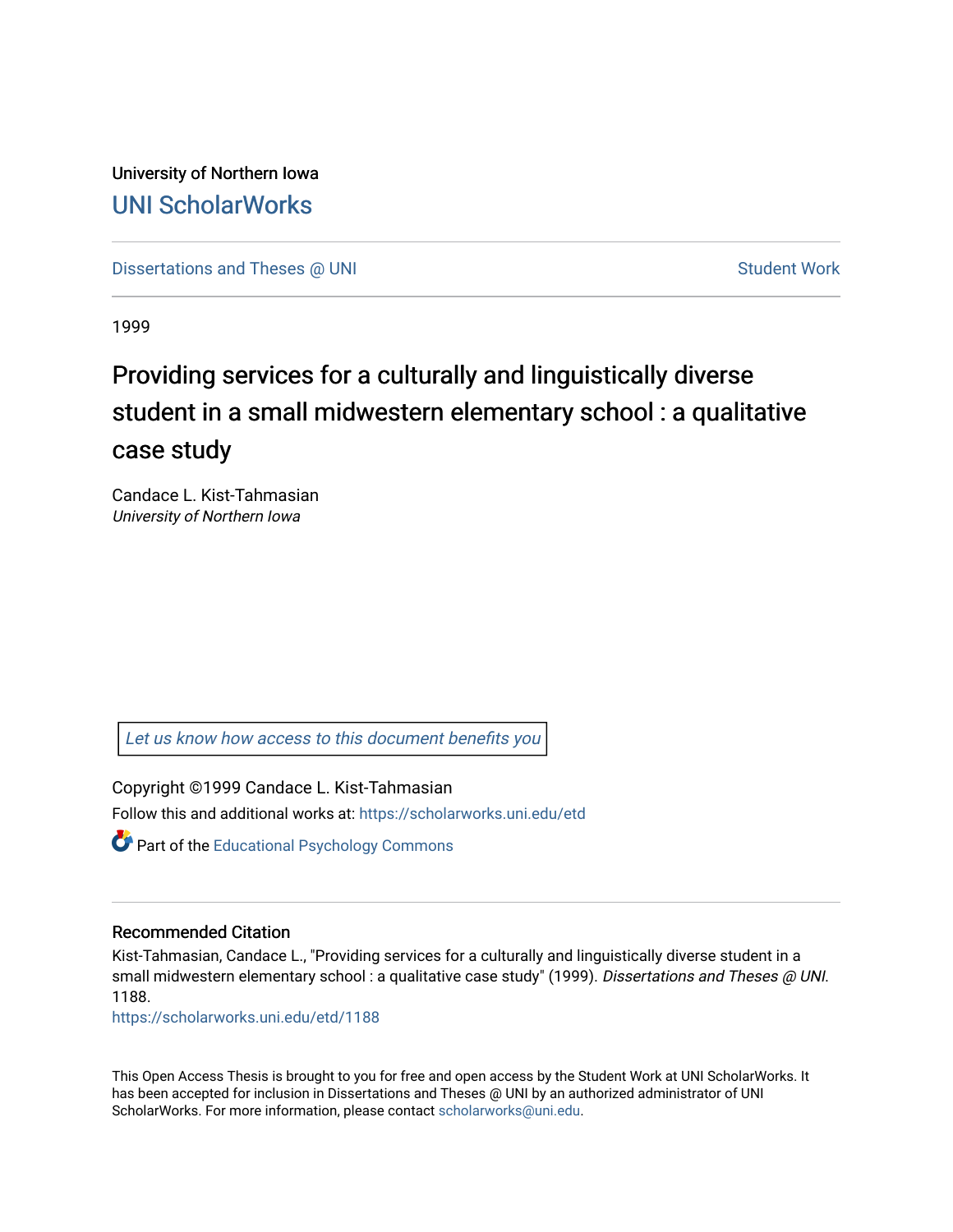Copyright by

## CANDACE KIST-TAHMASIAN

1999

All Rights Reserved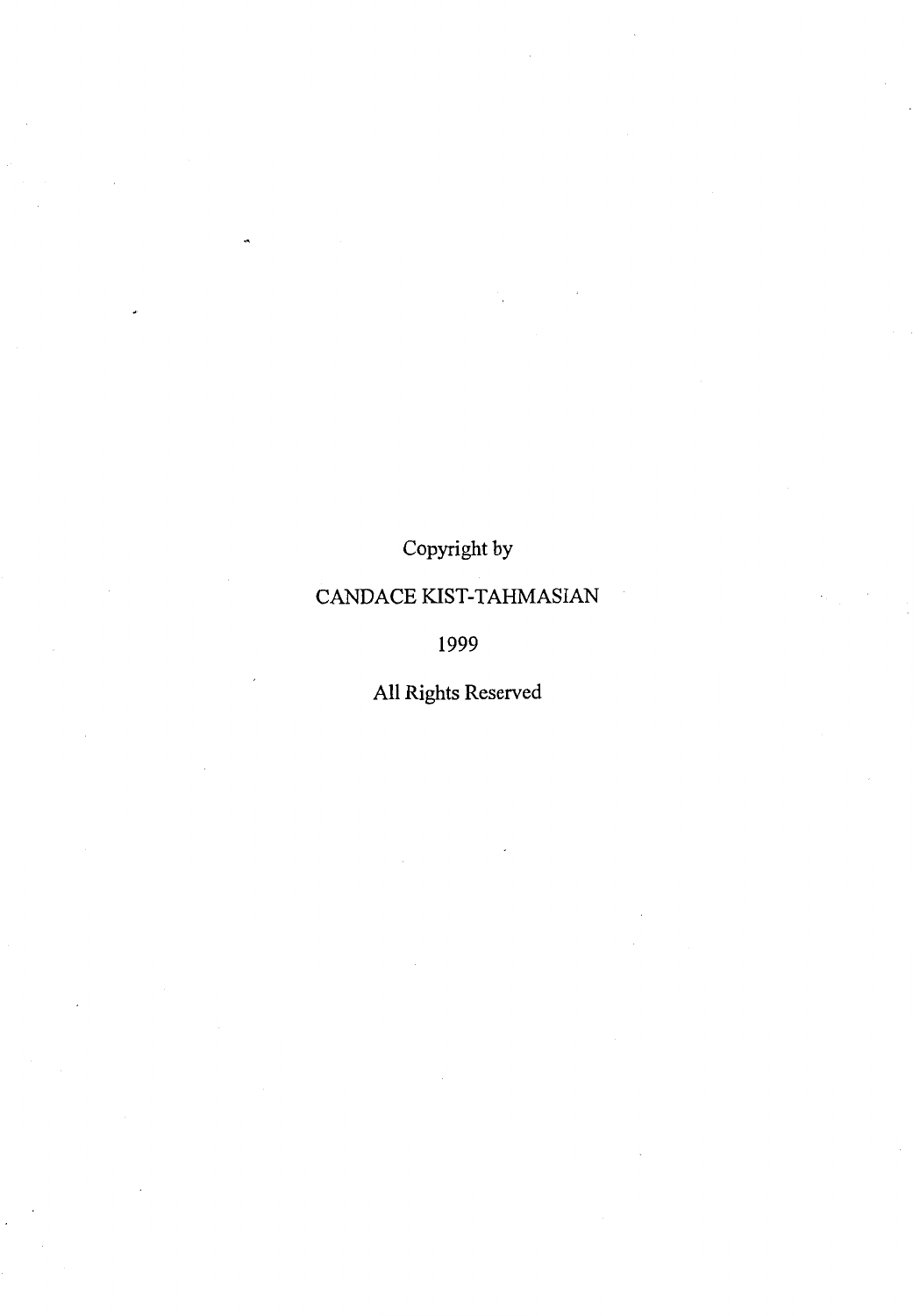#### PROVIDING SERVICES FOR

# A CULTURALLY AND LINGUISTICALLY DIVERSE STUDENT IN A SMALL MIDWESTERN ELEMENTARY SCHOOL:

A QUALITATIVE CASE STUDY

An Abstract of a Thesis

Submitted

In Partial Fulfillment

Of the requirements for the Degree

Specialist in Education

Candace L. Kist-Tahmasian

University of Northern Iowa

December 1999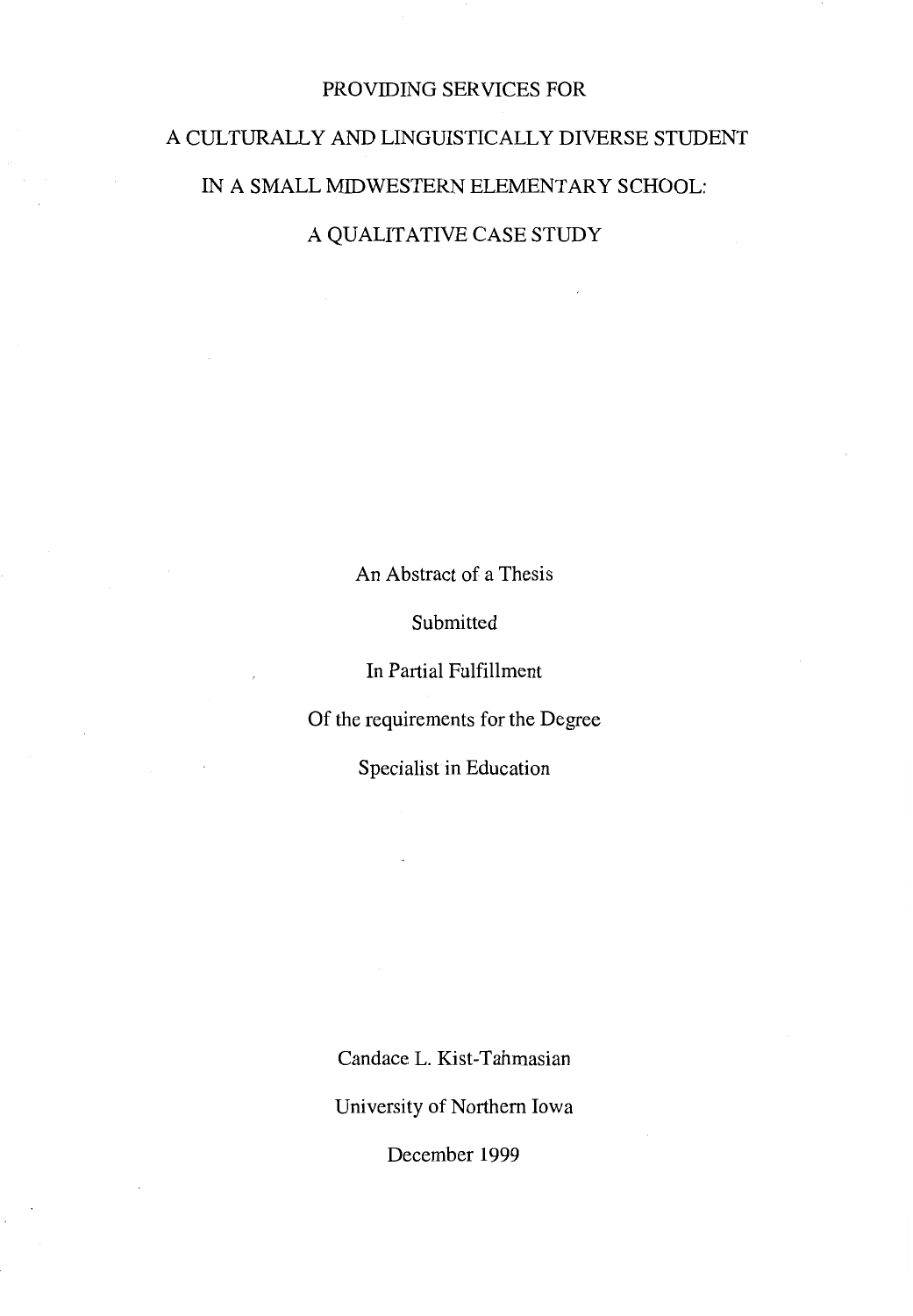#### ABSTRACT

Presented is a case study of an eight-year-old boy who is learning English as a second language in a midwestern elementary school. The number of students needing ESL and/or bilingual education is rapidly growing throughout the United States. Many non-urban schools and districts must now begin to meet these needs.

Observations of the student in various school settings were done over a period of six weeks for a total of 24 hours. Interviews of key personnel provided additional information important to the study. Three themes of concern in regard to the student's educational situation became the focus of the case study. The three concerns are as follows. First, the school lacked trained bilingual/ESL personnel to instruct the student. Second, the school lacked appropriate curricula and materials support for the student's needs. Finally, the child's reported socio-behavioral patterns were a concern of school personnel.

The research literature regarding second language acquisition and special education issues are examined and the case is presented and analyzed. A discussion follows the case analysis and recommendations are made using the most recent available research. Further areas for research are recommended.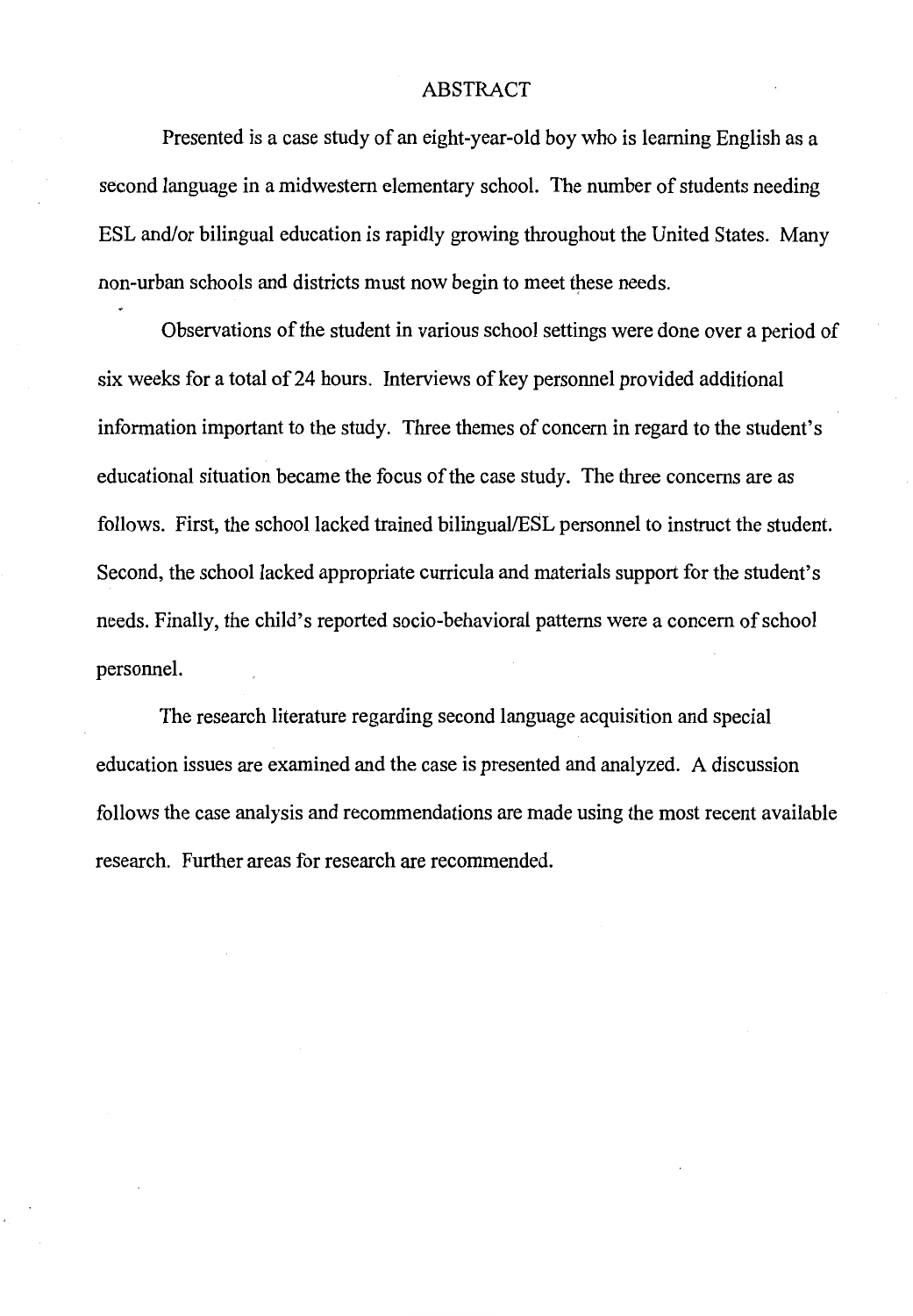#### PROVIDING SERVICES FOR

# A CULTURALLY AND LINGUISTICALLY DIVERSE STUDENT IN A SMALL MIDWESTERN ELEMENTARY SCHOOL:

A CASE STUDY

A Thesis

Submitted

In Partial Fulfillment

Of the requirements for the Degree

Specialist in Education

Candace L. Kist-Tahmasian

University of Northern Iowa

December 1999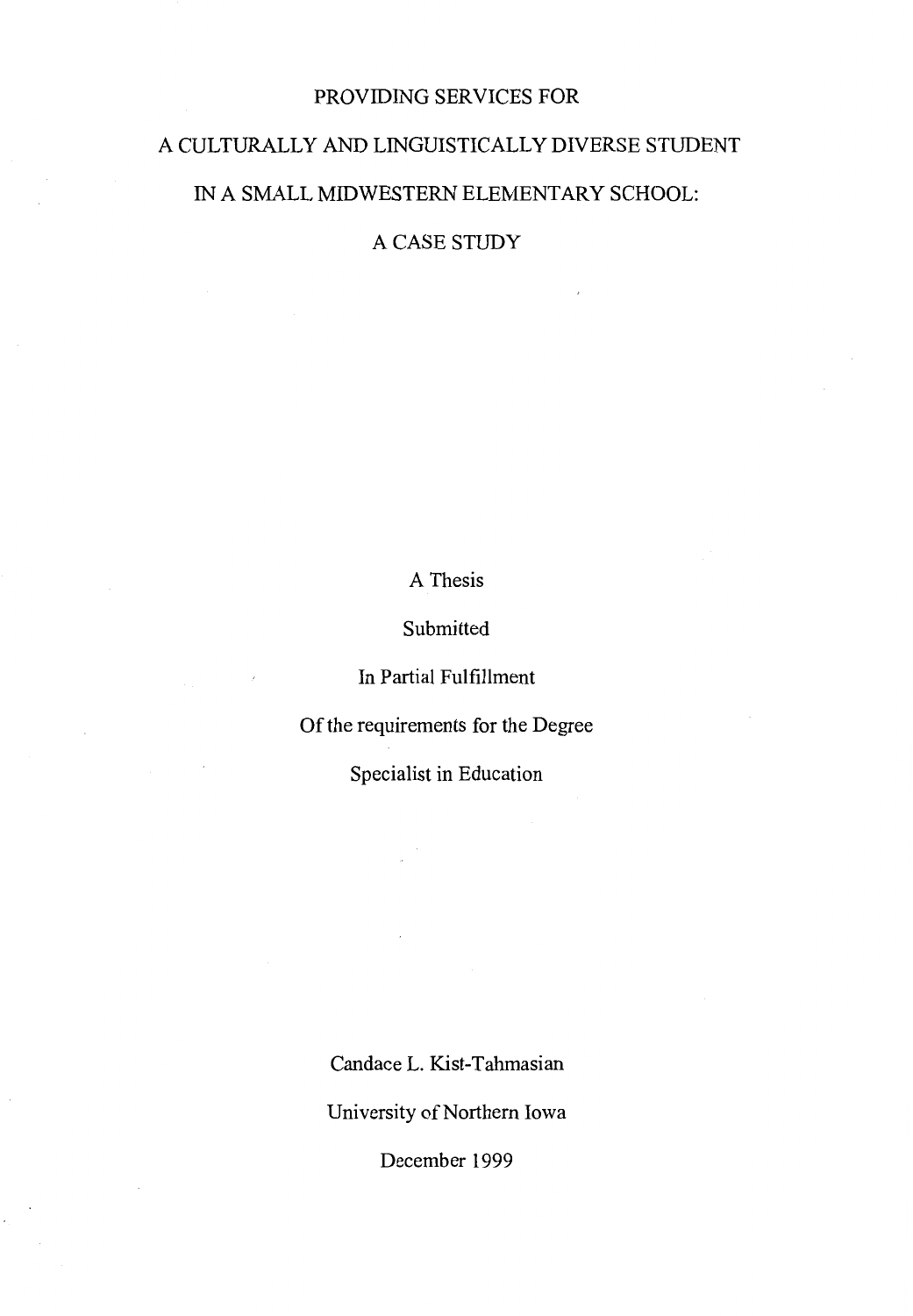This Study by: Candace Kist-Tahmasian

Entitled: Providing Services for a Culturally and Linguistically Diverse Student in a

Small Midwestern Elementary School: A Qualitative Case Study

has been approved as meeting the thesis requirement for the

Degree of Specialist in Education.

**r-lv9~~/'fqq**  Date

Dr. Andrea DeBruin-Parecki, Chair, Thesis Committee

(<u>UUG (o 1</u>999<br>Date

Dr. Cheryl Roberts, Thesis Committee Member

 $\frac{8}{10}$  1499

Dr. Suzanne Freedman, Thesis Committee Member

 $(9/200$ Date

Dr/John W. Somervill, Dean, Graduate College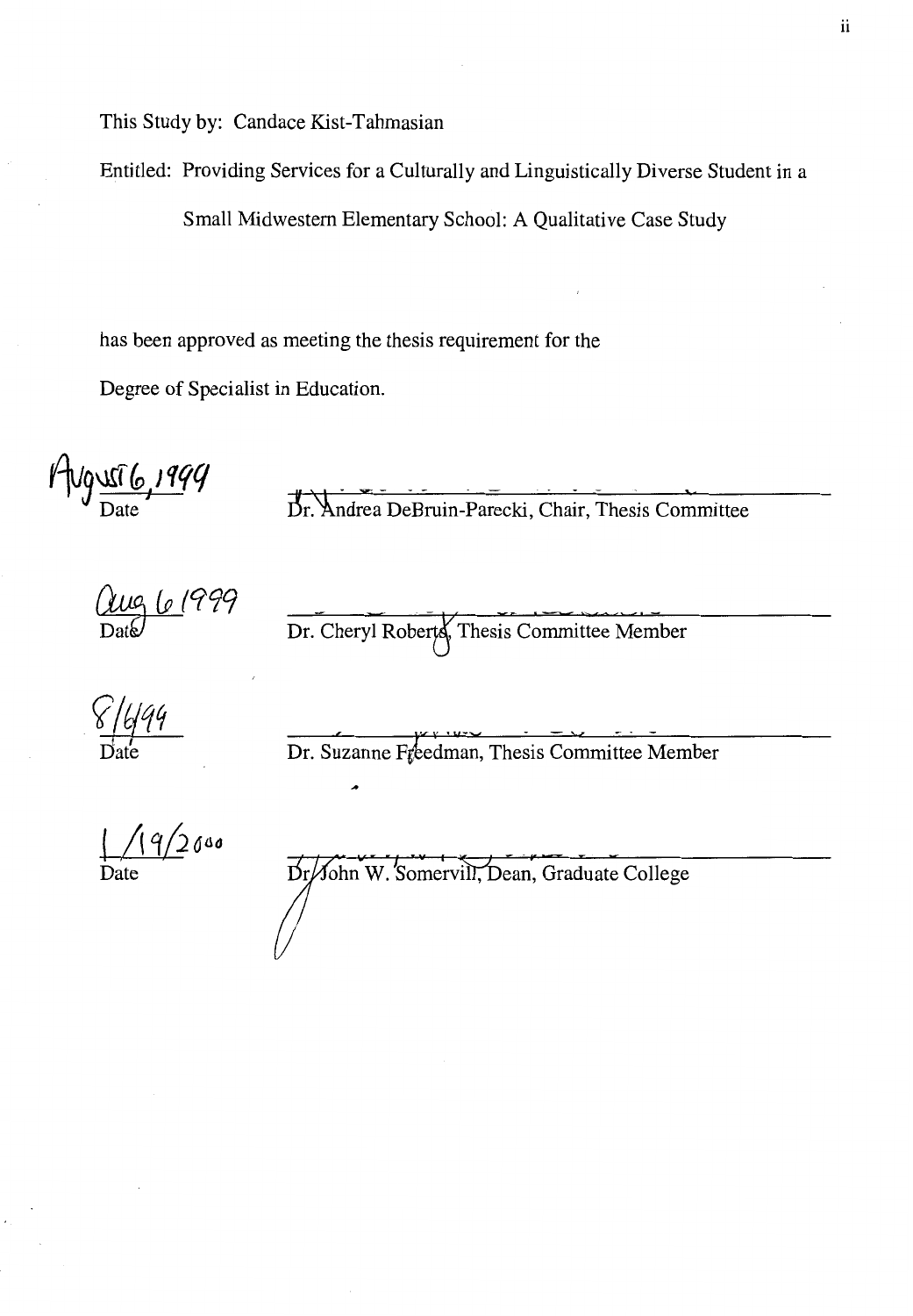This thesis is dedicated to my husband Norek, my son Michael, and, my mother Elinor Kist. Without their loving sacrifices and eternal patience, I would not have been able to accomplish what I have. I can never say enough thank you's to express the gratitude I feel. iii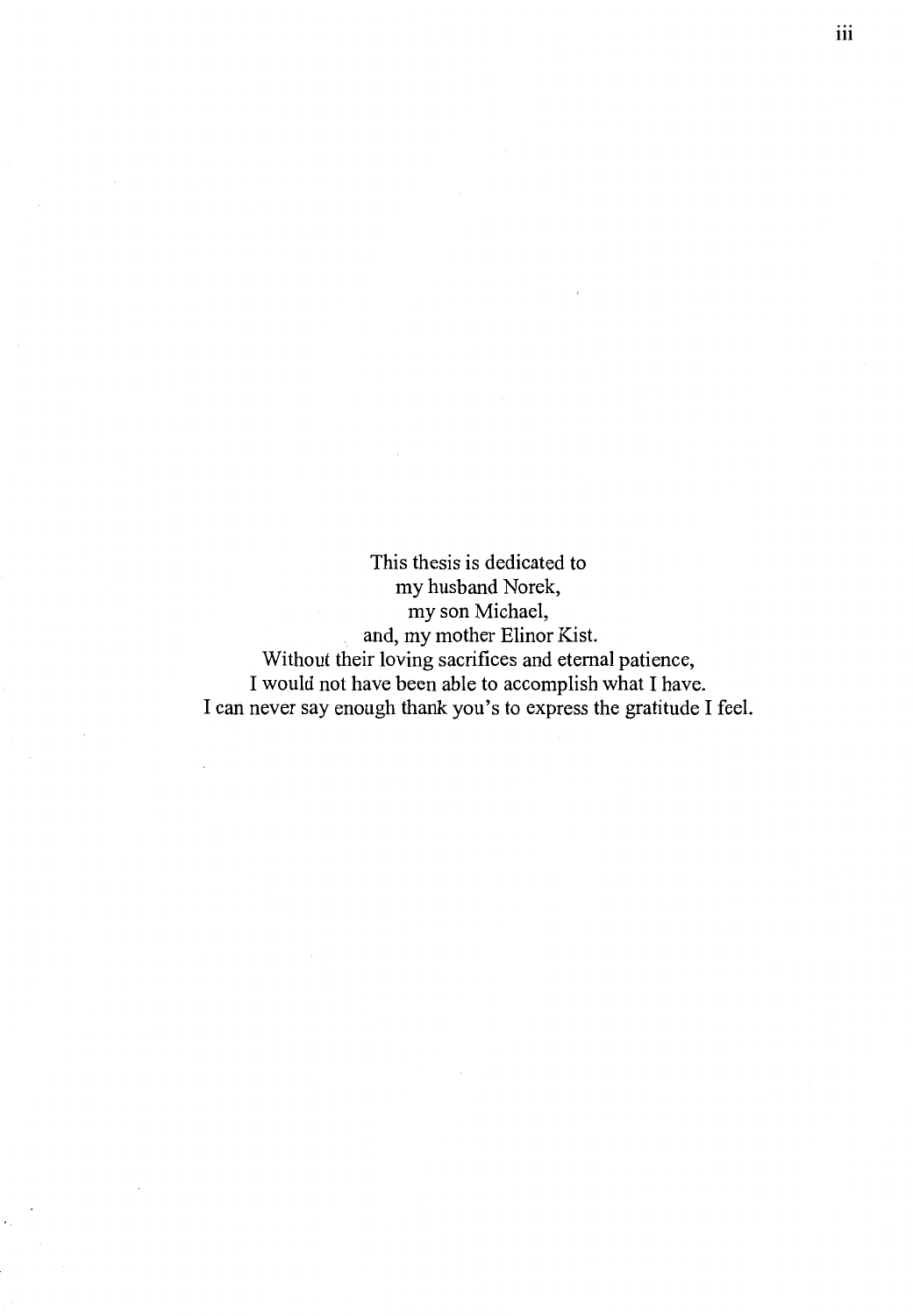#### ACKNOWLEDGEMENTS

I would like to acknowledge all of the help that I have received from some very important people. First, I want to express my deepest love and appreciation to my husband Norek, my son Michael, and my mother Elinor Kist, for all their emotional and physical support during the completion of my thesis. I could,not have progressed this far without their love, encouragement, and assistance. I thank my father Kenneth Kist and my grandmother Bertha Davis, who are now in heaven, but never far from my heart. I know they would both be proud. I attribute to them the courage I found inside to face life's difficulties and conquer them.

My deepest gratitude also goes to my committee members, Dr. Andrea DeBruin-Parecki, Dr. Cheryl Roberts, and Dr. Suzanne Freedman for all their guidance and assistance. A special thank you to the principal, teachers, teacher's aides, parents, and students at the school who opened their doors to me. Without everyone's support and assistance, this project would not have been possible.

 $iv$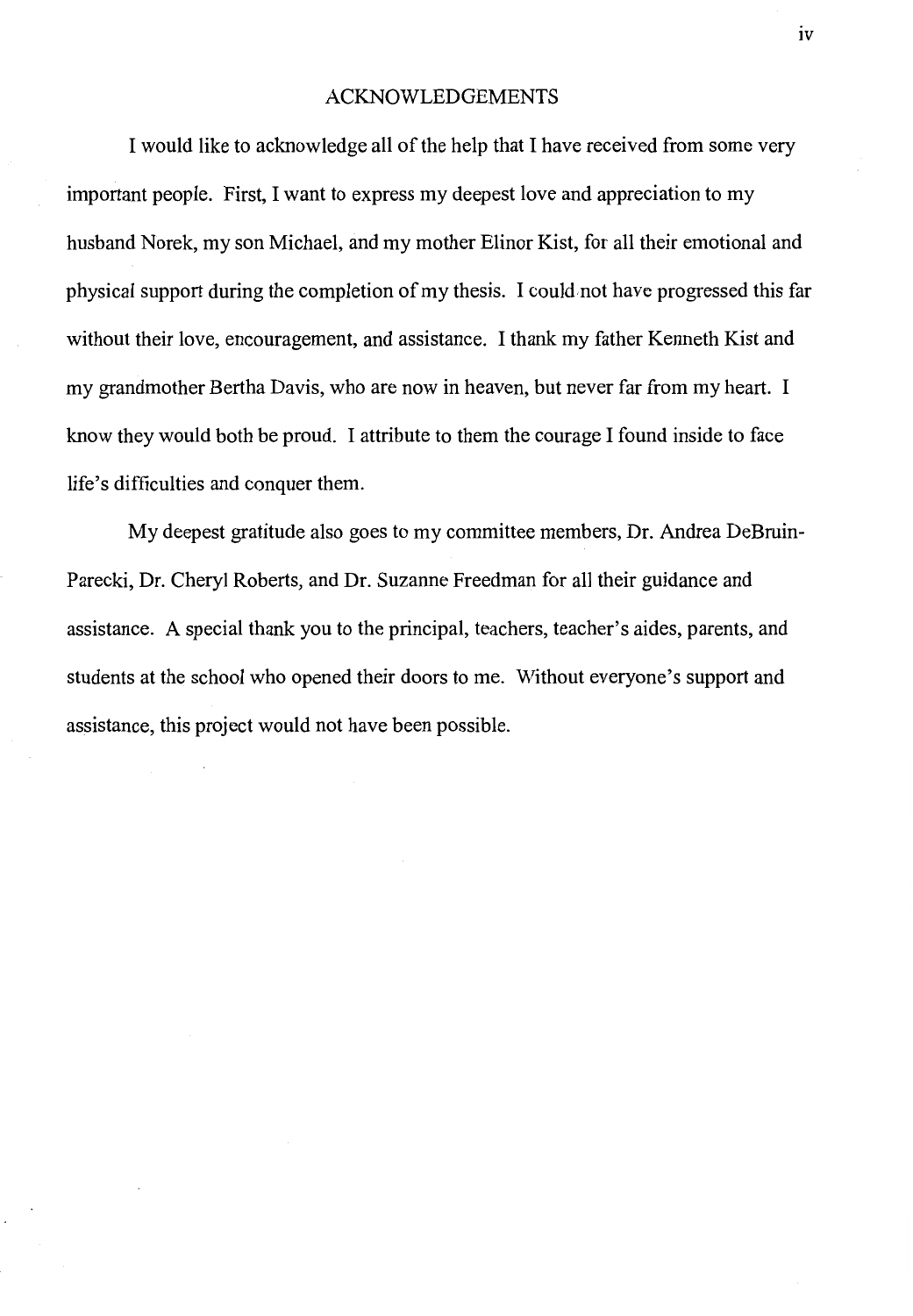### TABLE OF CONTENTS

| CHAPTER 1. INTRODUCTION AND PURPOSE STATEMENT 1     |
|-----------------------------------------------------|
|                                                     |
| 3                                                   |
| 4                                                   |
| 4                                                   |
|                                                     |
|                                                     |
|                                                     |
|                                                     |
|                                                     |
|                                                     |
|                                                     |
|                                                     |
|                                                     |
|                                                     |
| Assessment of Individuals Through the Means of Oral |
|                                                     |
| 27                                                  |
| 27                                                  |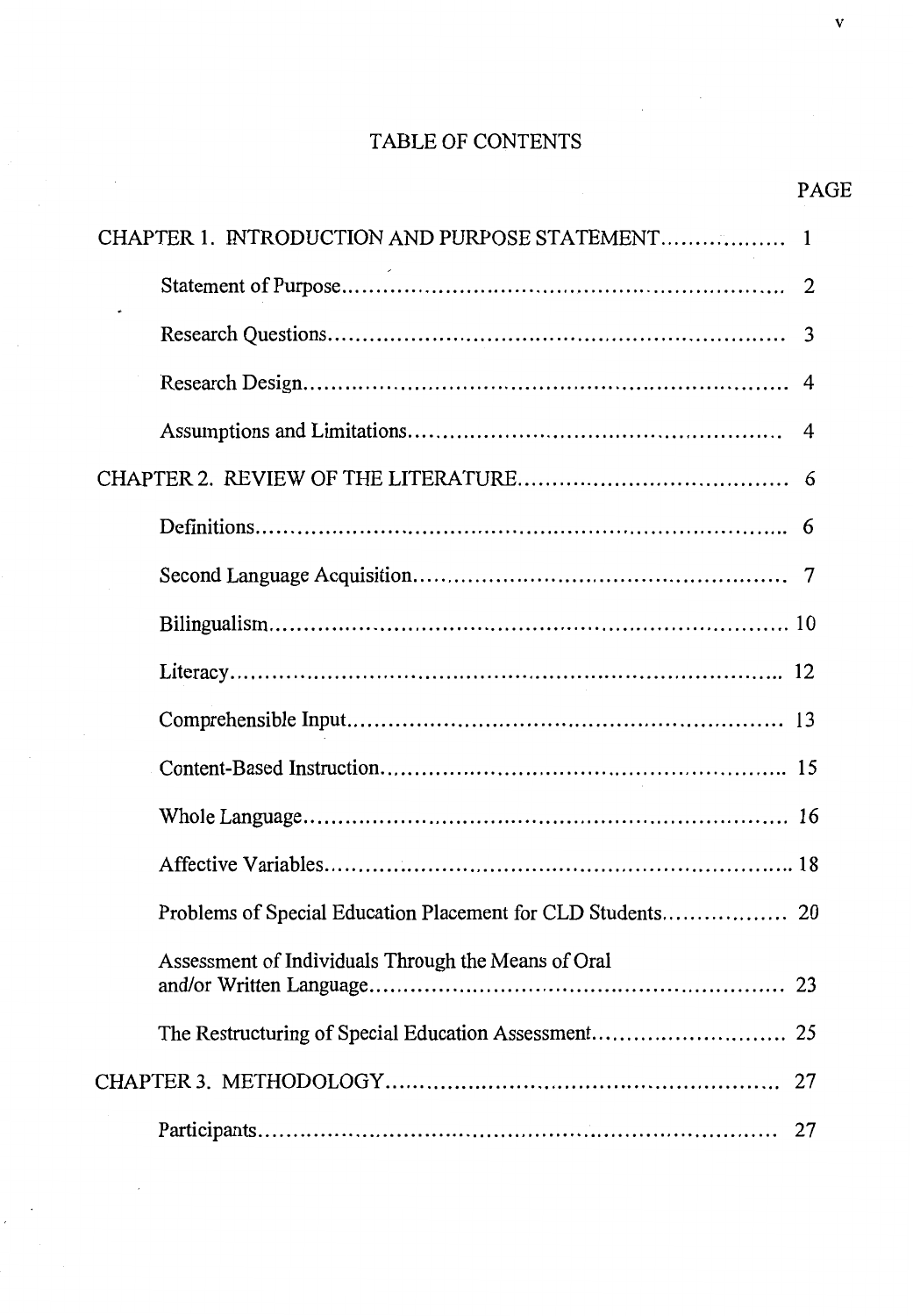# PAGE

| 30 |
|----|
| 31 |
| 33 |
| 33 |
| 33 |
| 34 |
|    |
|    |
|    |
|    |
|    |
|    |
|    |
|    |
|    |
| 59 |
| 59 |
|    |
|    |
|    |

vi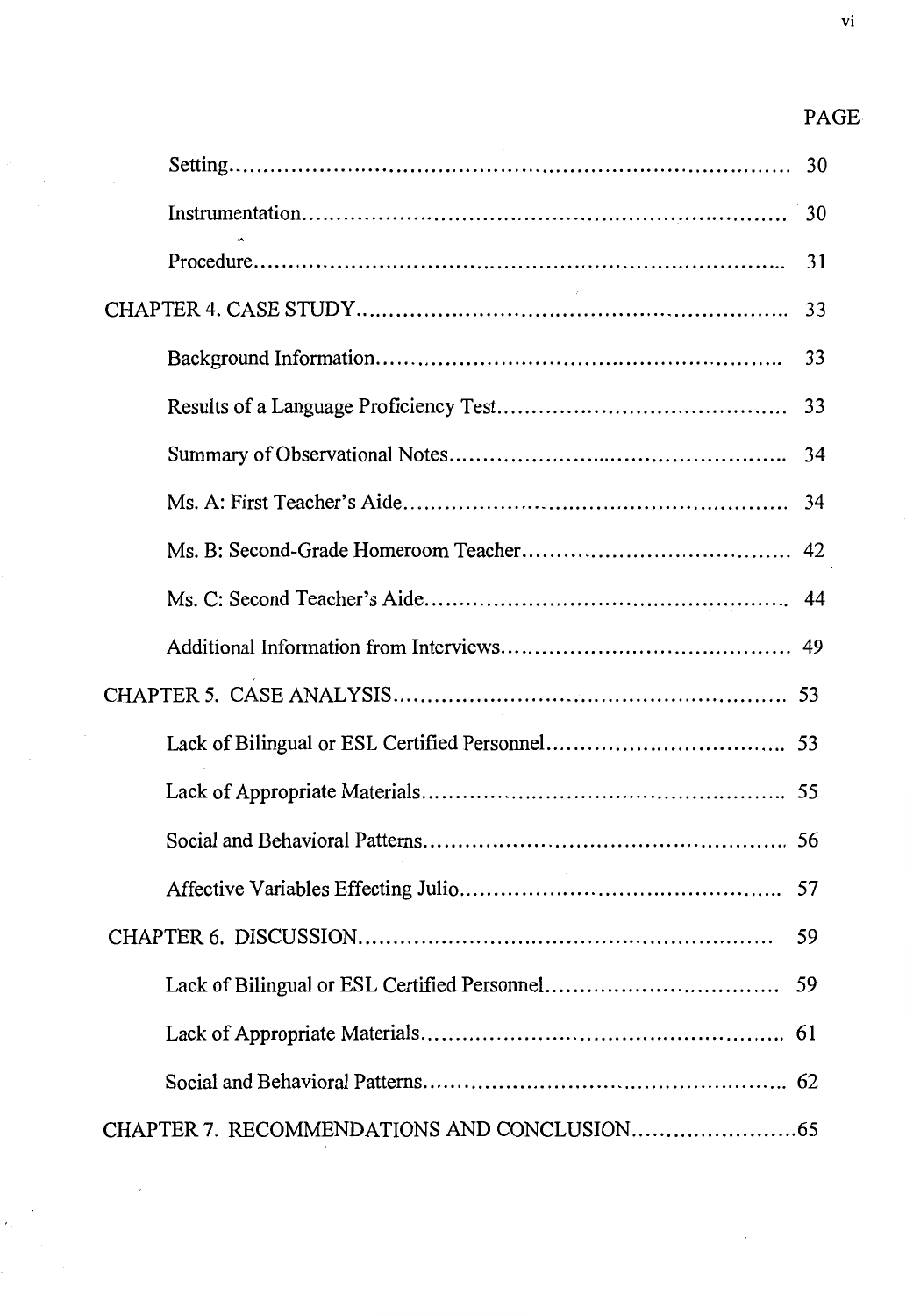## PAGE

| $\mathcal{L}^{\text{max}}$ |  |
|----------------------------|--|
|                            |  |
|                            |  |
|                            |  |
|                            |  |
|                            |  |

 $\overline{\phantom{a}}$ 

 $\overline{\phantom{a}}$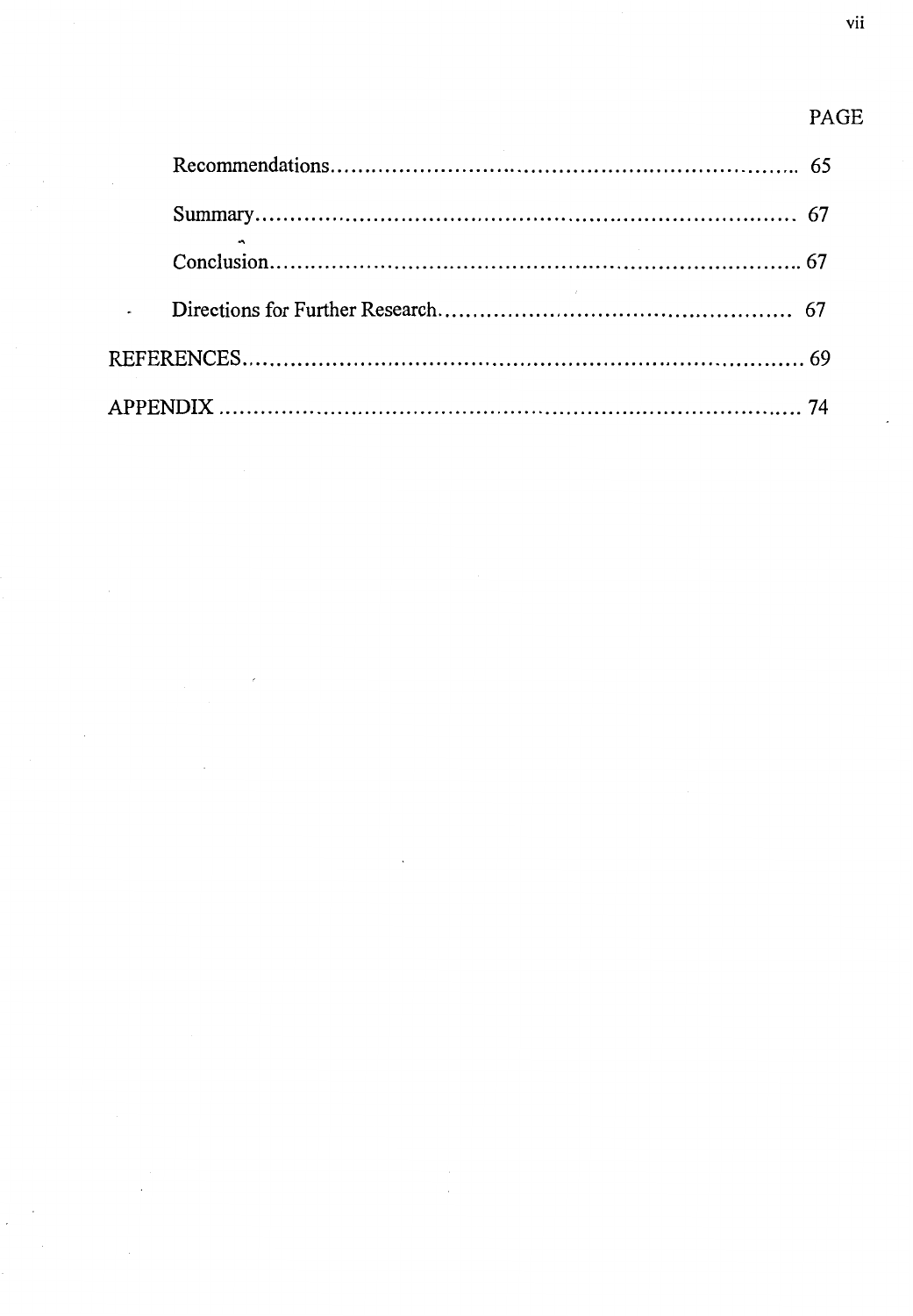#### CHAPTER 1

#### INTRODUCTION AND STATEMENT OF THE PROBLEM

The demographics of the United States have radically changed over the past thirty years. During the 1960s, changes made to immigration laws eliminated quotas that had given preference to European immigrants, resulting in an influx of immigrants from South and Central America, and Asia (McLeod, 1998). According to the Center for Applied Linguistics (1999) over 90% of the recent immigrants have come from non-English speaking countries. Therefore, schools are increasingly receiving students who do not speak English at home and who have little or no proficiency in English. Public schools are required to provide programs to help children with limited English proficiency develop competence in the language and allow them to participate in the overall educational program of their schools (Lau v. Nichols, 1974).

The number of non- or limited English speaking children has increased from 1.25 million in 1979 to 2.44 million in 1995 (Condition of Education, 1997). Between school years 1987-88 and 1993-94, the percentage of schools that provided bilingual programs declined slightly (from 20 to 18%), while the percentage providing ESL programs increased from 34 to 43%. In rural areas the percentage of schools that provided ESL programs increased by about 50%. (Bilingual and ESL programs are distinguished from each other in that in general, bilingual programs provide instruction to the students in their native language, as well as instruction in ESL, while ESL only programs provide instruction primarily in English.) As the number of English language learning children increases, so has the number vacancies for bilingual and ESL teachers. The difficulty

1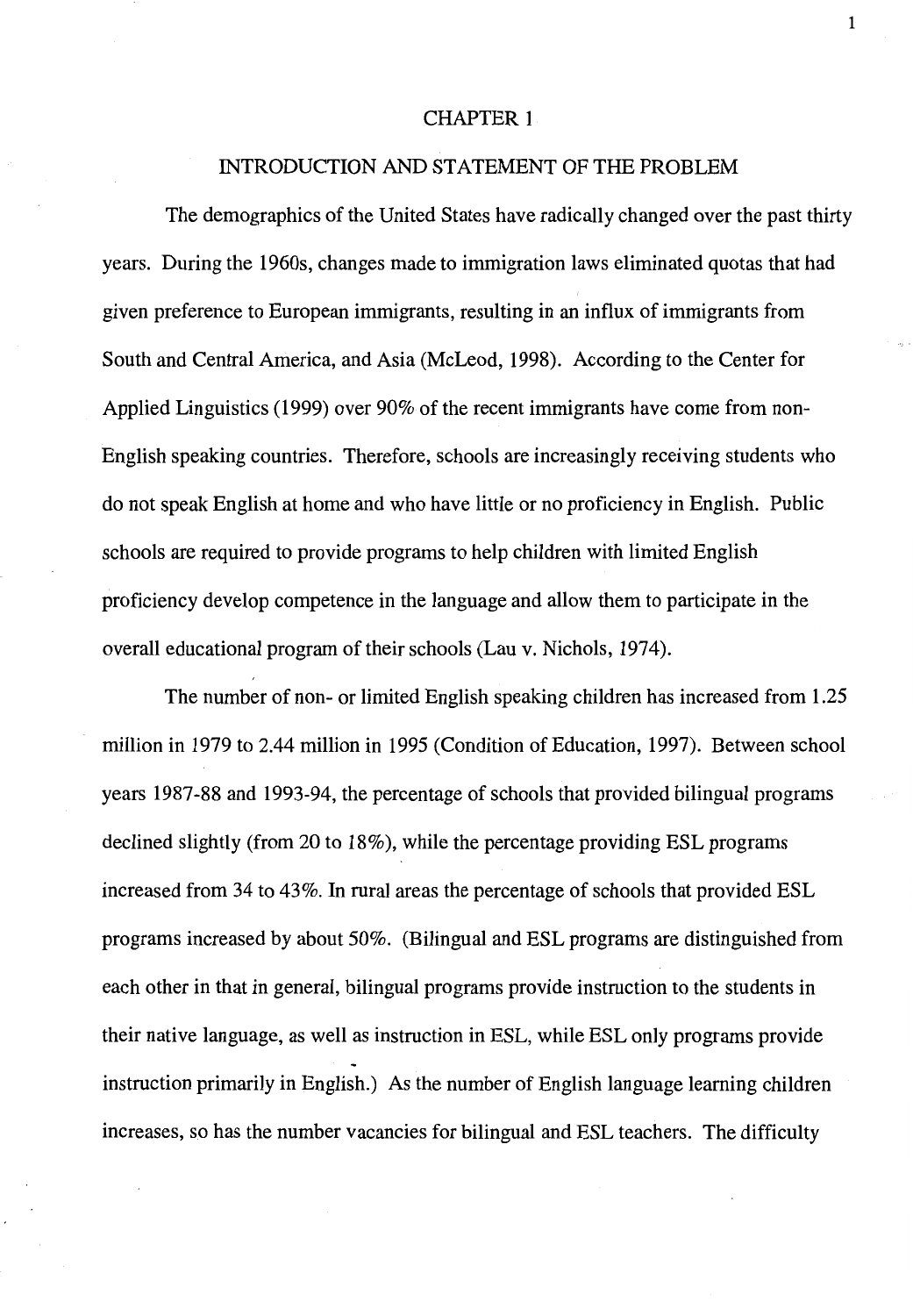schools have in filling such positions is one indication that the supply of bilingual and ESL teachers is inadequate to meet the demand. In the school year 1993-94, 27% of all schools with bilingual/ESL teaching vacancies found them very difficult or impossible to fill (Education Indicator, 1999). For rural/small town schools, 30% of the vacancies were difficult or impossible to fill.

These trends are expected to continue as the number of children in the United States whose parents are immigrants is expected to grow from 5 .1 million to 7.4 million between 1990 and 2000 and to 9.1 million in 2010 (Education Indicator, 1999).

#### Statement of Purpose

The purpose of this study is to describe one student who required English as Second Language (ESL) services in an elementary school in northeast Iowa which until now has not had any students needing this service. Rong and Preissle (1998) in their book, Educating Immigrant Students: What We Need to Know to Meet the Challenges, document the settlement patterns for immigrants.

Historically, most immigrants have been concentrated in a handful of states, California, New York, New Jersey, Illinois, and Massachusetts. However, Maryland, Florida, Virginia, Georgia, Texas, New Mexico, Nevada, California, and Alaska have had more than a 50% increase in their foreign-born populations, and in other states the foreign-born population also has increased significantly. (p. 29-30)

The Des Moines Sunday Register (May 16, 1999) recently reported that

Iowa accounted for less than  $1\%$  of the immigrants coming to the United States in 1996, but the state finished in the top 10 for percentage growth in immigration between 1995and 1996, according to the most recent statistics available from the Immigration and Naturalization Service (INS). That growth has made immigration an issue in a number of Iowa communities where there is more than a little anxiety about whether the state is ready for a burgeoning minority population. At about 53,000, Hispanics now rival Iowa's 55,600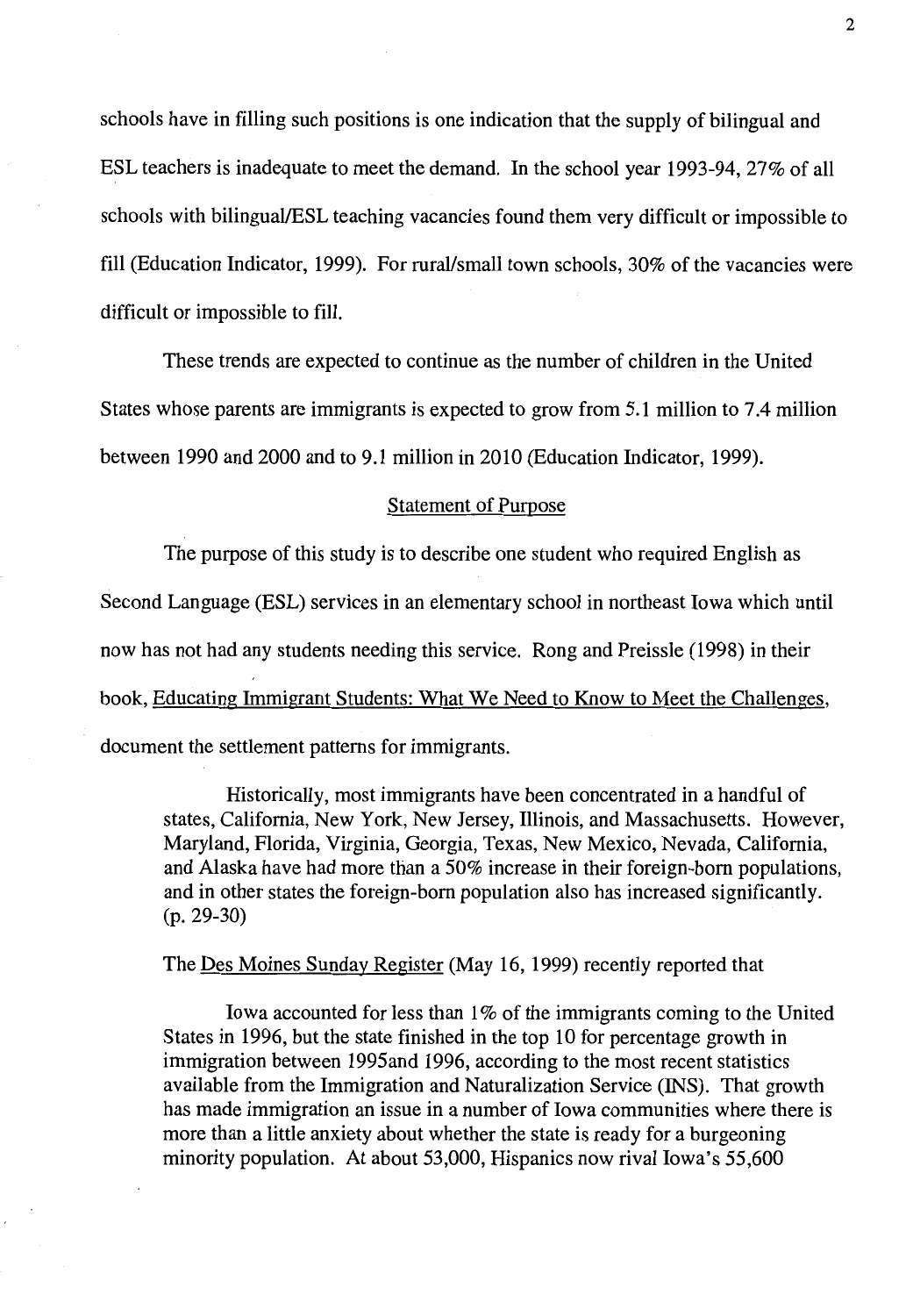African-Americans as the state's largest non-Anglo group. By 2025, the number of Latinos is expected to increase to about 96,000, Iowa State University demographers say. (p. 4)

As this case study exemplifies, many of the smaller school districts outside of large urban areas in Iowa may begin to have students enroll who need ESL services. The benefit of studying one specific case in depth is that other schools in similar situations may benefit from learning how the school addressed this student's needs. Further, through case analysis and current research, recommendations are offered for this student's educational needs, taking into considerations the school's limited availability of resources. These recommendations may prove useful to school administrators, principals, general education teachers, and those training to become certified in bilingual and ESL education.

#### Research Questions

This is a qualitative case study in which the research questions developed as patterns evolved throughout the observation period. The following strands emerged as the most significant to be addressed.

1. What curricula and materials were chosen for the student and why?

2. What instructional strategies were used?

3. What were the behaviors of the student that led the teacher to make a prereferral for special education evaluation?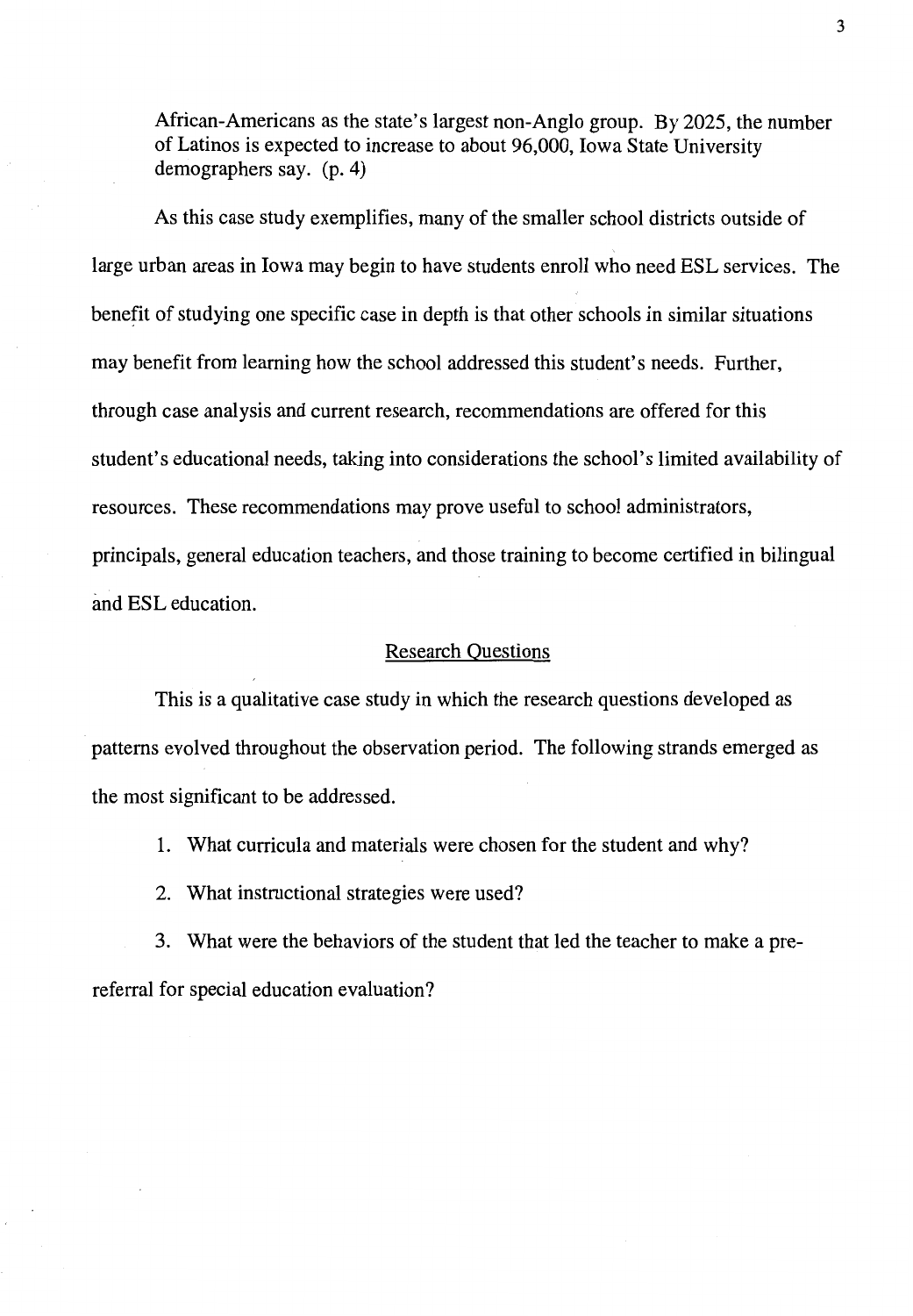#### Research Design

The design of this case study is based on the model presented by Sharan Merriam

in her book, Qualitative Research in Case Study Applications in Education (1998).

According to her,

A case study design is employed to gain an in-depth understanding of the situation and meaning for those involved. The interest is in the process rather than outcomes, in context rather than a specific variable, in discovery rather than confirmation. Insights gleaned from case studies can directly influence policy, practice, and future research. (p. 19)

#### Assumptions and Limitations

In her book, Merriam (1998) describes the researcher as being,

The primary instrument for gathering and analyzing data and, as such, can respond to the situation by maximizing opportunities for collecting and producing meaningful information. Conversely, the investigator as human instrument is limited by being human—that is, mistakes are made, opportunities are missed, personal biases interfere. Human instruments are as fallible as any other research instrument. The extent to which a researcher has certain personality characteristics and skills necessary for this type of research needs to be assessed, just as a rating scale or survey form would be assessed in other types of research. (p. 20)

She then describes the characteristics necessary for a qualitative researcher to

have to be successful in completing the necessary steps of research process. First of all, she cites a "tolerance for ambiguity" (Merriam, 1998, p. 20). Because each case study is different and unique, the researcher must determine what is important, what is missing and what it all means. Even the design of the study and the decisions that need to be made are, at times, ambiguous.

A second trait she cites is "sensitivity," or being highly intuitive. "The researcher must be sensitive to the context and all the variables within it, including the physical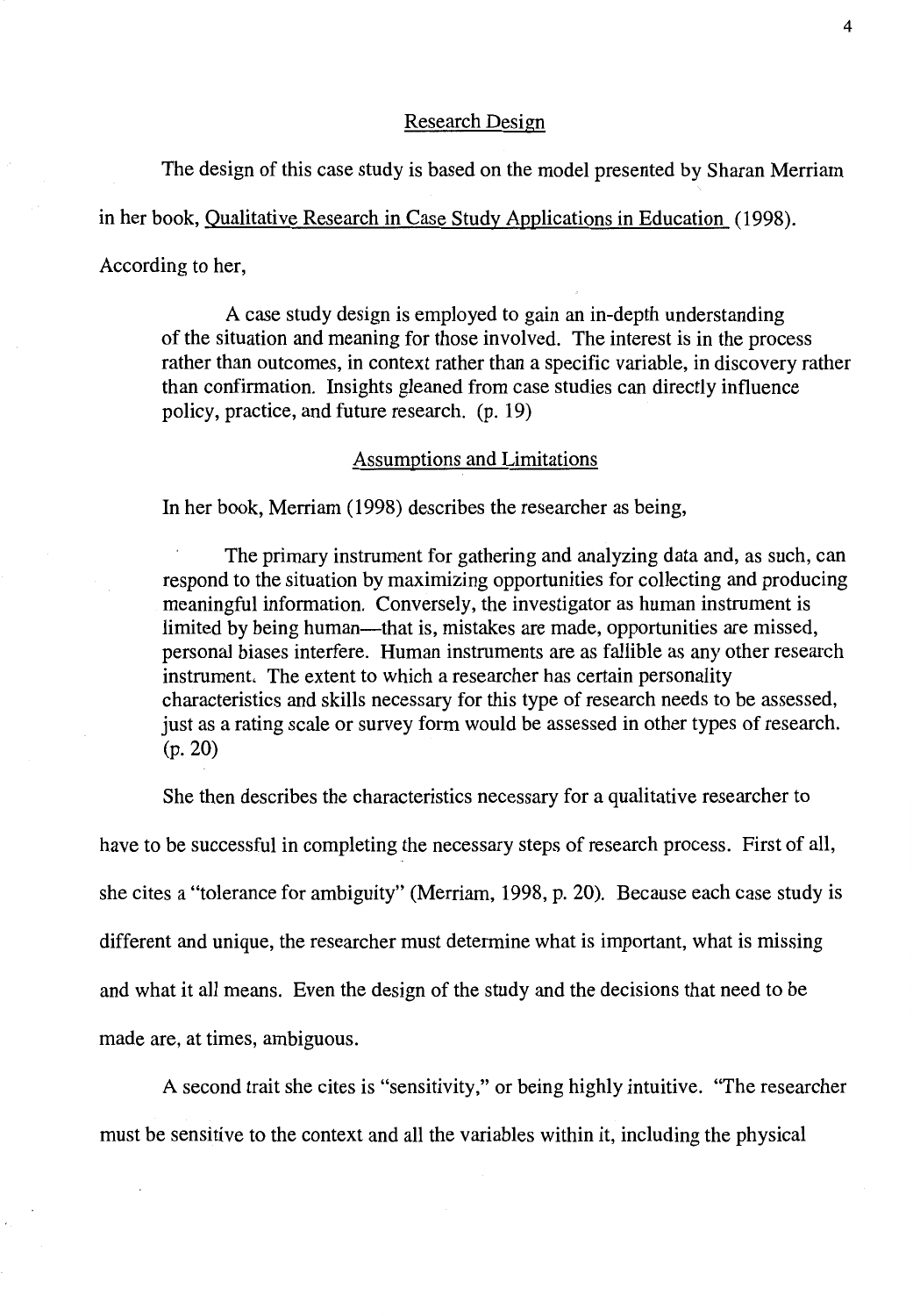setting, the people, the overt and covert agendas, and the nonverbal behavior" (Merriam, 1998, p. 21).

A third trait is that of being a "good communicator." This includes being able to build rapport, being empathetic, being a good listener, being a good interviewer, and a good writer. These three characteristics are "what most writers consider to be essential for those who conduct this type of research" (Merriam, 1998, pp. 23-24).

It is with these characteristics in mind that the researcher approached the data collection process, that is, observing the student and interviewing the school personnel. The informal conversations that also led to revelations of the beliefs about the student were also noted.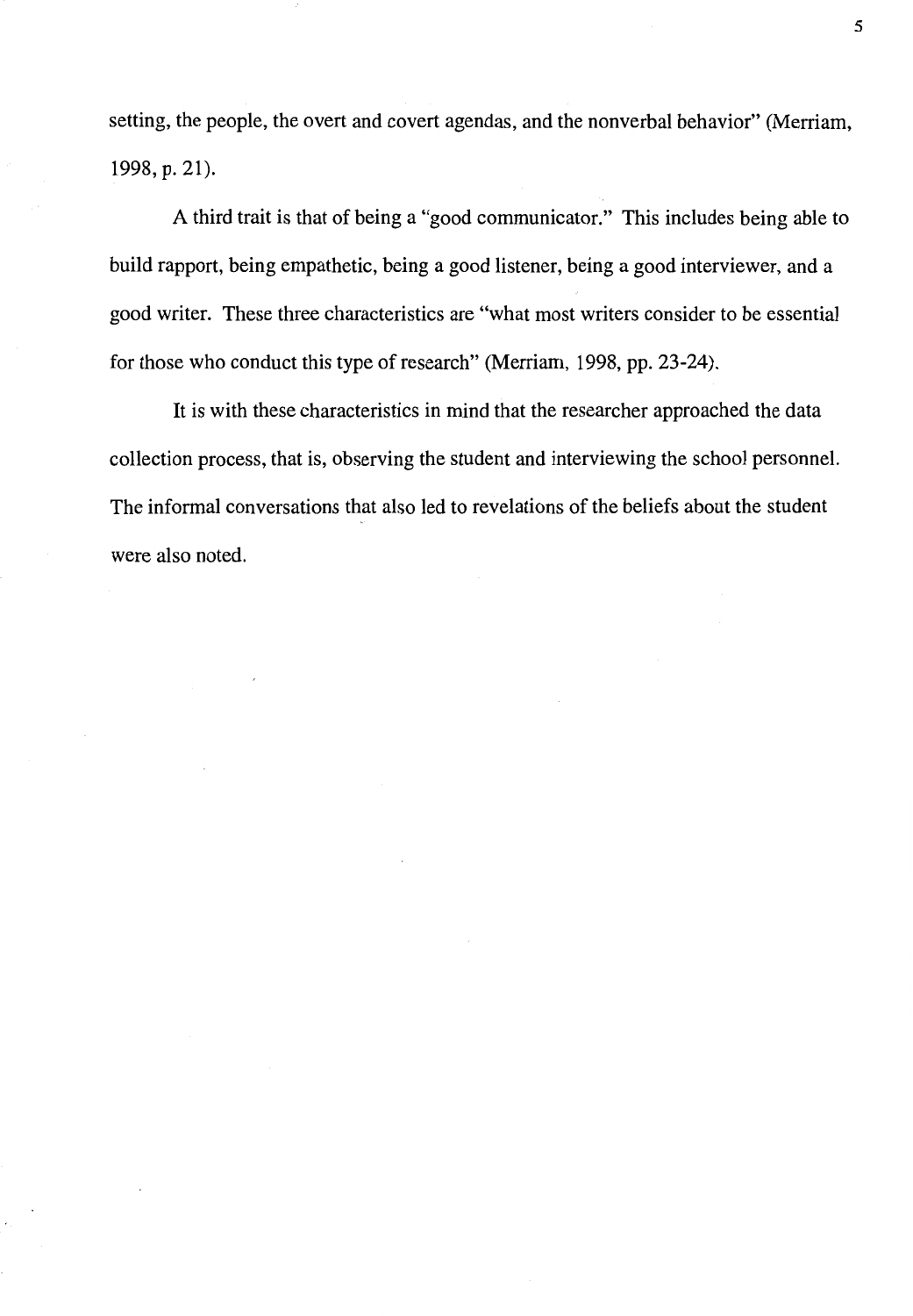#### CHAPTER 2

#### REVIEW OF THE LITERATURE

In order to have a better understanding of the case study and ensuing analysis, it is necessary to have an understanding of the framework in which the observations took place. The researcher observed the student in the classroom through the framework of several theories of second language acquisition, learning theories, training in psychoeducational assessment and seven years of experience as an ESL teacher.

#### Definitions

For the purposes of this paper, the phrases "culturally and linguistically diverse" or "culturally and linguistically different" will be interchangeable and sometimes abbreviated to CLD. Sharon-ann Gopaul-McNichol and Tania Thomas-Presswood (1999) in their book Working with Linguistically and Culturally Different Children: Innovative Clinical and Educational Approaches, devote the first chapter to describing the people whom they consider to belong to this population. The term essentially refers to students who are not part of the mainstream dominant culture. Although CLD includes those who identify themselves as African American or Black, Native American, Hispanic or Latino/a, Mexican American, Asian American, and so on, it also includes those who speak a non-standard form of English or a language other than English in their homes, people who have come from other countries and thus different cultures, as well as those from different socio-economic groups.

An additional acronym that often appears in the literature is "LEP" which stands for "limited-English proficient." This phrase is used less often in the more current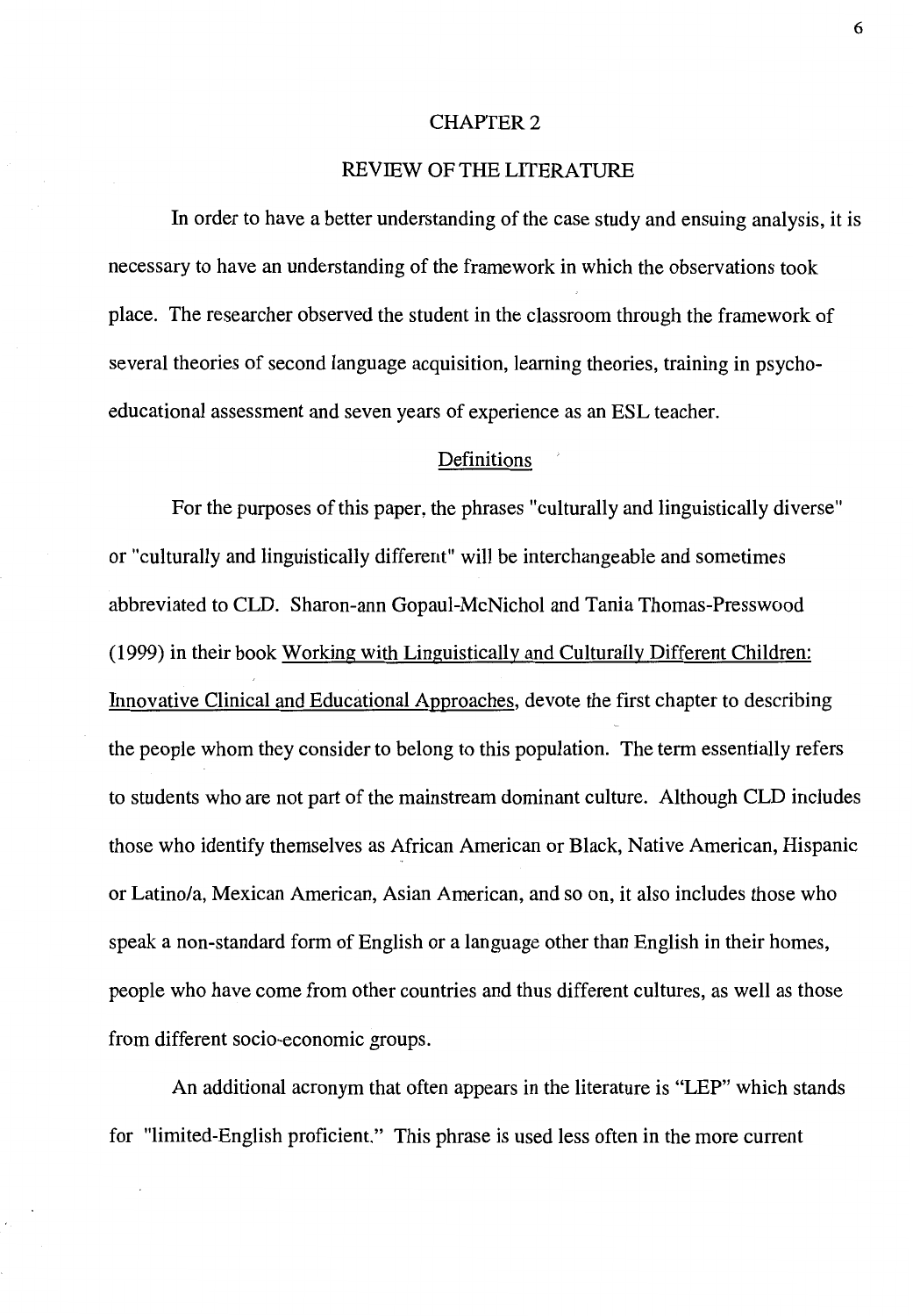literature as it is thought that the word "limited" carries a negative connotation.

Associated with that acronym is "NEP," which stands for "non-English proficient." For those wanting to promote a more positive connotation, this phrase is sometimes replaced with "PEP" which stands for "potentially-English proficient." "FEP" stands for "fluent-English proficient," but refers to those for whom English in not a "native" or first language. Another more recent and easily accepted term is "ELL" which stands for English language learner. This term does not indicate a proficiency level in English.

#### Second Language Acquisition

It is crucial to have an understanding of the process of language acquisition before one can appropriately assess the educational environment for a culturally and linguistically diverse student. It is important to understand what is expected for first and second language acquisition and what is not. It is this understanding that will help determine whether the student is performing in a manner consistent with what may be expected of a second language learner or whether the student seems to be affected by variables outside of the range of "normal" difficulties associated with learning a new language, quite possible within the context of a new culture as well. It is a long and difficult task to become proficient in a second language. The purpose of this chapter is to provide a brief introduction to the theories of second language acquisition, concepts of bilingualism, how literacy in one language facilitates literacy in a second language, the concept of comprehensible input and how extraneous factors can affect academic and language performance.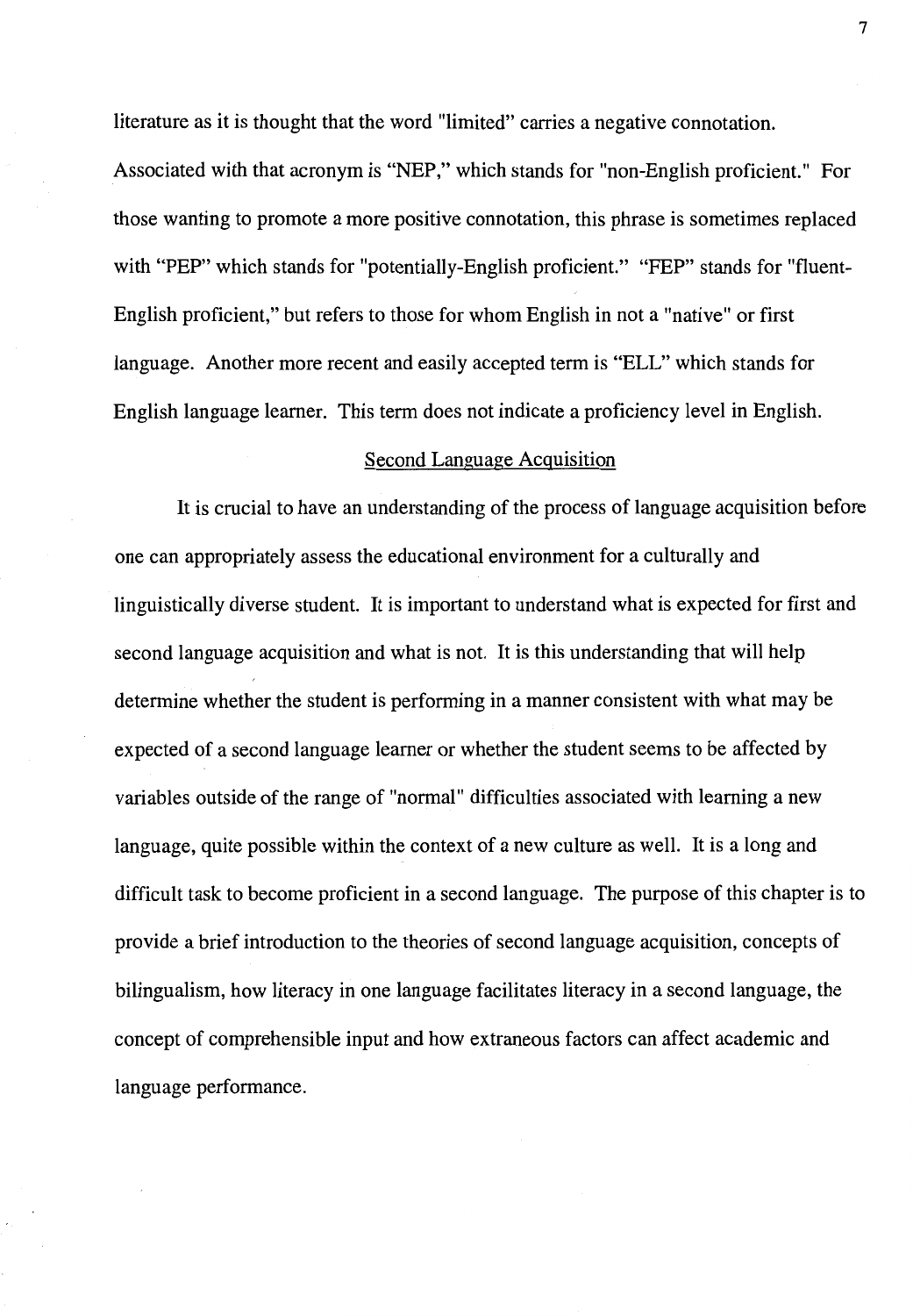The construct of the phrase "language proficiency" has a theoretical usage as well as a practical definition. The theoretical orientation refers to one's underlying capacity to handle language ability in general, regardless of the actual language spoken. In a practical sense, it refers to how much control one has over one's second language. It is generally thought of in terms of skills, such as listening, speaking, reading, and writing. While these skills are interrelated they can develop independently so that second language learners may be more advanced in one skill area than another. It is not uncommon for learners to develop listening and speaking skills at levels above their reading and writing skills, just as first language learners develop listening and speaking skills before reading and writing skills.

Cummins (1980) has proposed that language proficiency be thought of on two levels: Basic Interpersonal Communicative Skills (BICS) and Cognitive Academic Language Proficiency (CALP). BICS includes the ability to participate in complex context-embedded face-to-face communication and typically takes about two years to master. CALP requires the ability to understand and produce language typical of academic instruction and requires higher cognitive skills than BICS. Research has shown that when immigrants in the United States and Canada are schooled only in the second language (L2; as in ESL programs or immersion programs), it takes a minimum of 5 to 10 years to attain grade-level norms, and it takes even longer when students do not have a literacy base in their first language  $(L1;$  Collier, 1987, 1989, 1992, 1996; Cummins & Swain, 1986; Genesee; 1987, Ovando & Collier, 1985, 1998). However, when students are schooled in Ll and L2 (as in bilingual programs) at least through grades five or six,

8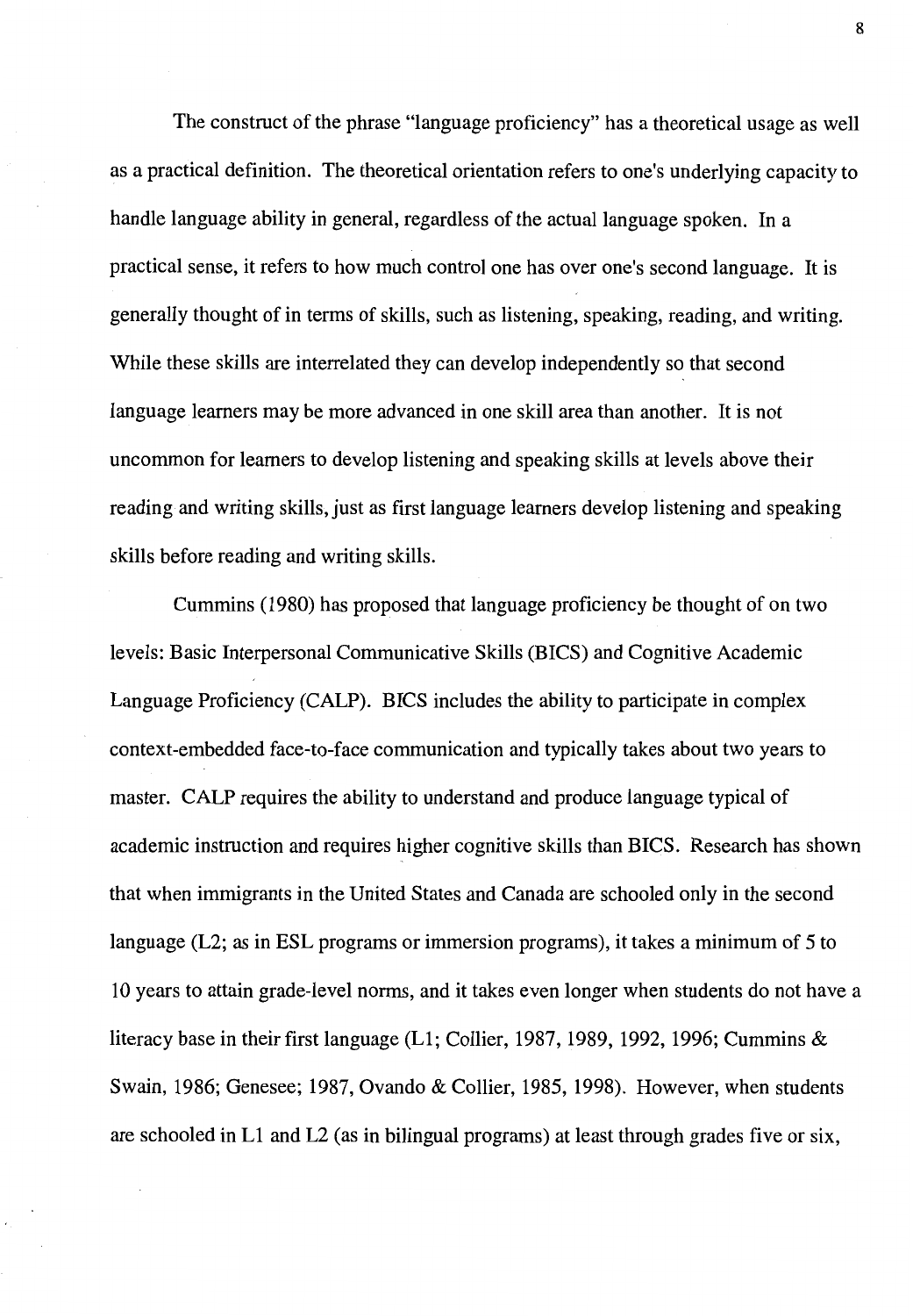they are able to maintain grade-level norms in Ll and reach grade-level norms in academic L2 in four to seven years (Collier, 1992; Genesee, 1987). Furthermore, after reaching grade-level norms, students schooled bilingually stay on or above grade level; whereas those schooled only through L2 tend to do less well in school in the upper grades (Thomas & Collier, 1997).

Cummins ( 1984) has identified three processes that underlie the attainment of proficiency in the second language (a) automatic habit formation, (b) conscious rule learning, and (c) natural acquisition of meaningful language. Through habit formation, learners almost unconsciously acquire common words and phrases. Automatic language habits, which are based on repeated exposure to a word, phrase, or sentence, give the learner access to automated responses in specific situations and are typical of beginning level PEP students. For example, in response to meeting someone, one generally says something like, "Hello, how are you today?" In response to that greeting, one typically answers, "Fine, thanks. And you?" regardless of how they might really be feeling.

The second process reflects a more conscious knowledge of the rules of a language. Through this process, the learner develops explicit knowledge about the second language and is able to reflect on the rules of grammar, phonology, and semantics. Finally, the third process is similar to first-language development in young children and reflects an implicit knowledge of language or, rather, the ability to use it. Through this process, language is acquired naturally and emerges through natural stages of development. Students begin with a silent period that precedes production. When production finally occurs, it emerges in word utterances, which eventually tum into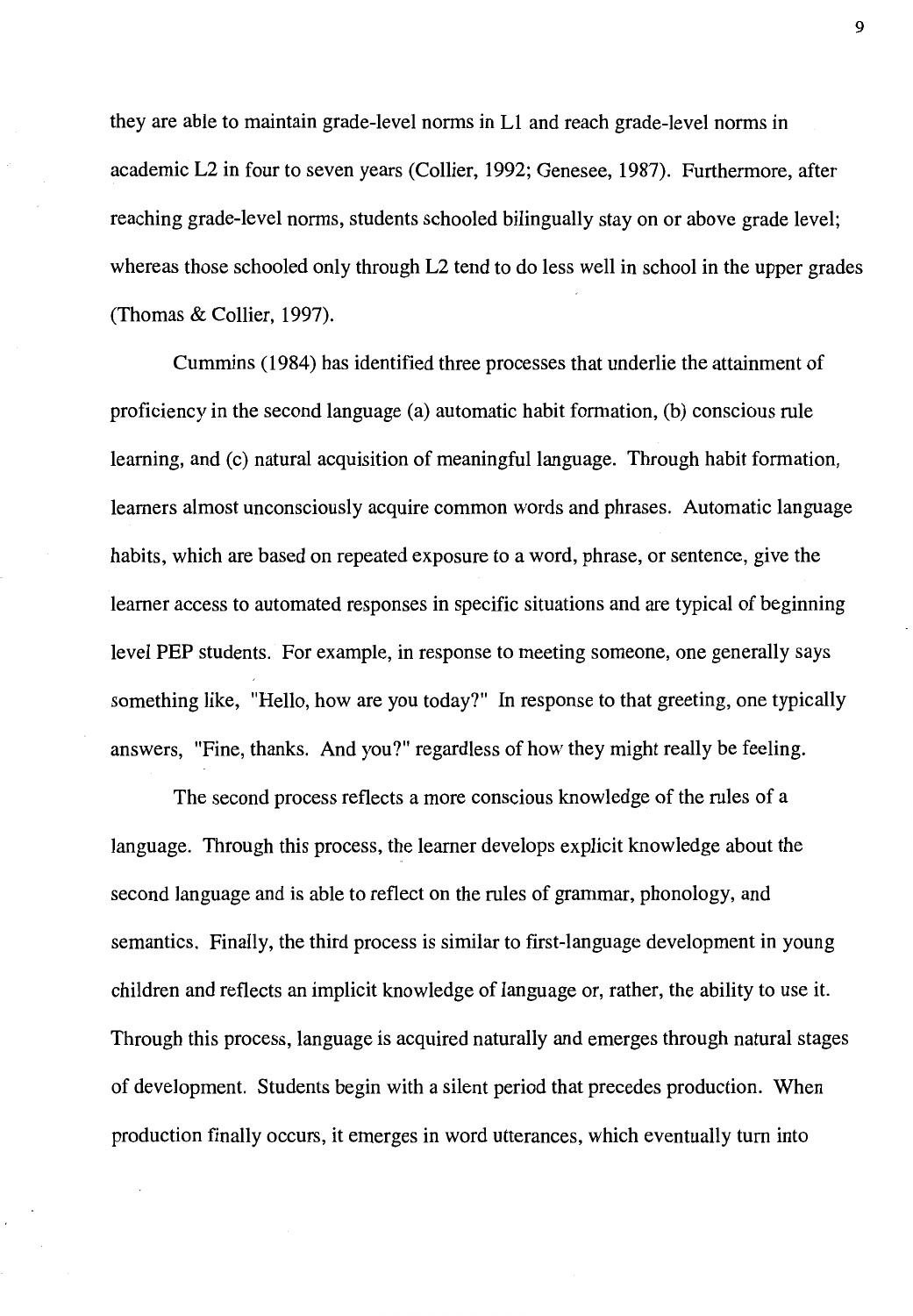longer phrases and sentences. When a second language emerges naturally, errors are likely to occur and are a necessary part of the process, not unlike first language acquisition in which children learning to speak their first language make grammatical and lexical selection errors.

#### Bilingualism

Many people interpret the term bilingual to mean that one is fully fluent and literate in two languages and can function in a variety of settings with either language. In the literature, this is referred to "balanced bilingualism" (Baca & Cervantes, 1998; GoPaul-McNichol & Thomas-Presswood, 1998; Hamayan & Damico, 1991; Irujo, 1998; Ovando & Collier, 1985, 1998). As ideal as this situation may be, it rarely exists in the United States' public school population. More often than not, a person will be more proficient in one language and have some degree of proficiency in the other. Again, as language skills develop independently, it is possible for one to be more proficient in one language in one specific skill area and be more proficient in the other language in another skill area. The non-English (as applied to the United States' situation) or "home" language is not necessarily the student's dominant language. Many students may come from environments which have not encouraged the development of skills in the first language, and with a new environment and schooling, the students may be more successful in communicating through English than in their first language. This is an example of one reason why skills in both languages should be assessed in determining language proficiency.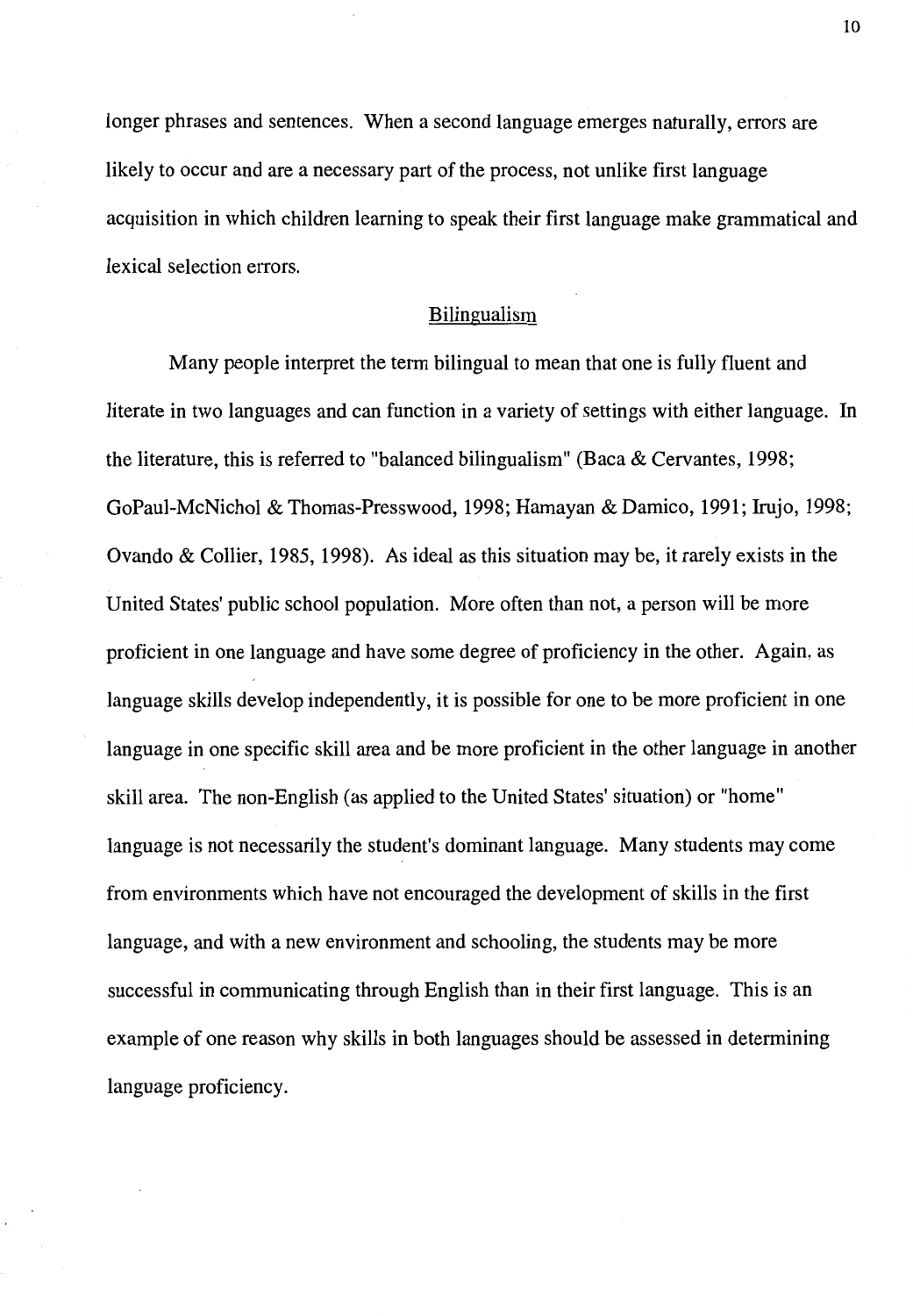Bilingualism can also be considered from the perspective of "additive" or "subtractive" (Baca & Cervantes, 1998; GoPaul-McNichol & Thomas-Presswood, 1998; Hamayan & Damico, 1991; Irujo, 1998; Ovando & Collier, 1985, 1998). When speakers have reached expected levels of proficiency in their first language and then "add on" another language, they are said to be experiencing "additive bilingualism" in that nothing has been taken away. In "subtractive" bilingualism, the proficiency of the first language decreases as proficiency in the second language increases. Sometimes, this results in students not being very proficient in either language for some period of time. Skutnabb-Kangas and Toukomaa (1976) refer to this as "semilingualism."

Skutnabb-Kangas and Toukomaa (1976) illustrate the concept of additive and subtractive bilingualism in their study of Finnish migrant children in Sweden learning the language of their host country. They found that the extent to which the native language had been developed prior to formal exposure to the second language was strongly related to how well the second language was learned. In other words, a strong foundation in the first language, Finnish, predicted success in learning Swedish as a second language. And, conversely, when the first language was not fully developed, difficulties in learning the second language appeared.

De Valenzuela (1998), however, is one of many linguists who are wary of using the term semilingual. He is concerned about how the student will be perceived with such a label. Teachers who do not understand the process of second language acquisition may become more confused and take inappropriate actions or attitudes. For example, it is natural in the process of second language acquisition for children to go through a "silent

11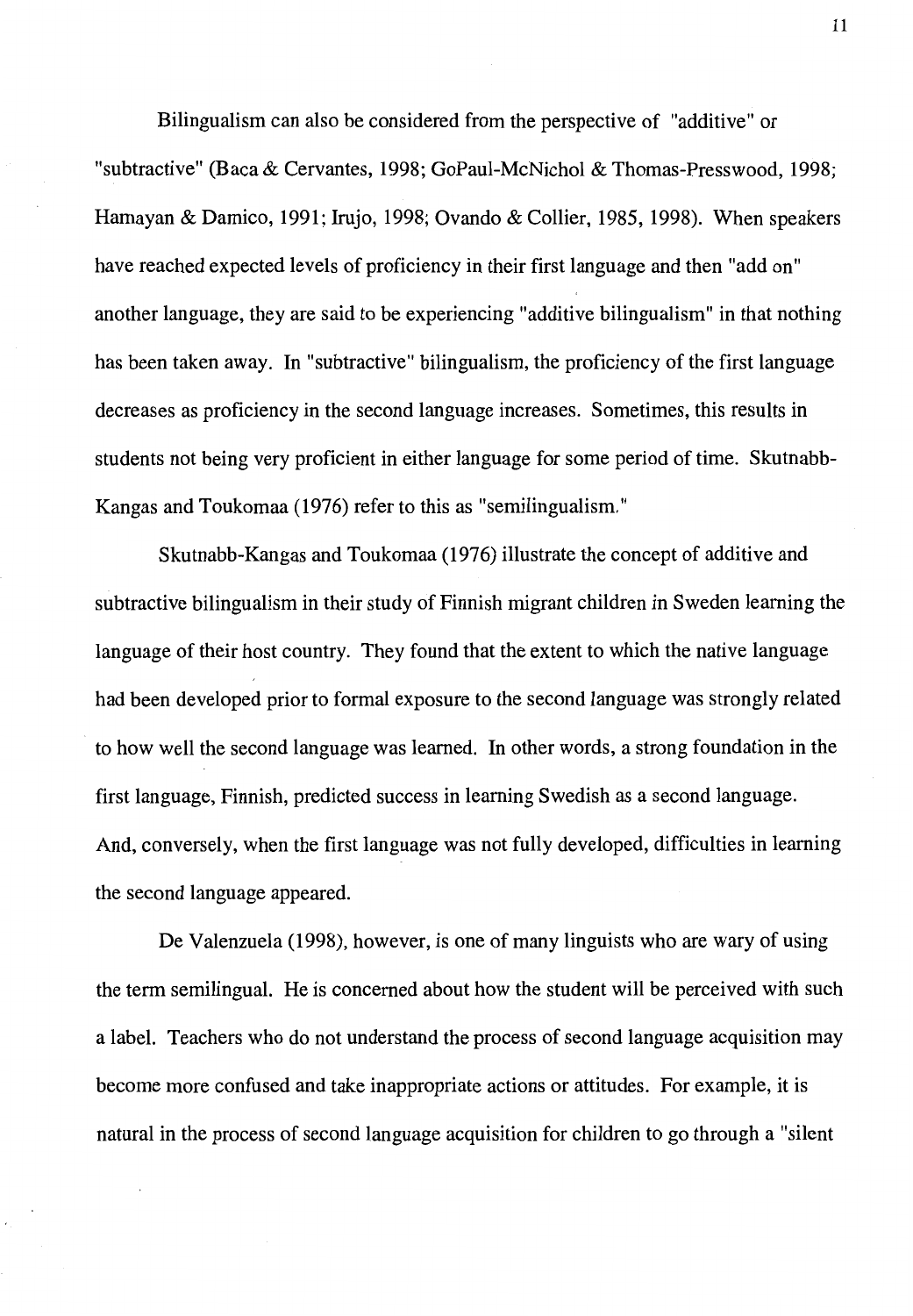period" in which their receptive language skills in English are more advanced than their expressive language skills. In other words, they understand more than they can communicate. He also finds the term semilingual problematic in that (a) the term suggests a difficulty in acquiring language and does not recognize that children may have lost language skills they once possessed, and (b) this term implies a resultant cognitive deficit. Some theorists do not believe that it is possible to be semilingual. Ovando and Collier (1985) stated, "Although theoretical descriptions have discussed the term 'semilingualism,' it has never been proven to exist in experimental research conducted on the issue." They perceive "the danger of a label like semilingualism is that it may go hand in hand with the label of culturally deprived, implying that the quality of the student's socio-cultural background is unacceptable" (p. 131).

#### Literacy

Often, the level of literacy achieved by students directly corresponds to the level of literacy of their parents. Students who are surrounded by literacy, regardless of whether it is in the native language or English, find it easier to develop the necessary prereading skills and literacy orientation that produce successful readers (GoPaul-McNichol & Thomas-Presswood, 1998; Hamayan & Damico, 1991; Krashen, 1996; Weinstein, 1984). Attitudes towards literacy and pre-reading skills transfer from first language to second language; therefore, even if parents are not literate in English, they will help their children immensely by reading to them and engaging them in conversation in their native language.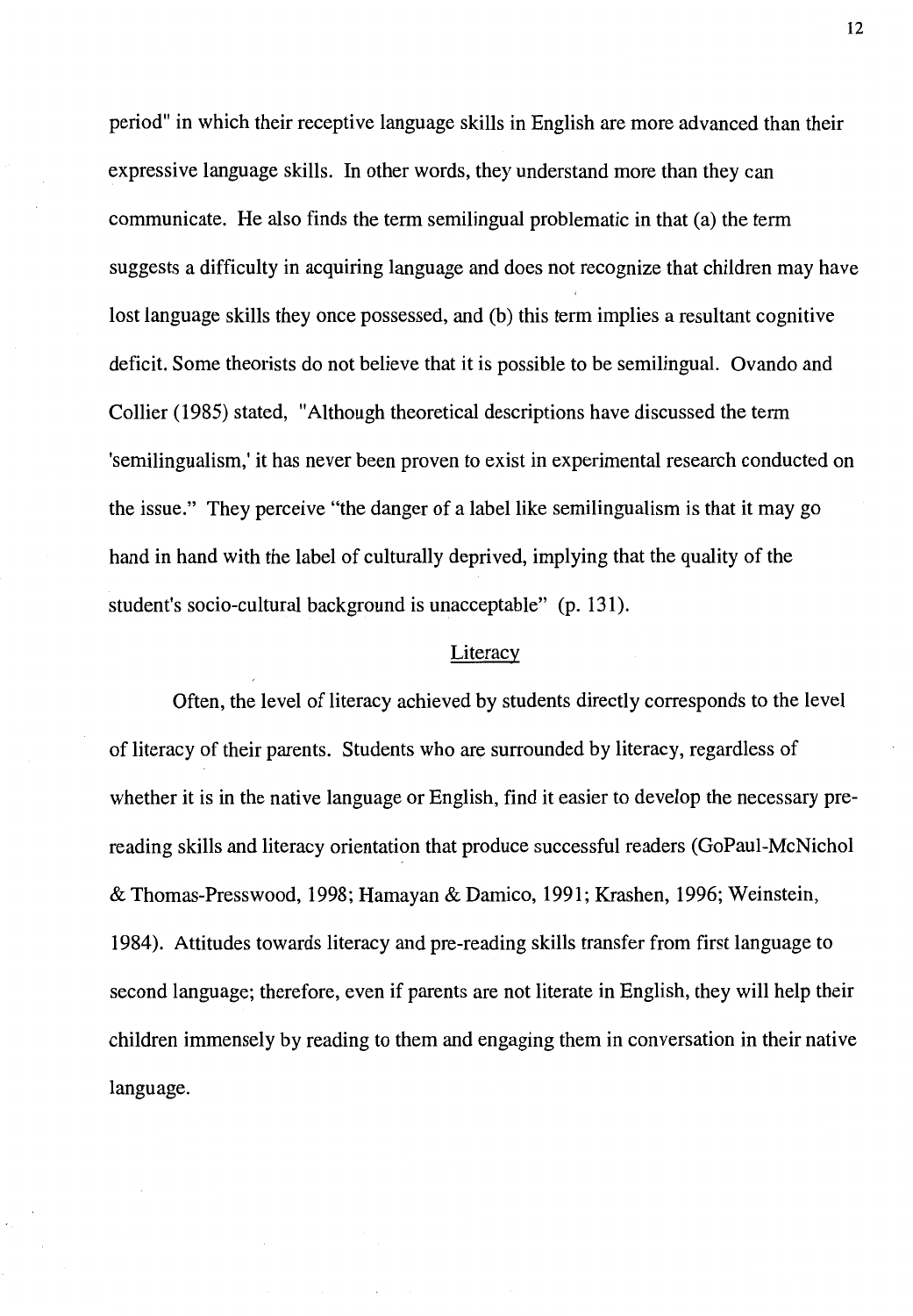Just as a solid base in literacy skills transfers from the first language to the second, so do other language skills. If the first language is adequately developed it provides the necessary foundation on which to build the second language. Much of what is already mastered in a student's first language (grammatical structures, vocabulary, and phonological rules) can be transferred to the second language, especially if the second language is related to the first. For example, Saville-Troike ( 1984) found that children who speak Indo-European languages are more accurate in their production of English morphology and their use of English syntax than are speakers of non-Indo-European languages.

Transfer also occurs in reading such that reading achievement in English is more dependent on students' native language reading ability than on their oral proficiency in English (Saville-Troike, 1984). The underlying principle that allows for transfer between languages is that certain processes are basic to reading and speaking; once they are mastered in one language, they can be applied to another language (Genesee, 1987; Hamayan & Damico, 1991; Krashen, 1996; Perez & Torres-Guzman, 1996). It has also been suggested that cognitive academic language proficiency (CALP), which includes literacy-related aspects of language, is common or "interdependent across languages" (Cummins & Swain, 1986).

#### Comprehensible Input

Choosing language and vocabulary that is for the most part comprehensible to second language learners is the key to their growth in the acquisition of the target language. Hamayan and Damico (1991) explain it this way.

13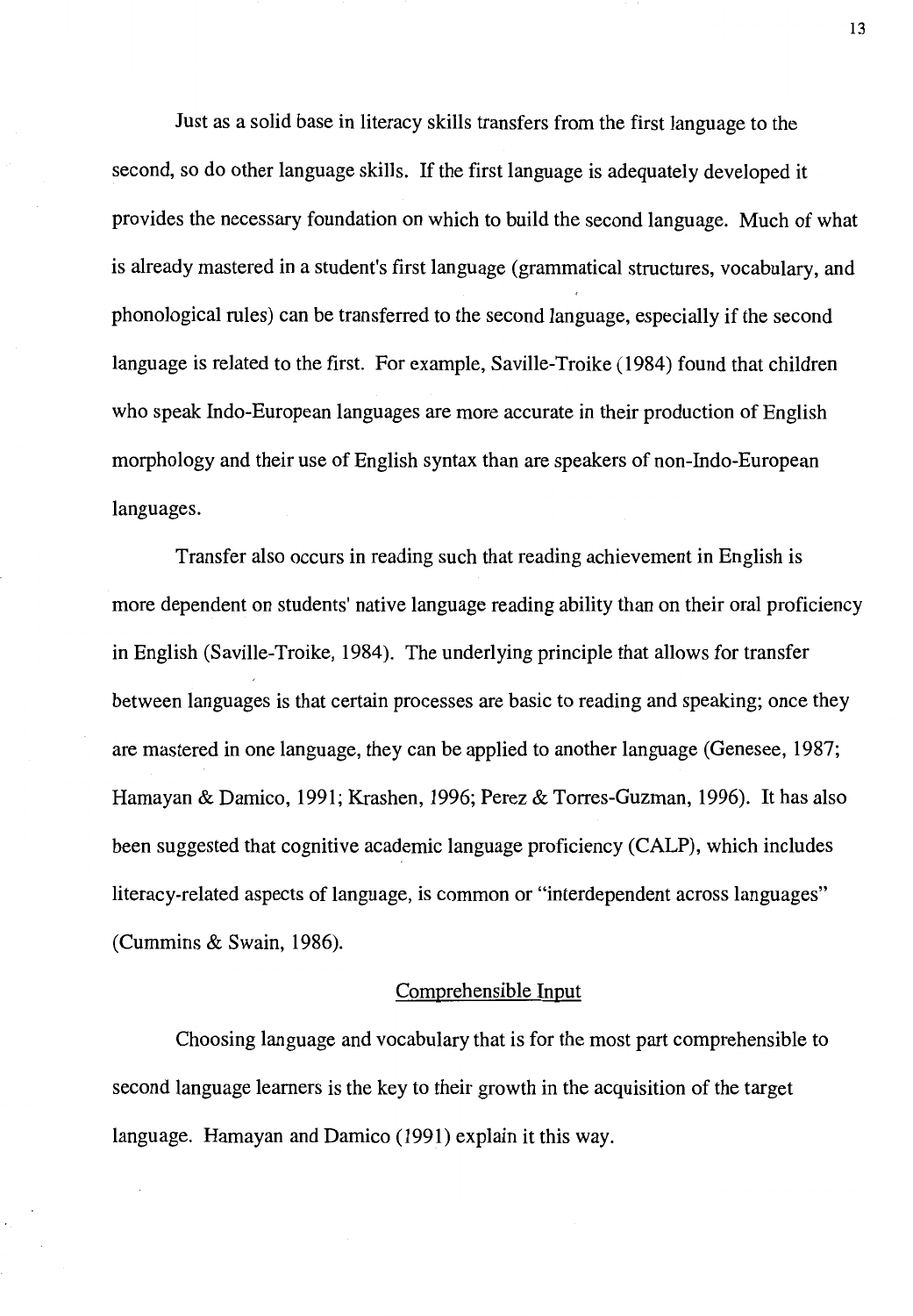In first language acquisition, meanings of words are often made obvious by context (Krashen, 1985). The child first understands the context, and subsequently understands the utterances associated with the context. From the early 1930's Vygotsky described this process as the primary mechanism for the development of thought and language (Vygotsky, 1987). Krashen's input hypothesis in its most basic form says simply that language acquisition progresses as the acquirer comprehends texts that are slightly beyond his or her current level of development in the target language (precisely Vygotsky's notion of the "zone of proximal development.") p. 98

Krashen ( 1982) posits four characteristics of optimal input for comprehension:

1. Optimal input is comprehensible, that is, the message is understandable by the

learner regardless of his/her level of second language proficiency;

2. Optimal input is interesting and/or relevant;

3. Optimal input is not grammatically sequenced;

4. Optimal input must be in sufficient quantity, although it is difficult to specify

just how much is enough since it depends upon the individual learner.

Ovando and Collier ( 1998) relate the idea of comprehensible input in second

language acquisition to that of first language acquisition in children.

In first language acquisition for children, adults and older children provide natural input through caregiver speech, a modification of vocabulary and structures to enable meaningful communication with the child. Some common characteristics of caregiver speech are focusing on the here and now, shortening sentences, repeating through rephrasing, inserting pauses, modeling what the child seems to want to say, correcting errors indirectly, and focusing on communication rather than language form. (p. 95)

Very simply, the way in which adults often talk to young children provides the means for the pre-verbal youngsters to begin to process language in "comprehensible" format. The same strategies that work for children in acquiring their first language also work for them in acquiring a second.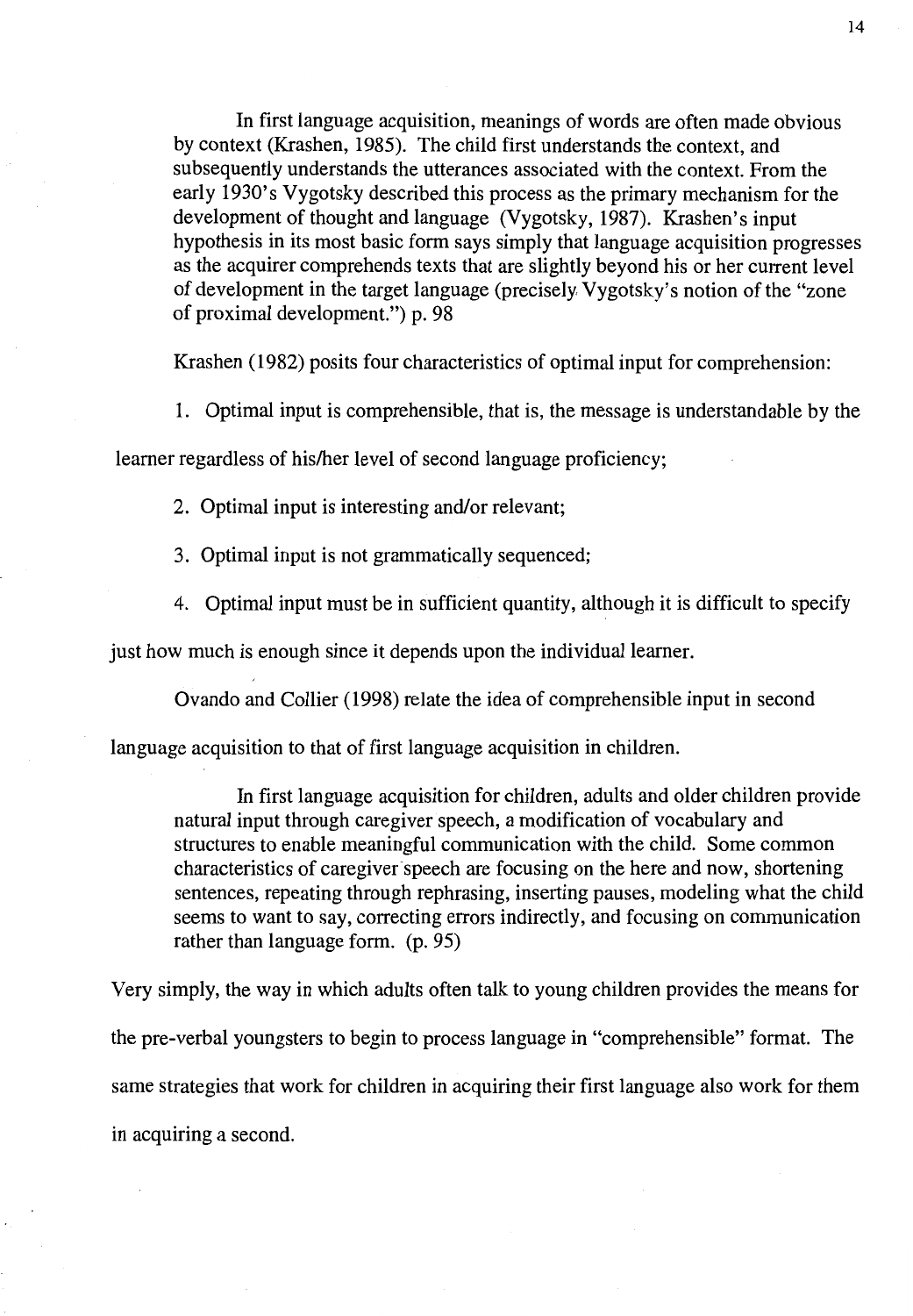Research has also been done that indicates the type of language used by teachers of students learning a second language is similar to that of "caregiver speech." Ovando and Collier (1998, pp. 97-98) explain how teachers help create "comprehensible input."

Researchers focusing on teacher talk as a course of the second language input have found modifications in speech similar to those in caregiver speech, such as nonverbal pauses, gestures, and facial expression; changes in volume and manner of delivery; simplification of syntax; repetitions, paraphrases, and expansions; use of visual aids and realia; and comprehension checks. Interactional features of teacher talk have added to the above strategies, clarification and confirmation checks, explicit error correction and modeling appropriate form, as well as introducing playfulness with language. (Smallwood, 1992)

#### Content-Based Instruction

One approach to teaching English language learners is to teach content as well as the language. This approach is more a philosophy than a methodology, so there are many appropriate models currently in use (Stryker & Leaver, 1997). Some examples of content-based instruction (CBI) include theme-based courses, sheltered content courses and adjunct instruction (Briton, Snow, & Wesche, 1989).

Theme-based courses are organized as a series of modules in which the language teacher teaches both subject matter and language. In sheltered content instruction, the teacher uses special methods and techniques to make the content more accessible to the ELL. Adjunct instruction requires the student be enrolled concurrently in a language course and a content course that are linked through collaboration between the two teachers (Briton, et al., 1989). These strategies work well for secondary school programs where content/subjects are already separated into departments and courses. That is, students are enrolled in subject-area classes such as English, math, science, and social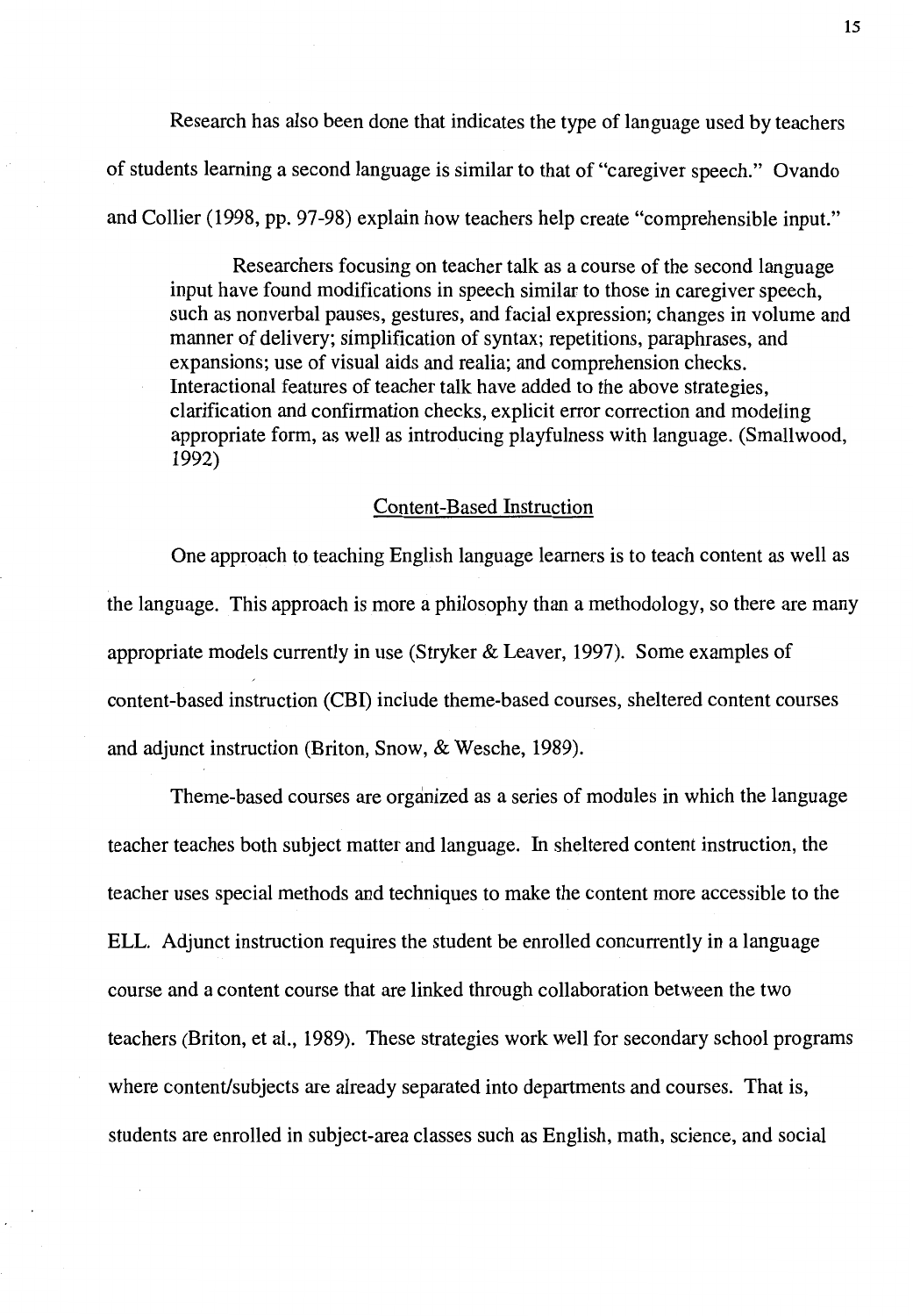studies. For example, a secondary student needing ESL services may be enrolled in the above mentioned classes, plus an ESL class. This ESL class might conceivably try to incorporate various thematic units or modules, rotating emphasis on different subjects. For instance, there might be a thematic unit that incorporates social studies concepts and vocabulary. The next unit might be a science unit, emphasizing biology or health concepts and vocabulary.

In a sheltered content ESL program, the student might have "Sheltered English," "Sheltered Math," "Sheltered Science," and "Sheltered Social Studies," as well as a regular (general education) physical education class and art. The last two classes are often used to satisfy mainstreaming goals with students due to the nature of the classes being naturally less reliant on verbal skills.

The third approach requires the student to be concurrently enrolled in two classes. For example, the student might take the regular (general education) science class, but also be required to enroll in an ESL class that would focus on the terms, vocabulary, and related science concepts. The curriculum of the ESL class would closely follow that of the regular science class and the teachers would often collaborate so that the ELL students would be able to complete the requirements of the regular science class.

However, for elementary school children whose classroom teacher is responsible for teaching most subjects, a similar, yet necessarily different approach is used.

#### Whole Language

According to Ovando and Collier (1998), current ESL and bilingual approaches advocate the whole-language philosophy. The whole-language philosophy of teaching is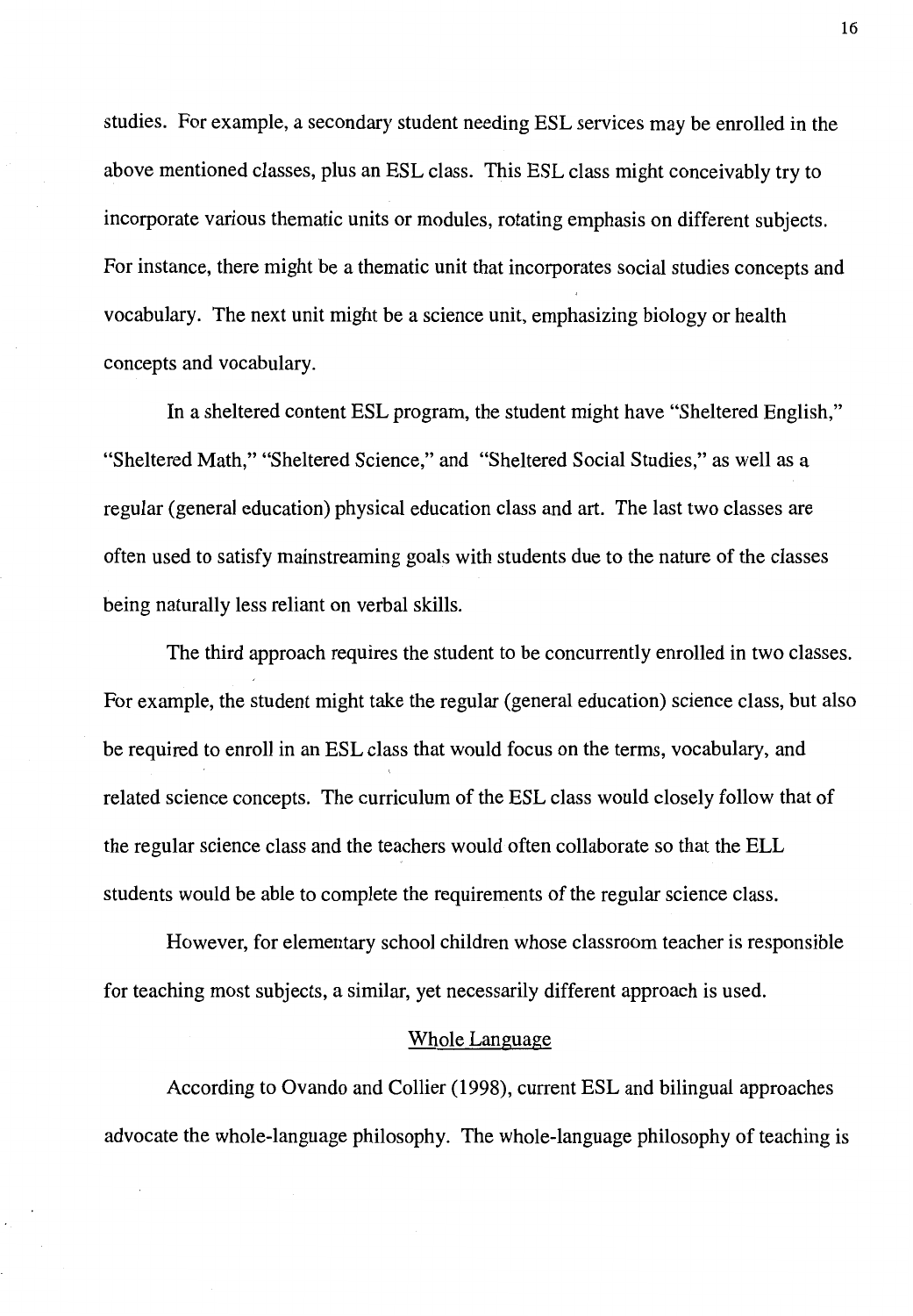based upon results of language research conducted over the last 20 years analyzing the developmental process that occurs naturally as children acquire their first language ( oral and written). The same natural processes are at work in second language acquisition, and increasing research evidence shows that the same strategies can be extremely effective in second language teaching (Enright & McCloskey, 1988; Freeman & Freeman, 1992;

Hamayan, 1993).

Whole-language approaches focus on using language, focusing on meaning first, getting students to write early and often, accepting invented spelling for beginners, but expecting conventional spelling as students advance in the writing process, exposing students to high-quality literature and authentic texts from diverse written genres, allowing student to make choices in reading and encouraging all to be voracious readers (Willis, 1995).

Part to whole approaches to language teaching dominated first- and second- language teaching in the U.S. until the 1970's. Isolated units of language-sounds, letters, grammar rules, and words-were emphasized as a first step in learning language. Whole language emphasizes a focus on meaning first, and the parts come naturally later, as students are ready to focus on the details of language. Whole language teachers avoid the practices of teaching skills in isolation or in a strict sequence, using readers with controlled vocabulary, or using worksheets and drill. In contrast, a whole-language lesson might start with reading a story together, or collecting litter in the schoolyard and classifying it by attributes, or hand-making tortillas and eating them, or creating an origami figure.

Whole language principles are very humanistic, respecting the strengths each student brings to the classroom and encourage discovery learning through extensive social interaction, with students and teachers are partners in the learning process. Curriculum is constantly negotiated to meet the students' interest and needs. Building on the students' prior knowledge and experiences, in a culturally and linguistically diverse class, the rich linguistic and culture resources shared by students and teacher create a dynamic, empowering context for learning. Whole language allows self-correction to emerge by addressing accuracy through engagement in functional contexts that emphasize fluency over accuracy. (Ovando and Collier, 1998, pp. 113-114)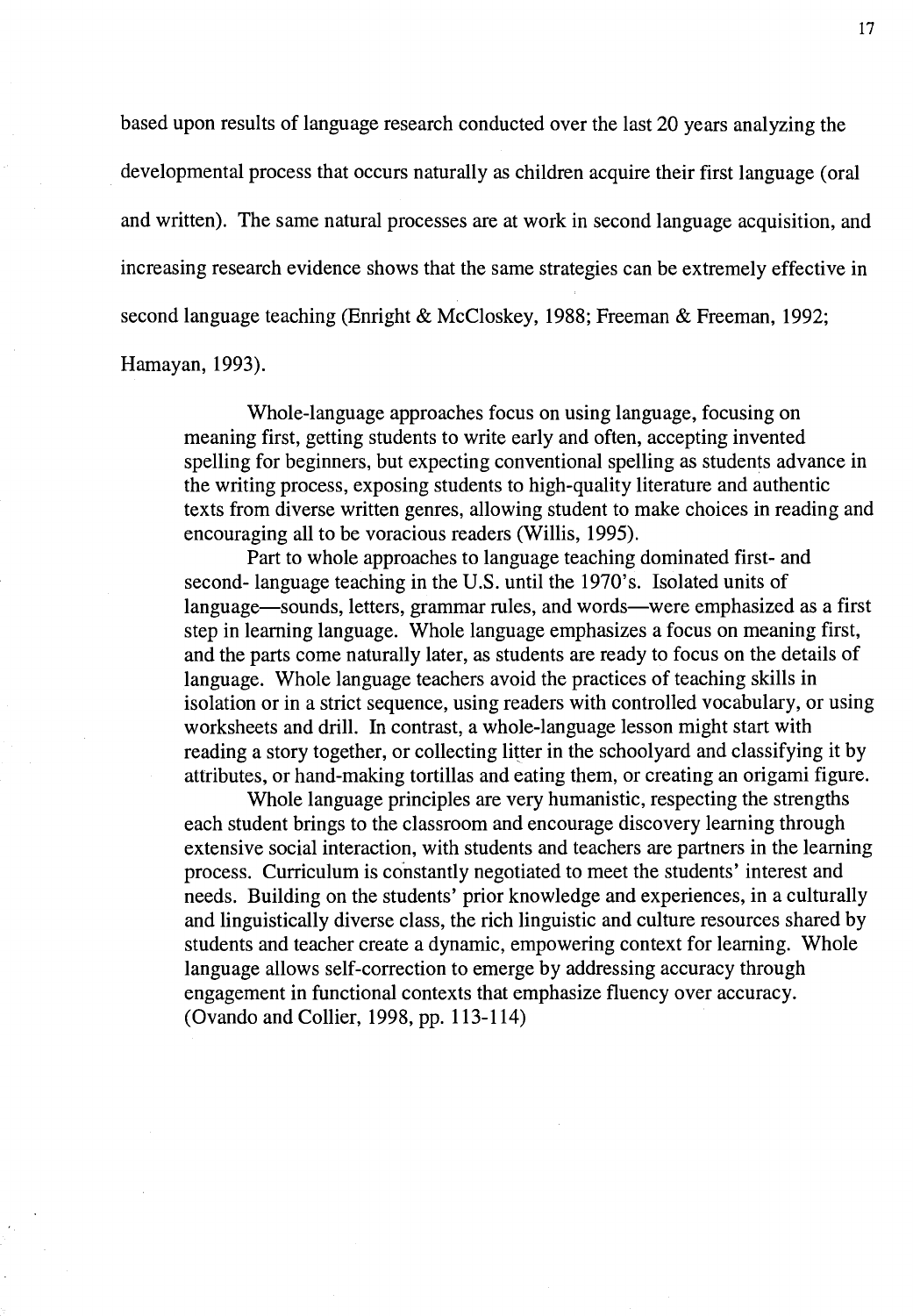#### Affective Variables

#### Motivation and Attitude

Although the process of second language acquisition as described is typical for most second language learners, individual variables may influence the rate and level of proficiency attained. Variables such as motivation and attitude can influence students' learning in positive or negative ways. Students can be influenced by their own motivation and attitude, that of their parents and community, as well as the attitude the teacher holds for them (Gopaul-McNichol & Thomas-Presswood, 1999).

The student's attitude toward the dominant (English-speaking) culture may influence how proficient the student may become in the second language. If the student has a positive attitude, which increases motivation, the result will be greater second language proficiency. Conversely, if a student has a negative attitude, and motivation is low, the level of proficiency may also be low (Hamayan & Damico, 1991; Larsen-Freeman & Long, 1991).

The attitudes of the parents and community also greatly influence the child (Larsen-Freeman & Long, 1991; Ogbu, 1992). When parents encourage the child to learn the second language and are also involved in learning the language, children are usually more motivated to learn. When parents have a negative attitude towards learning the target language or speak negatively of the members of the dominant culture, the students are less likely to progress quickly in learning the target language.

Also, negative attitudes held by school personnel toward the speech of nonnative speakers present major pedagogical barriers to both PEP and CLD students. Whether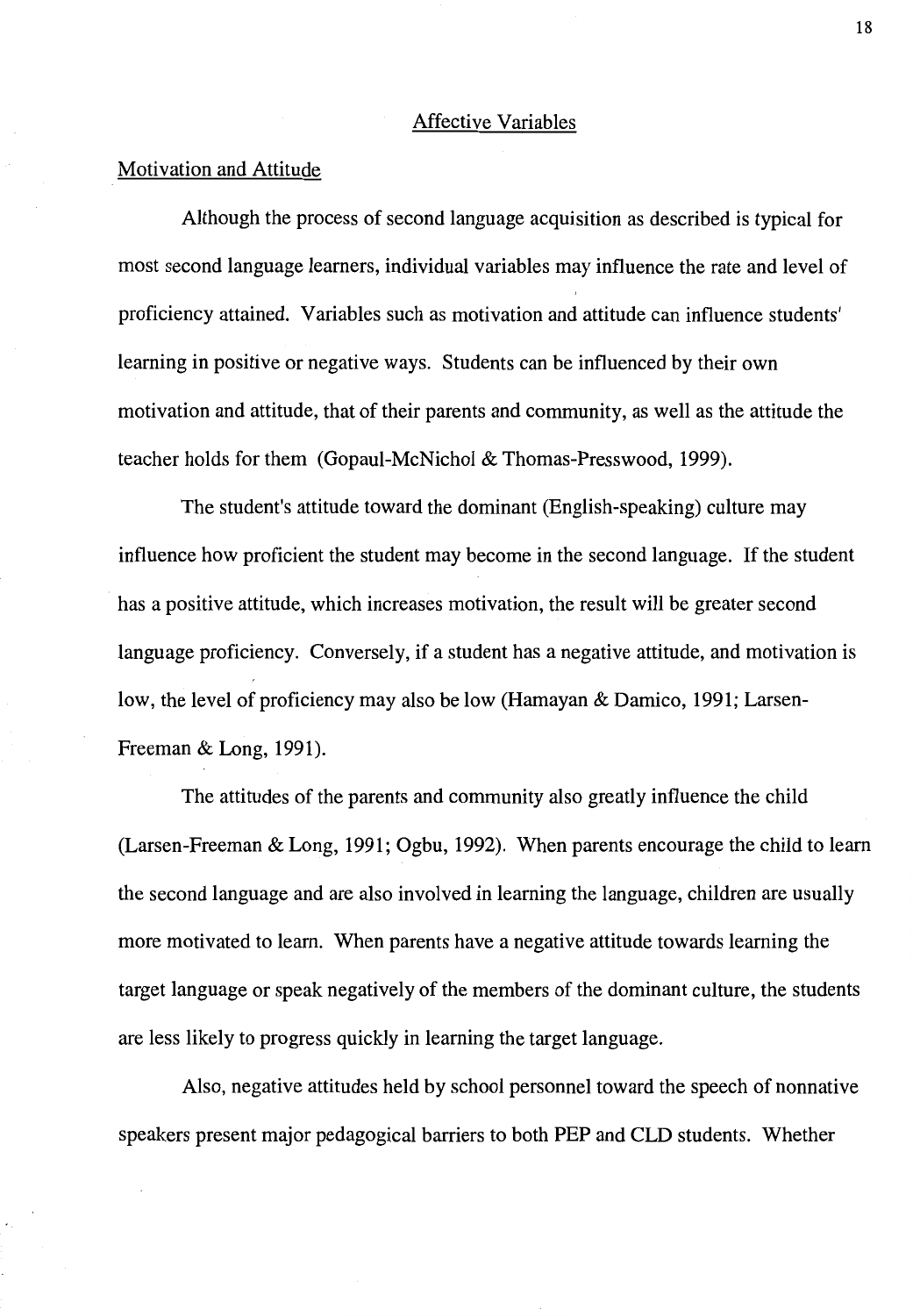consciously or unconsciously applied, these attitudes can result in the lowering of expectations (Brophy, 1983; Cummins, 1986) and inappropriate referrals (Rodriquez, Prieto, & Rued, 1984) for special education consideration.

#### Personality Traits

Personality traits are another variable that may affect second language learning. Personality traits include levels of self-esteem, extroversion, anxiety, comfort in risktaking, sensitivity to rejection, empathy, inhibition, and tolerance of ambiguity (Hamayan & Damico, 1991; Larsen-Freeman & Long, 1991).

Ellis (1992) describes the differences as "an approach to learning" (p. 203). He describes an "active" approach to learning as one having a high tolerance for ambiguity, being a persistent problem-solver, someone who enjoys making decisions, and is very independent. In contrast, a "passive" approach to learning is one who has a low tolerance for ambiguity, wants the teacher to explain everything, does not enjoy discovery learning, and relies heavily on others. He attributes these different approaches to an individual's combination of personality, accustomed style of instruction and having a positive or negative attitude towards learning the language.

#### Cognitive Factors

Intelligence has traditionally been measured by intelligence (IQ) tests, however, these tests often become a test of language proficiency, especially for CLD students. There has been substantial research indicating that language proficiency accounts for a large portion of the test variability in IQ tests (Hamayan & Damico, 1991). In fact, according to them,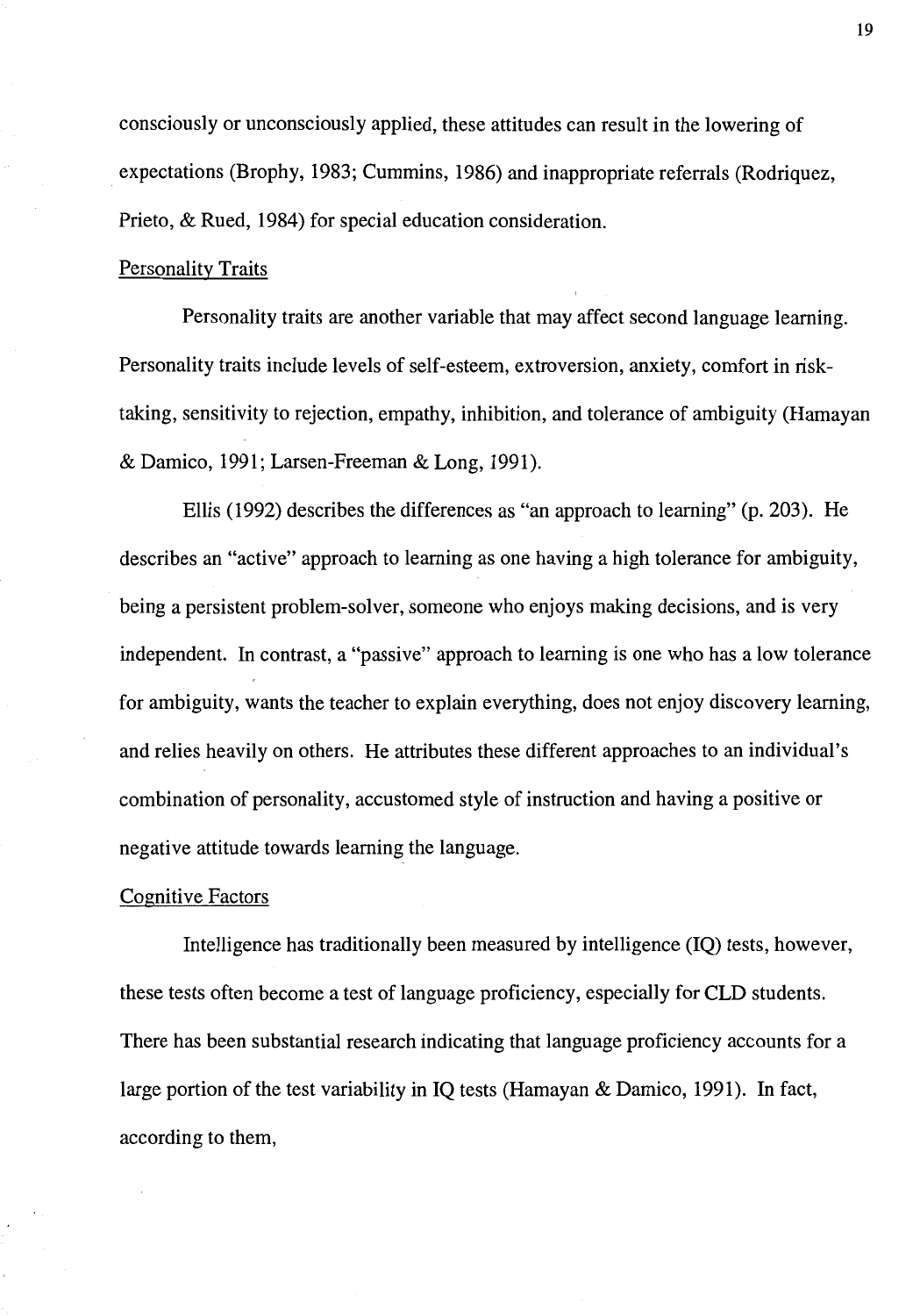When dealing with the normal and above-normal range of variation, it is not always the "intelligent" students who master the second language easily. The students who may be identified as having "low intelligence" are not necessarily the ones who will have more than the usual difficulties with the second language. Factors other than intelligence seem to play a larger role in these cases. (p. 48)

One of these other factors is learning styles (being field dependent or field independent), and the match or mismatch with the way the language is being taught (Ellis, 1992; Hamayan & Damico, 1991; Larsen-Freeman & Long, 1991).

Another cognitive style that Ellis discusses (1992) is reflectivity and impulsivity. He purports that, "Individuals who have a reflective cognitive style tend to mull things over when making a decision. Conversely, an impulsive person tends to make a quick guess when faces with uncertainty" (p. 195). Therefore, students who think things through more will make fewer errors.

The preferred way in which students take in information can either be aural or visual. Many people are considered bimodal, and learning via one mode or the other does not contribute significantly to a difference in outcome. But for about 25% of all learners, the mode of instruction does influence their success as learners (Ellis, 1992).

#### Problems of Special Education Placements for CLO Students

In the past, CLO children have often been misdiagnosed and misplaced thus resulting in an overrepresentation in special education programs (Bernstein, 1989). Mercer (1973) in her classic study reported that Mexican-American children were placed in classes for the mentally retarded at a rate of ten times as often as their Anglo peers. Chandler and Plakos (1971) found that Mexican-American students were placed in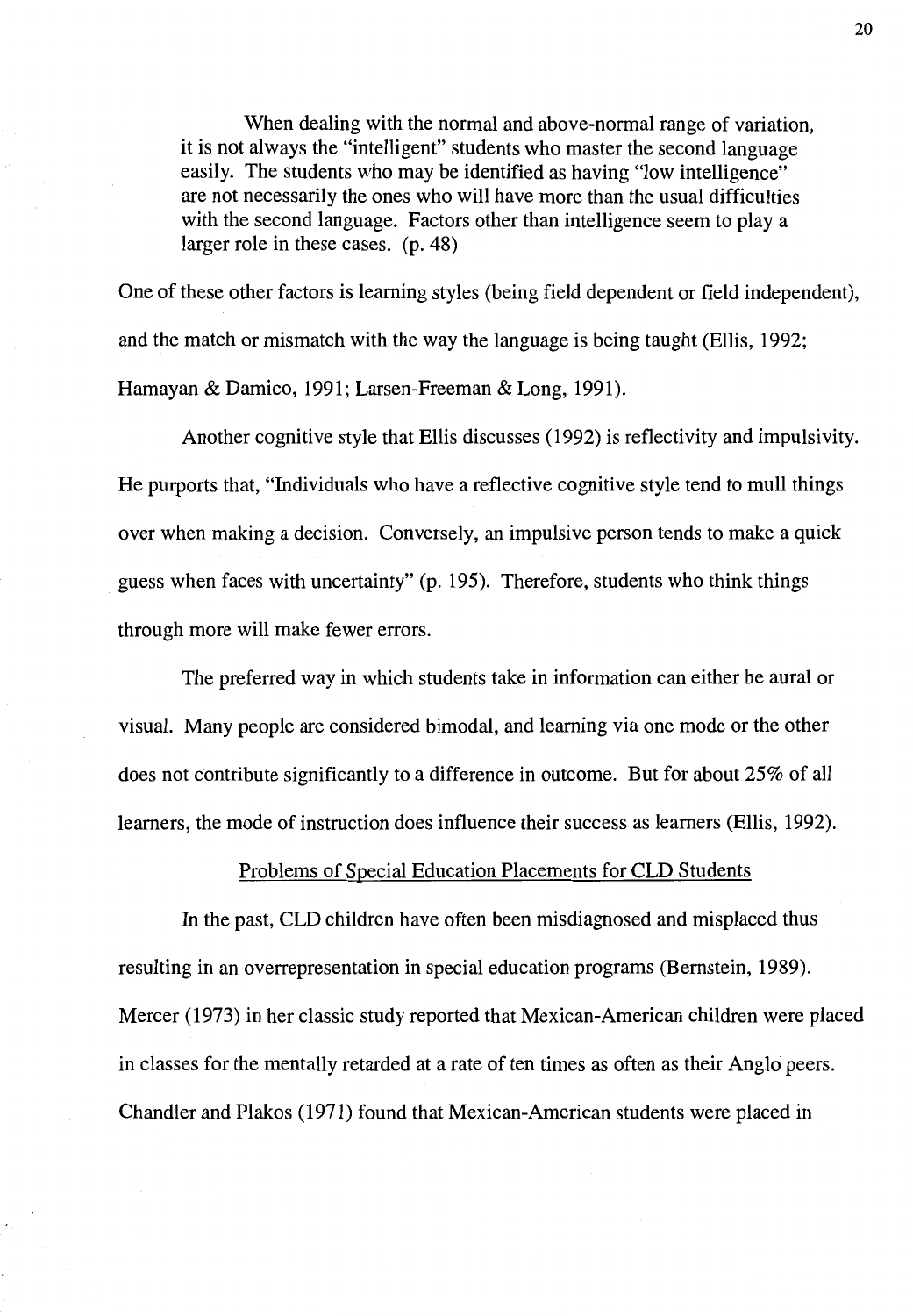classes for educable mentally retarded at rates two to three times higher than their Anglo counterparts.

Ironically, there is now evidence that these and other court cases, which were decided in favor of those who complained that school districts had erroneously placed non-Anglo students--especially those with limited English proficiency--into special education programs, has led some school districts to hesitate to place even eligible non-Anglo students in special education programs, regardless of their educational needs (Bergin, 1980; Vasquez-Chairez, 1988). Data collected by the California State Department of Education pupil count verifies the trend of shifting from overidentification of minorities in special education to under-representation (Vasquez-Chairez, 1988).

Historically, there have also been many problems with the special education referral process. These problems occur whether or not the student who is referred is culturally and linguistically different. Algozzine, Christenson, and Ysseldyke (1982) reported that a national survey of directors of special education revealed that 92% of students referred to special education were evaluated, and 73% of those who were evaluated were found eligible for services. Ten years later, in 1992, some of the same researchers reported that in some cases, depending on the type of assessment procedures that are used, virtually, all of the students referred are found to be eligible for special education (Ysseldyke, Algozzine, & Thurston, 1992). Research such as this supports the conclusion that the most important decision made in the entire assessment process is the decision by a regular classroom teacher to refer a student for assessment.

21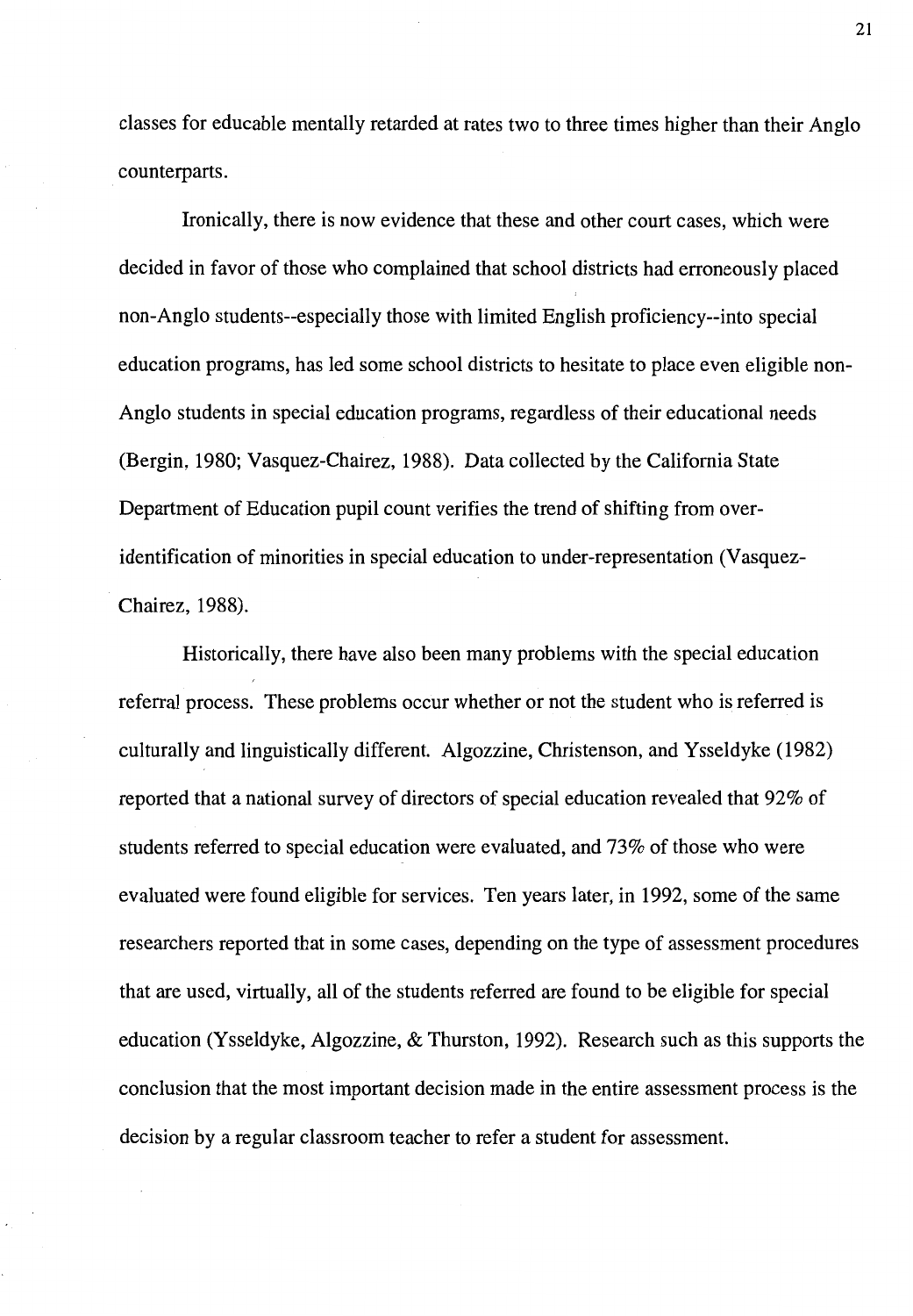Some teachers may refer CLD students for special education consideration without considering that differences in expressive language may be due to differences in culture and language proficiency or language use. Some teachers may have negative attitudes towards CLD students and may therefore be quicker to refer students for assessment. Finally, the professionals interpreting the test results of CLD students may fail to take into consideration factors such as language dominance, language proficiency, and cultural differences. Well-trained professionals are needed to be able to distinguish between academic difficulties resulting from true physiologically-based disabilities and those resulting from environmental, social, experiential, linguistic, or cultural factors.

Students who do not possess an intrinsic impairment or disability but who are undereducated or "mis-educated" cannot be considered special education students. For example, some students have been out of school for a period of years due to political unrest or instability in their country of origin and so their schooling has been disrupted. Because they have not been in school, they are seriously behind their peers in all academic areas. Other students have received minimal or poorly conceived support services in their current school environment. For these students, lack of progress can be explained by poor or inadequate instruction. In other words, external conditions rather than a condition within the learner are disabling the child. In comparison, special education is for those students who have a documented disability or handicapping condition that they bring to the learning situation and that seriously impedes their achievement despite the fact that they are offered an adequate and continuous educational program.

22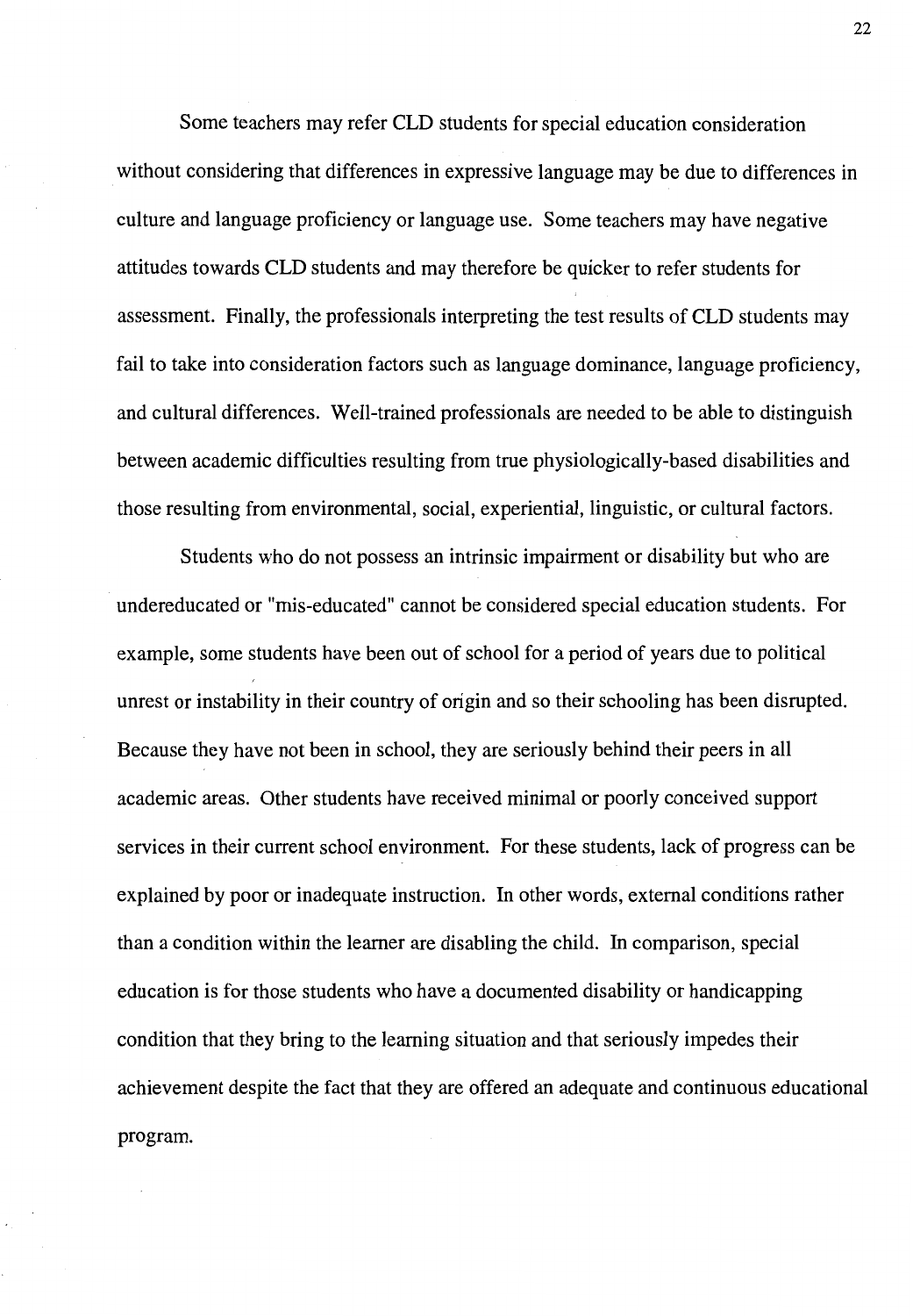#### Assessment of Individuals Through the Means of

#### Oral and/or Written Language

#### Academic Assessment

When it seems necessary to assess a student through oral or written language who is still learning to communicate through English, there are a number of behavior and learning variables that complicate the evaluation. One such variable is the similarity of linguistic behaviors seen in students who are learning English as a second language and students who are experiencing native language learning impairments. Students learning a second language will be expected to experience difficulties in grammatical forms, lexical selection, fluency, and comprehension on a basic level. Although these are markers that indicate communicative difficulty in monolingual English speakers, they cannot be interpreted in the same context for ELL students. When these problematic behaviors are observed in ELL students, they may only indicate difficulty in English and not necessarily an intrinsic language-learning impairment.

#### Behavioral Assessment

Researchers have pointed out some difficulties in identifying second language students for referral using procedures designed for mainstream, monolingual youngsters. They point out that if behaviors that are included on problem behavior checklists for native speakers were applied to normally developing second language learners, they would result in misidentification of these learners as disabled. Willig ( 1986) states,

Many child characteristics that are considered to be symptomatic of learning disability in monolingual children are so closely related to language, that when applied to children trying to function in an unfamiliar language, they simply describe aspects of the second language learning situation. (p. 167)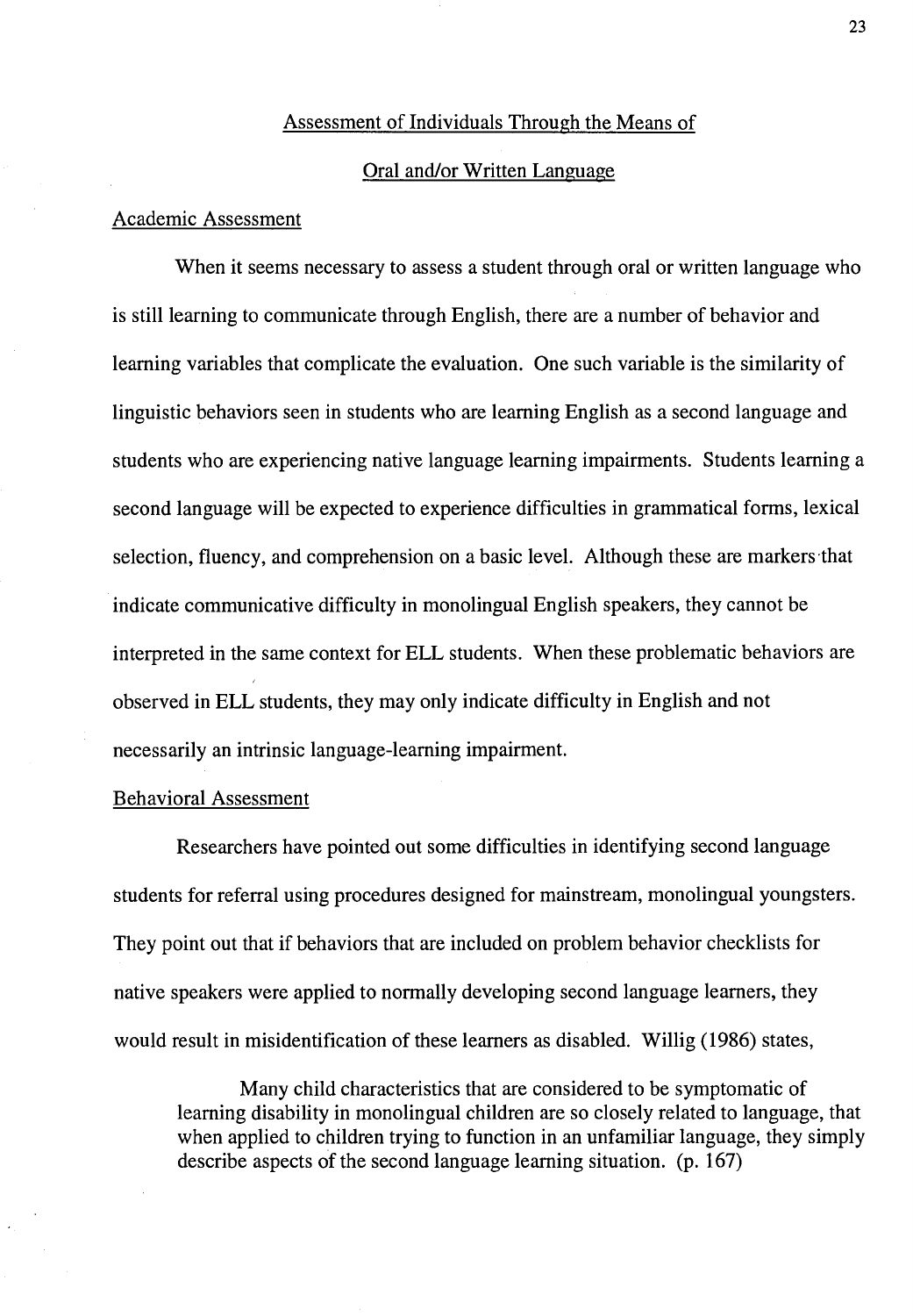For example, in the area of language development, such checklists often include behaviors such as "speaks infrequently," "refuses to answer questions" or" has poor comprehension." While these may indicate potential problems for native speakers, in many cases they can lead to misjudgment of second language learners (Ortiz & Maldonado-Colon, 1986). This is why it is important for educators and school professionals to have an understanding of the process and variables involved in second language acquisition. Teachers may also assume that once the child has basic interpersonal communication skills (BICS) that they also have the cognitive academic language proficiency skills (CALPS) as well. As defined earlier, these types of skills are related, but take differing amounts of time to develop. It is erroneous to think that because a child can converse with friends and teachers in English before school and during lunch that they understand and can perform all the academic tasks required of them in between.

#### Attention and Memory Problems

When students have few prior experiences on which to relate new information, they may find it difficult to pay attention and to remember (Fradd et al., 1989). They may also become restless and inattentive which could resemble characteristics associated with attention deficit disorder, with or without hyperactivity.

#### Social and Emotional Assessment

Students in the process of learning how to function successfully in a new language and culture might predictably experience social trauma and emotional problems (Fradd, Barona, & Santos de Barona, 1989).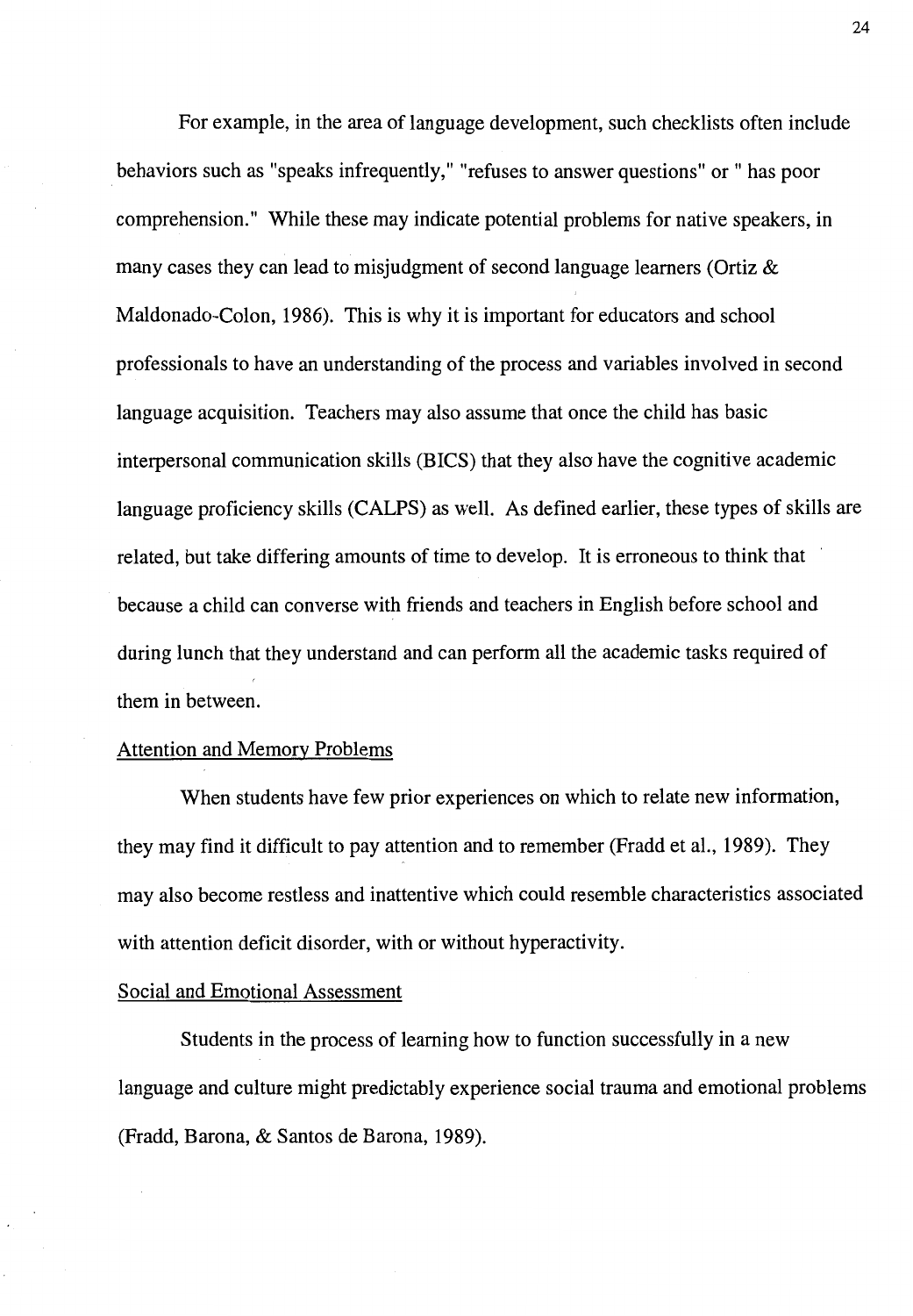#### Summary

There are many variables which influence an individual's language acquisition. The process of language acquisition is like many other processes. It takes time and sometimes the steps are painstakingly small. It can also confuse those who are not aware of the variables involved. For example, while it may appear that a child communicates easily in the second language (BICS) that does not guarantee that the child has the skills to perform at the same level academically (CALP). School administrators and educators must have a working knowledge of the process of second language development in order to have a greater understanding of the possible differences in language production of culturally and linguistically diverse students.

#### The Restructuring of Special Education Assessment

The traditional goal of special education assessment has been diagnostic; evaluators thought they needed to know the etiology and diagnostic category of a child's problem to know what type of intervention was appropriate (Baca  $\&$  De Valenzuela, 1994).

However, the goal of assessment has now become advocacy oriented. In this approach, the assumption that the problem lies within the child is reserved as a last possibility, with the immediate assumption being that the manifest problem lies in interactions between the student and the educational context.

No longer is the authority of a standardized test battery, administered in a formal testing situation by an unfamiliar examiner, accepted as valid. Rather, curricular adaptations by the classroom teacher, in consultation with peers or colleagues is the first step in student assistance and assessment. This process of "prereferral intervention" assumes that the child is able to learn in the general classroom and that modifications to the regular program, with varying levels of support, will offer the student an effective and enriching education program. Information regarding the results of these curricular modifications is applicable to any post-referral special education assessment and, therefore, should be well documented.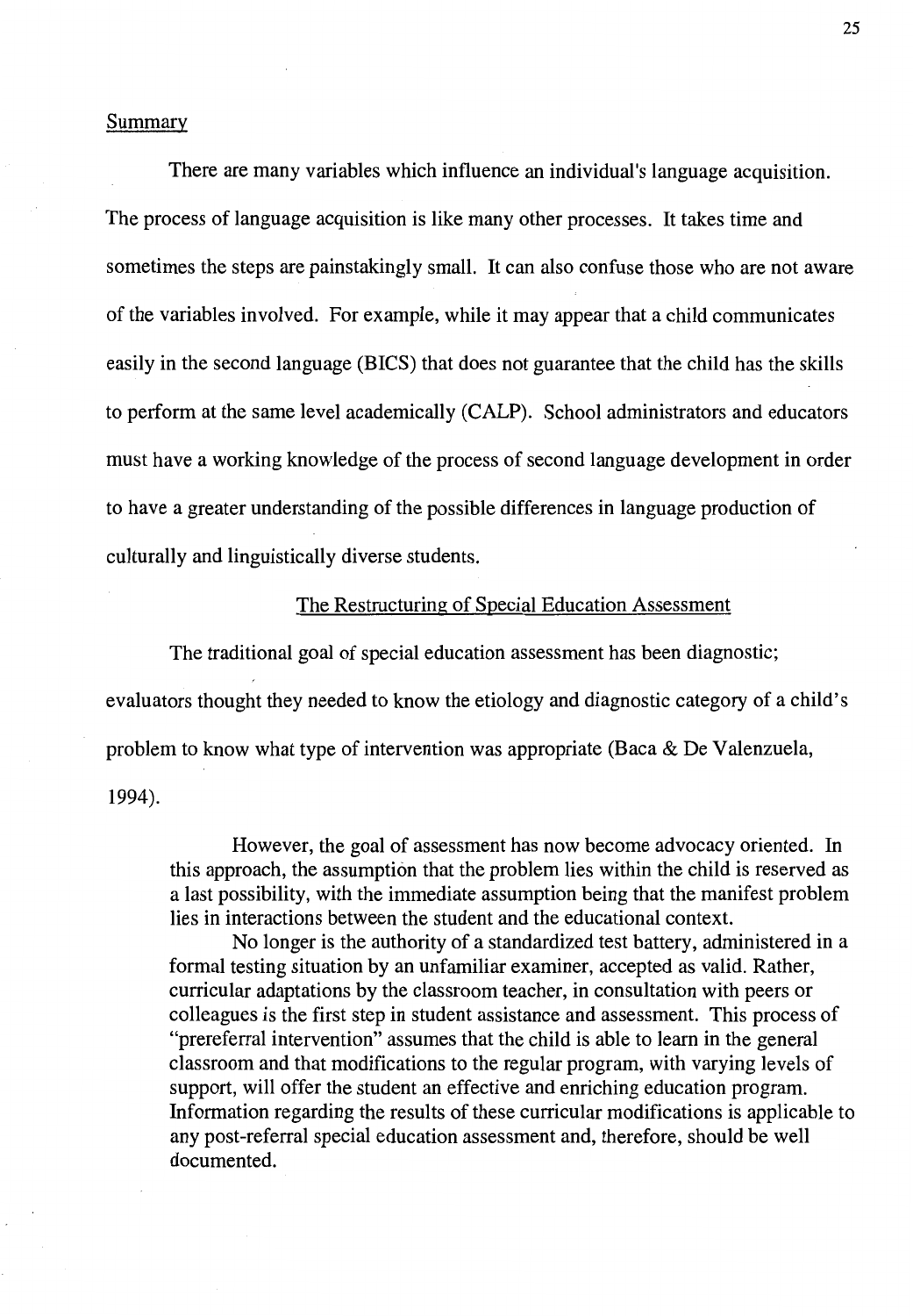When formal assessment is identified as necessary, a variety of information must be gathered. This should include a review of existing records, the results of prereferral interventions and curricular adaptations, work samples, formal and informal assessment, and observations. No one individual's observations or evaluation interpretations should have precedence; as with prereferral interventions, this process too necessitates a collaborative effort. (p. 5)

Federal legislation, the Individuals with Disabilities Education Act of 1990 (IDEA), also requires that a multidisciplinary team participate in the assessment and diagnostic process (Gonzalez, Brusca-Vega, & Yawkey, 1996).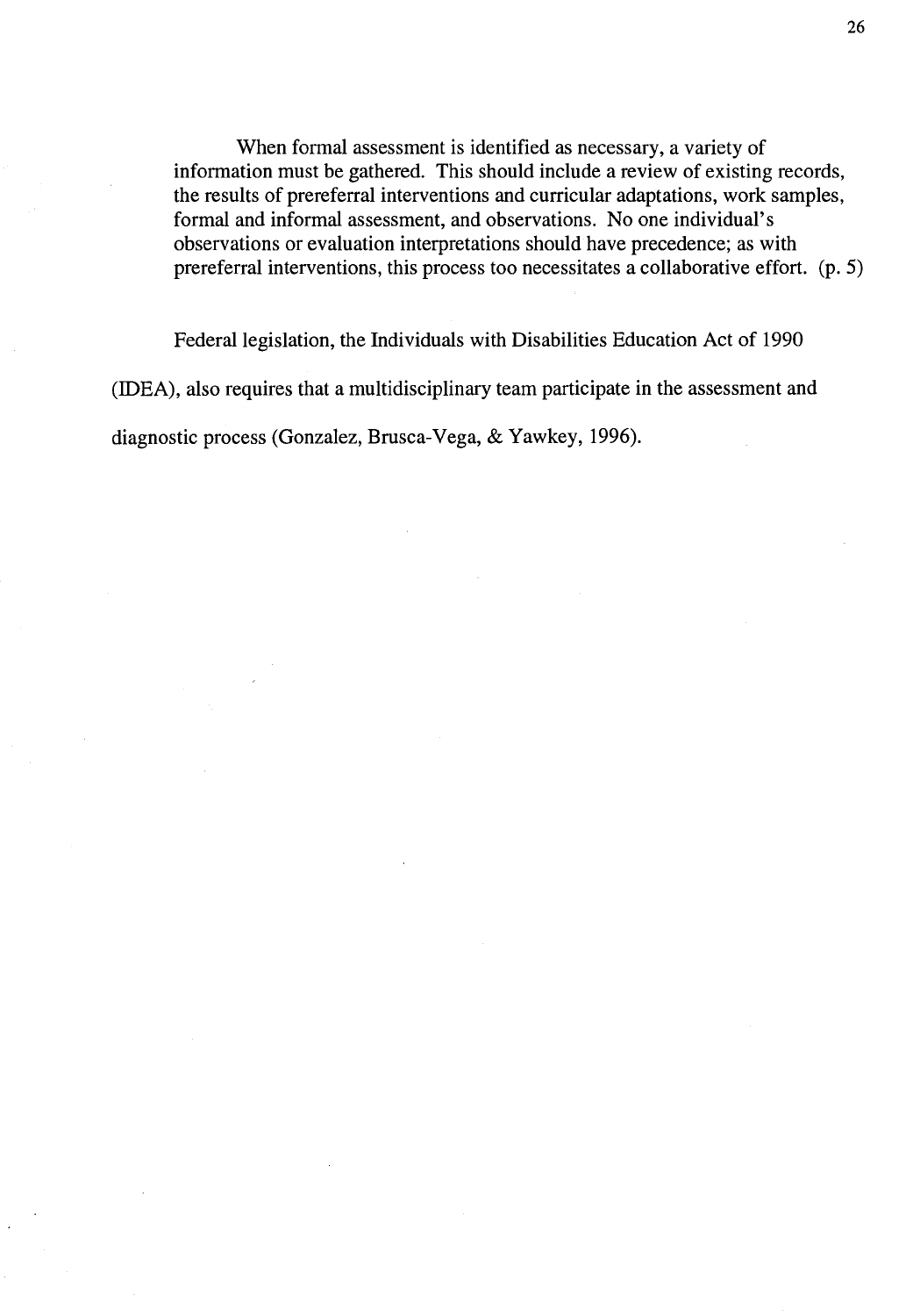## CHAPTER<sub>3</sub>

# METHODOLOGY

## Participants

Although the people germane to this study might not conventionally be referred to as "participants," this is the term that will be used to refer to the individuals who were instrumental in this case. The participants in this case study were the researcher, the student, the elementary school principal, the teacher and two teacher's aides that worked directly with the student. A third teacher's aide, although not one with whom the student had daily contact, was an important resource to the school because she was the only one in the school who could speak Spanish.

## The Researcher

The researcher was a second year graduate student assigned to a school psychologist during a practicum placement who served this school. During the course of a conversation between the school principal, supervising psychologist, and researcher, the principal mentioned that he had two ESL students, one of whom he was considering referring for special education evaluation.

The researcher volunteered to do an observation of the student. After a 30-minute observation of the student in the ESL room with the teacher's aide, the researcher concluded that based on her formal educational training in Teaching English to Speaker's of Other Languages (TESOL) and over seven years of teaching and administrative experience in this field, that the student in question did not need further evaluation for special education services. However, since the researcher's conclusion was not in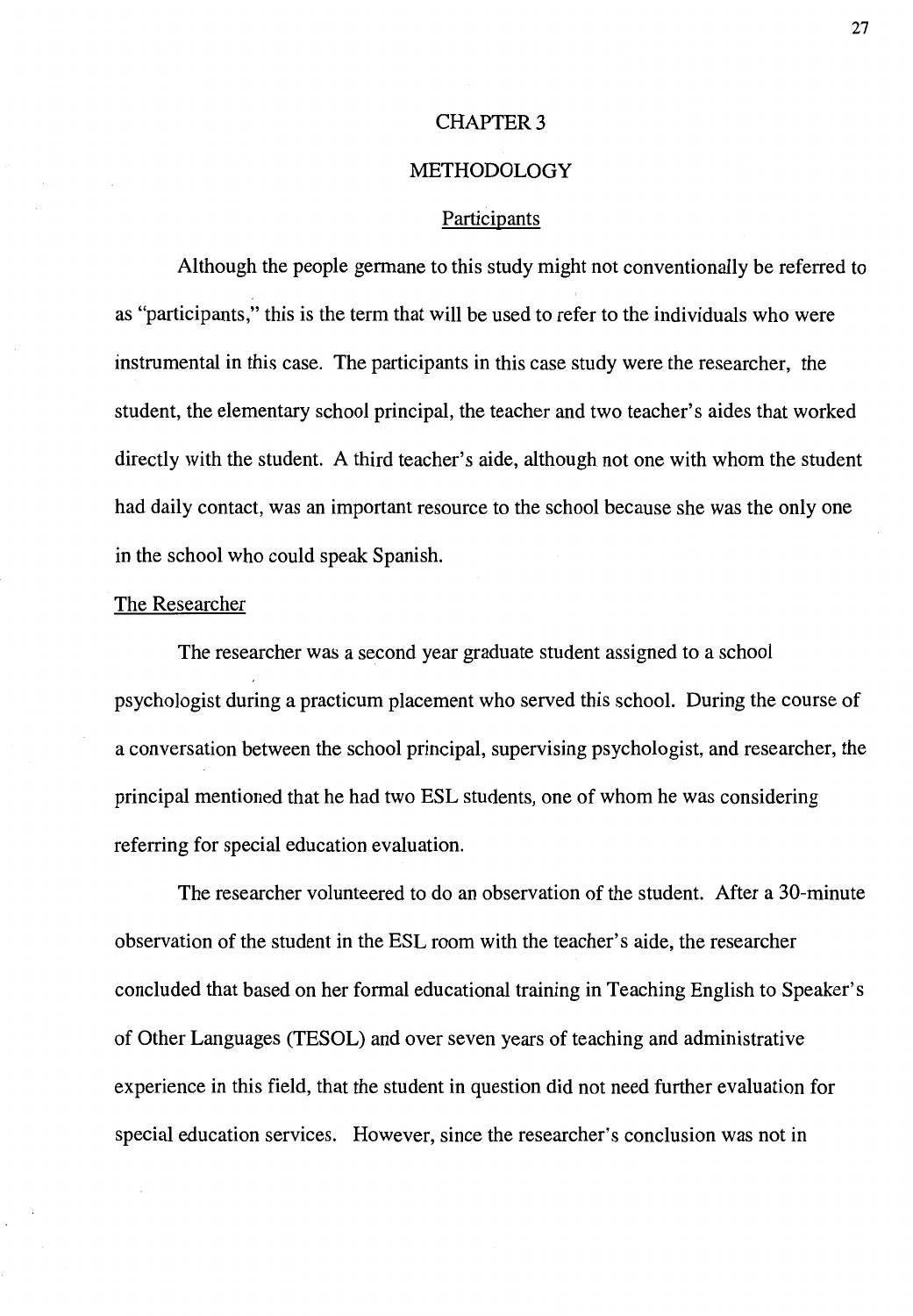agreement with the classroom teacher, the researcher was given permission to study the case more in depth.

#### The Student

The student was an eight-year-old Hispanic male with limited English speaking, oral comprehension, reading, and writing skills. He had emigrated from Mexico with his family about six months before the observations began. He had been briefly enrolled in two other out-of-state schools before coming to this school.

#### The Principal

The principal of this elementary school is also the district's special education coordinator. He holds two Master's degrees, one in Educational Administration and one in Special Education. He has been employed with the school district for twenty-one years. He was first a teacher, then a principal, and later added the assignment of the special education coordinator for the district.

Every student who enrolls in the district is required to fill out a Home Language Survey. One of the questions that it asks is, "What language is spoken in the home?" Whenever a language other than English is reported, the principal gives the student a language proficiency test called the Language Assessment Scales (LAS; Duncan & De Avila, 1990, 1994).

## The Second Grade Classroom Teacher; Ms. B

For purposes of reference, the second grade classroom teacher will be referred to as Ms. B. The student was placed in a class with 20 other students and a teacher who had 28 years of experience. She had been an employee in the district for 24 years. She had a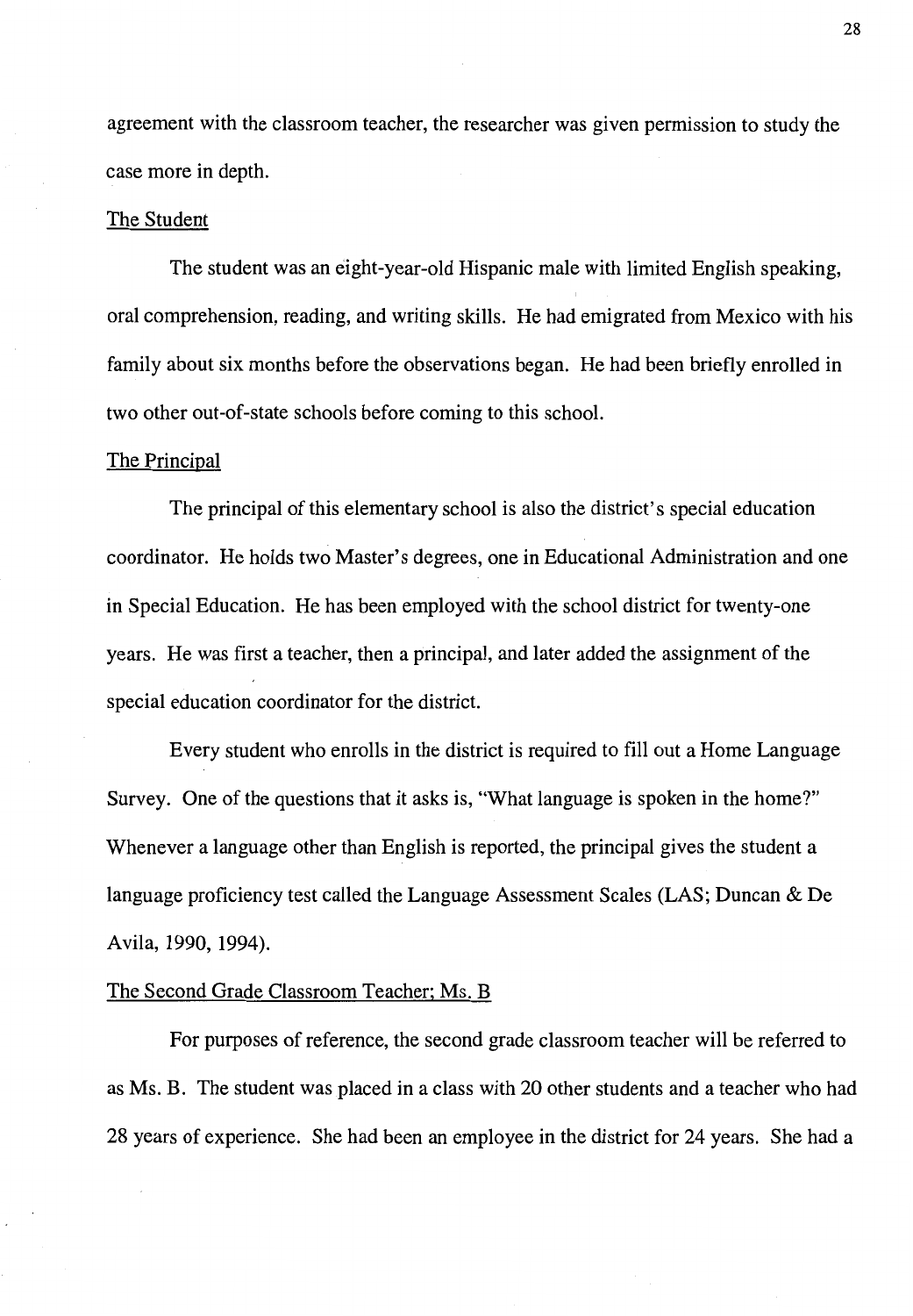B.A. in elementary education and had taken additional courses over the years to maintain her state teaching certification. She had no training in ESL or bilingual education, but had taken required courses in Human Relations and multicultural education.

## Teacher's aides

First teacher's aide; Ms. A. Over the course of the observation period, there were two different teacher's aides that were assigned to work with the student. For purposes of reference, the first teacher's aide will be referred to as Ms. A. Ms A had been trained as a sign language interpreter. She had originally been hired by the district to work with a deaf child, part-time in the pre-school program. According to her, after an unsuccessful attempt to hire a part-time bilingual teacher's aide, the principal hired her to work parttime with the ESL student. She had been working with the student for about two months when the observation period began. However, less than two weeks into the observation period, she left the district for a full-time position in sign language interpretation in another district.

Second teacher's aide; Ms C. A second unsuccessful search was conducted for a bilingual teacher's aide. For purposes of reference, the second teacher's aide will be referred to as Ms. C. The second aide that was hired had been a teacher's aide in special education classrooms and had most recently worked as a special education school secretary, but had no experience in ESL or bilingual classrooms.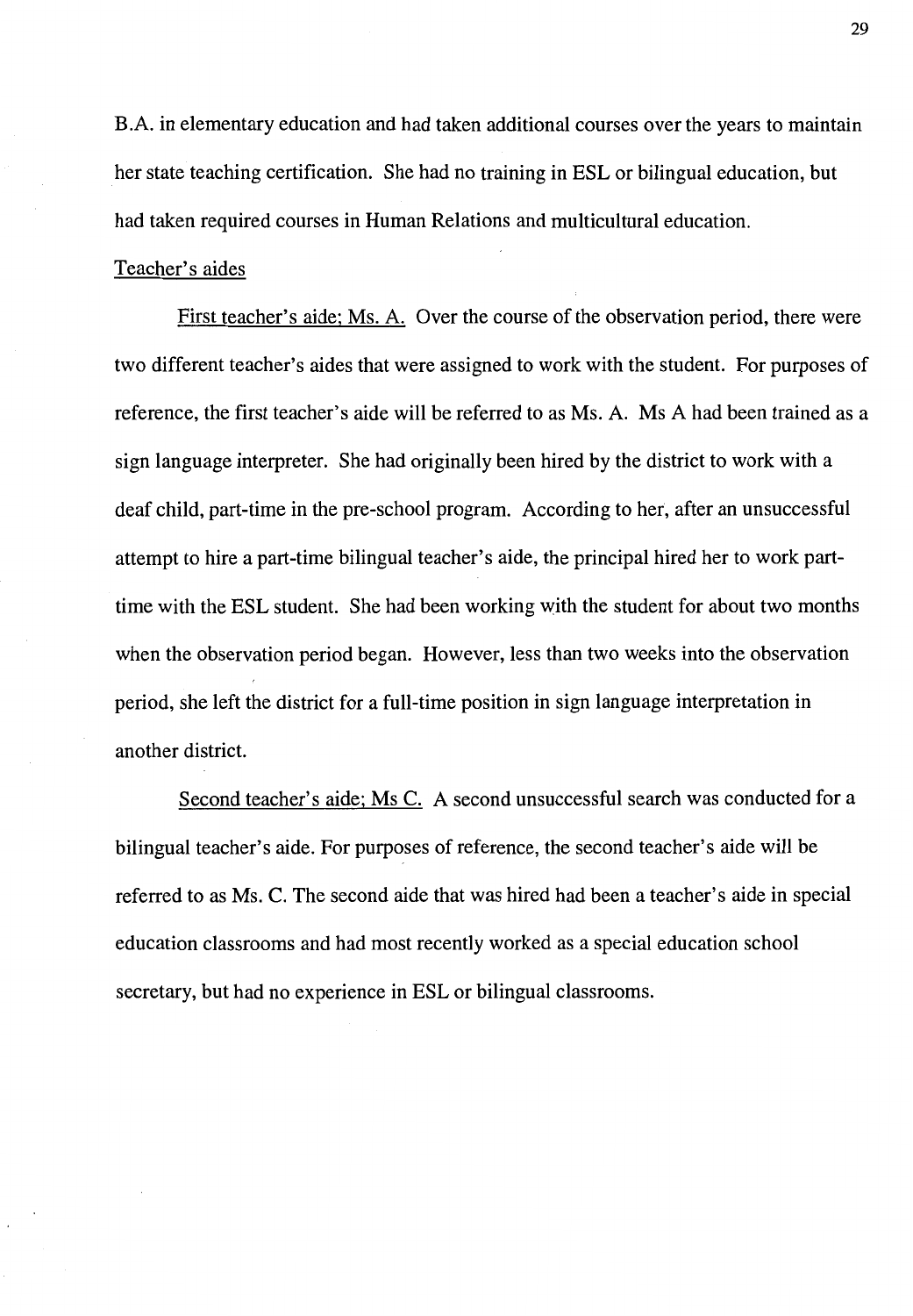Third teacher's aide; Ms. D. Ms. D was the only person in the building who could speak Spanish. When Julio and his sister first arrived, Ms. D was released from her regular duties as a teacher's aide in a special education classroom, to help acquaint the children with everything in the school.

# Setting

The setting is a K-5<sup>th</sup> grade elementary school with an enrollment of 278 students. It is located in northeast Iowa in a community with a population of about 8000. It is one of three elementary schools in the district. While there have been a few ESL students in the district in the past, there have not been any enrolled in this school.

# Second Grade Classroom; Ms. B

The second grade classroom is one of two second grade classrooms in the school. There are 20 students and 1 teacher.

## ESL Room; Ms. A and Ms. C

The ESL room was a small room located within the library that was also used to store audio-visual equipment, extra or out-of-circulation books, a couple of bookcases, student desks and several boxes of teachers' classroom things. There were two tables, six chairs, and a chalkboard. There were two students (Julio and his sister) and one teacher's aide.

## Instrumentation

The design of this case study was such that no standardized instruments were used. Observations were recorded and analyzed for patterns. An interview protocol was developed and used to elicit information from the principal and the teacher's aides. This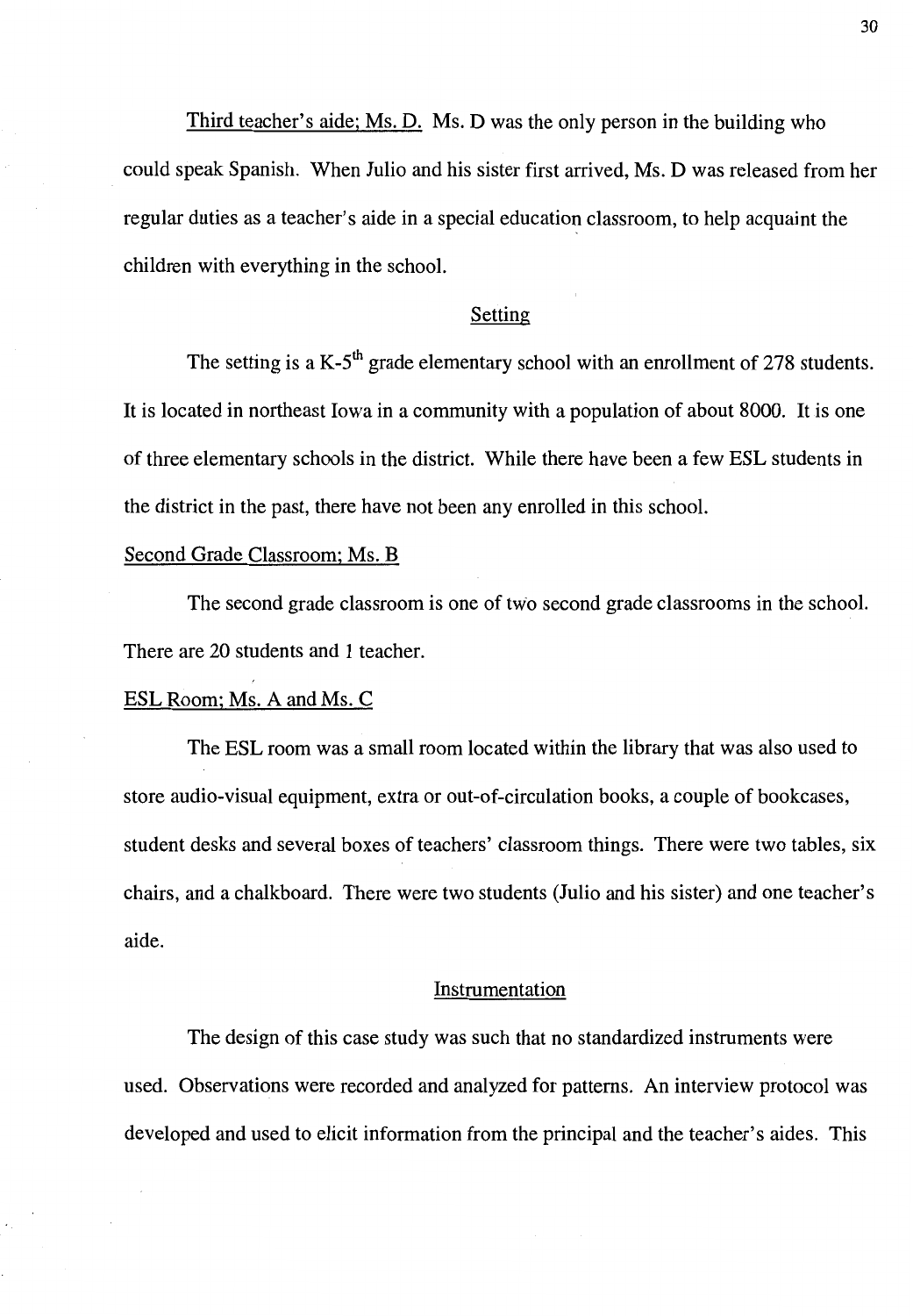protocol is found in the appendix. Information was also gained via conversations with the student's classroom teacher, and the parents of the student through the aid of a Spanish-speaking interpreter. Information gained from observations, interviews and conversations were used in the case study.

# Procedure

# **Observations**

Observational data were gathered over a period of six weeks, twice a week, two hours a day, for a total of 24 hours. The researcher sat in the classroom with the student and recorded observations of the interactions and activities between the student and the teacher or teacher's aide. The researcher was an observer, not a participant in the classroom. Written running records were the method of recording the data. After each day of observation, the researcher examined the data, (the running records) and placed each event under a category. Over the first week, or 4 hours of observational recordings, several categories had developed. By the end of the second week, or 8 hours of observational recordings, there were three categories that clearly had more entries than the other categories. The researcher began to focus on the themes of curriculum and materials, instructional strategies, and socialization and behaviors of the student.

Eighty percent of the observational time (or 20 hours) was spent in the ESL room. Ten percent of the time (or 2 hours) was spent observing in the second grade classroom of the student. Another  $10\%$  (or 2 hours) of the observational time was spent following the student around to four different teaching centers. This was a special instructional day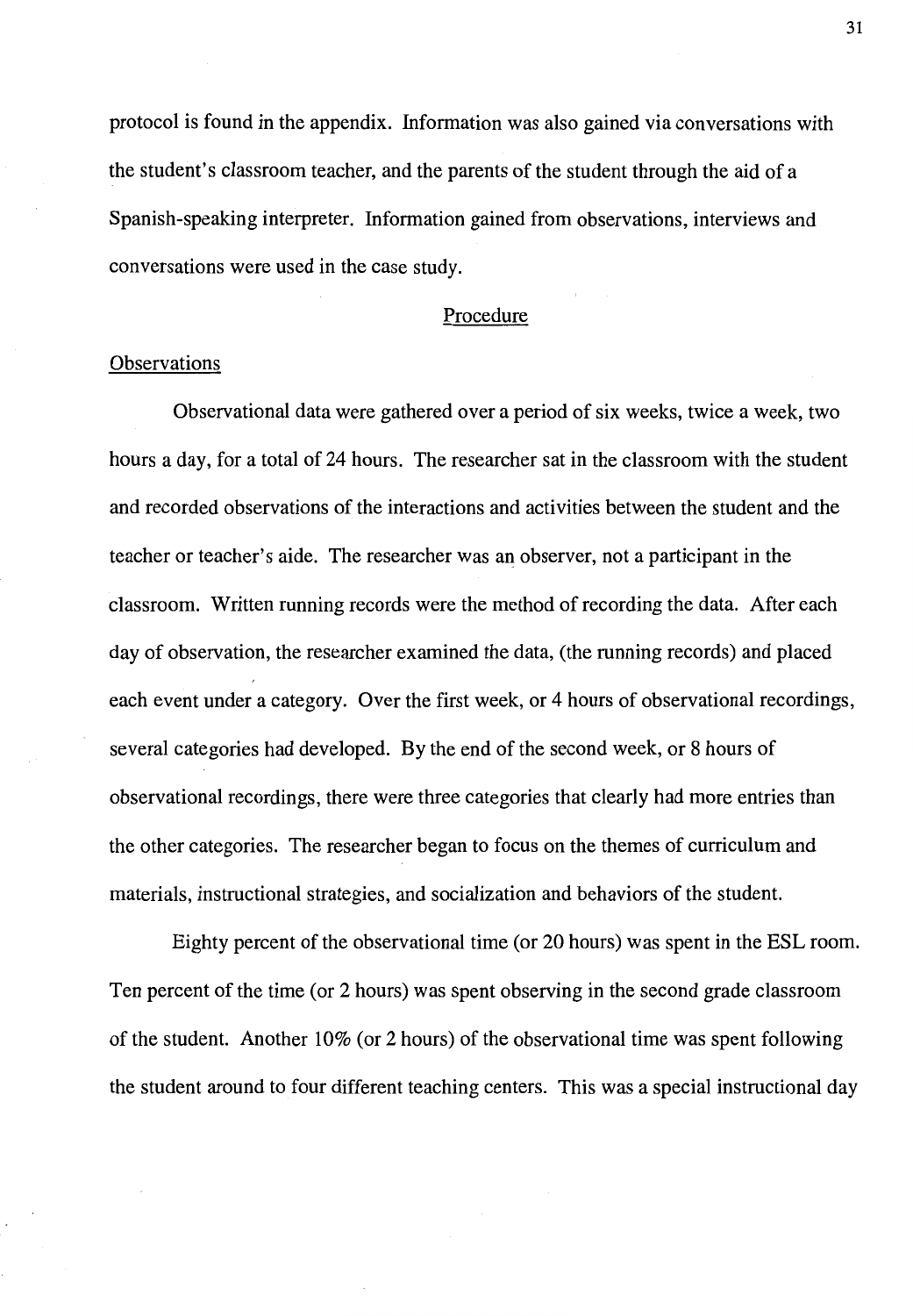in which all the students in the school were re-grouped across grades and rotated between four learning centers throughout the school.

## Interviews

An additional 6 hours (or an additional 25% of the time spent in observation) was spent interviewing the principal (1 hour), teacher's aides (3 hours), in informal conversations with school staff, including the student's homeroom teacher (1 hour) and the student's parents (1 hour).

The principal was interviewed at the end of the observational period. The teacher's aides were interviewed at the beginning of the observational period. The first aide was interviewed the first day of observations and the second aide was interviewed on the second day she was observed. The student's classroom teacher met with the researcher twice during the first week of observations to discuss the educational needs of the student. The researcher did not ask the teacher the formal interview questions as found in the appendix because the teacher unsolicitously shared much of the same information. The researcher felt that no more information would have been gained from a formal interview with the teacher than was shared informally. The informal interviews/conversations revealed most of the same information that would have been forthcoming from the formal interview found in the appendix.

The information gained from interviews and from informal conversations with school personnel lends support in understanding some of the observations.

32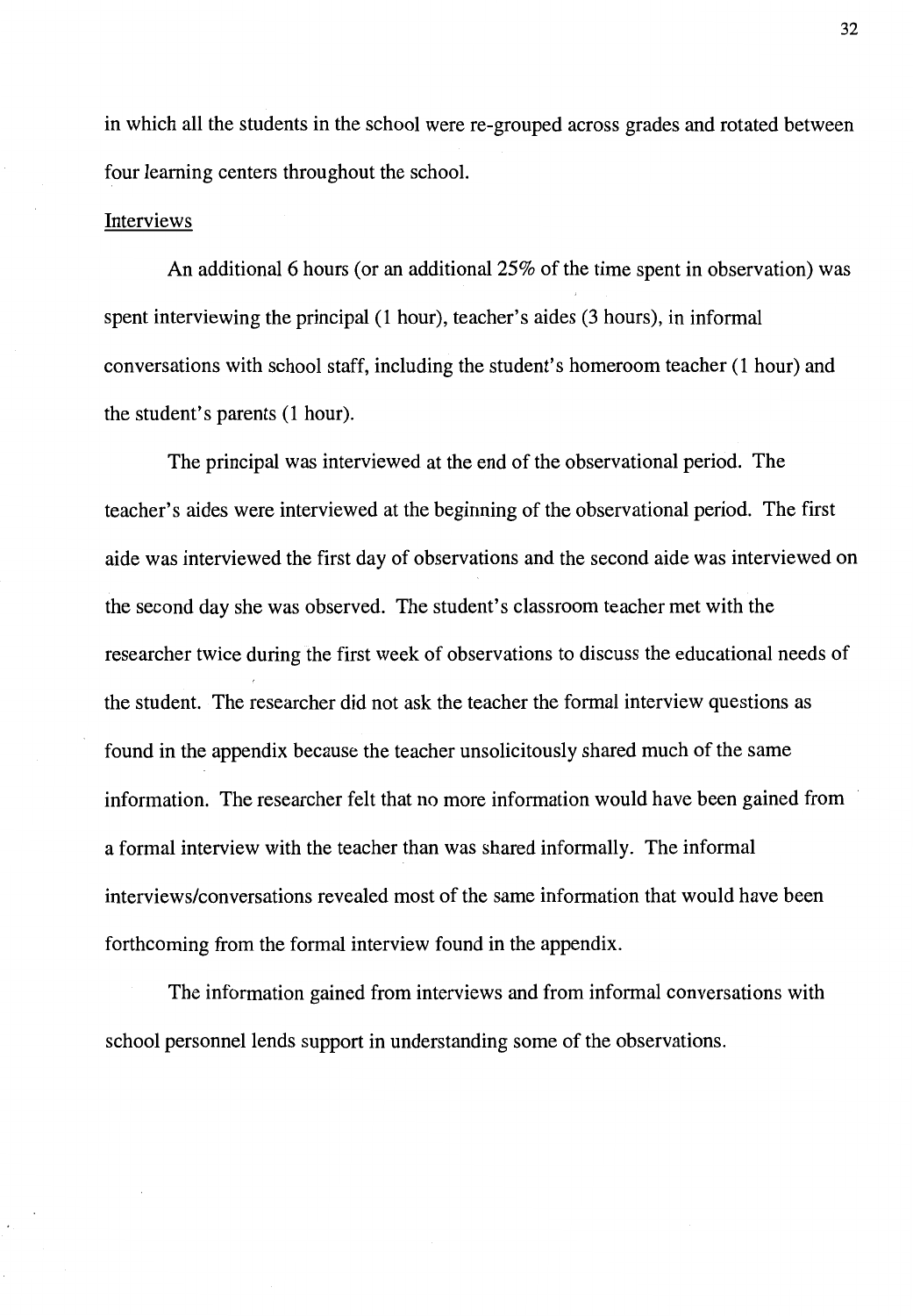## **CHAPTER 4**

## CASE STUDY

## Background Information

The subject of the case study is an eight-year-old boy in second grade who will be referred to as Julio. Julio lives in a small city (population 8000) in northeast Iowa with his father, mother, sister, and brother. His family emigrated from Mexico less than a year ago. The children enrolled in the present school in Iowa in November of 1998. Since the time of their enrollment, their attendance had been good. Each had missed only a few times due to illness or doctors' appointments.

Julio and his sister are currently the only two students in the whole district that are in need of English as a Second Language services. The school district has an enrollment of 1833 students, grades kindergarten through 12th. There are 3 elementary schools, 1 middle school, and 1 high school. This elementary school has an enrollment of 278 students, grades kindergarten through 5th.

# Results of a Language Proficiency Test

When the student first enrolled, the principal administered the Language Assessment Scales (LAS; Duncan & De Avila, 1990, 1994). He reported that this is standard procedure whenever the Home Language Survey, which is routinely given to all enrolling students, indicates that the student's first language is not English. Julio's scores indicated that he lacked proficiency in English reading, writing, listening/comprehension and speaking skills. The observations of the researcher support that conclusion as well.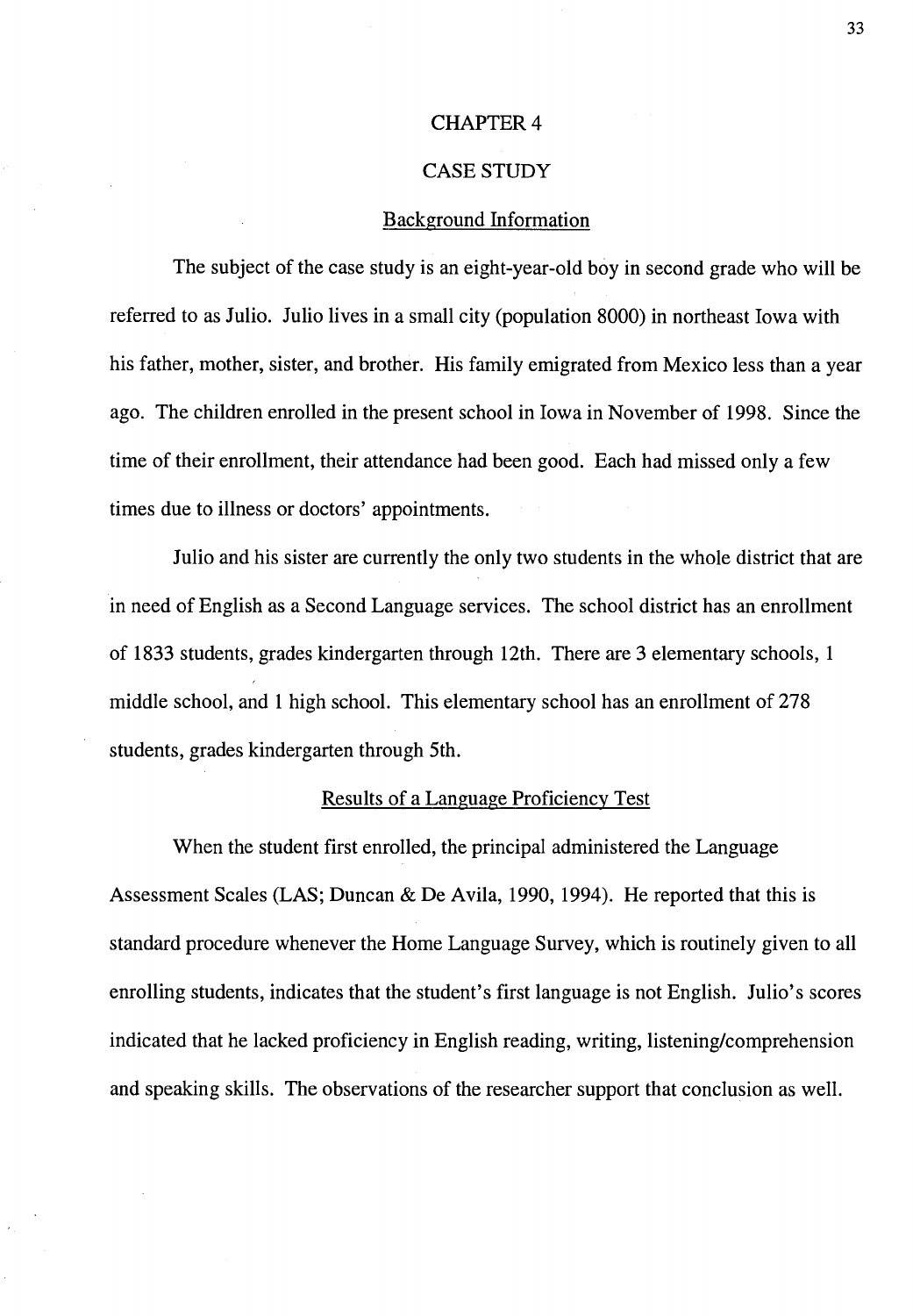Therefore, the principal was required to provide language support and assistance for the student in order to meet his educational needs.

# Summary of Observational Notes

The student was observed in the ESL room for a total of 20 hours. Sometimes his sister was also in the room during the observations, and sometimes it was just the teacher's aide and the student. The following descriptions are intended to provide a glimpse into the educational environment of the student. These related incidents are by no means the sum total educational experience of the child, but are representative samples. They represent what was happening in the child's second grade classroom and in the ESL room under two different teacher's aides. The following descriptions of worksheets and activities represent a typical day for the student with each instructor. The researcher also included comments and behaviors of the student that might be useful as examples to refer to in the discussion section.

# Ms. A: First Teacher's Aide

The teacher's aide was assigned the primary responsibility for teaching the student English. The researcher spent an hour prior to the first observation interviewing Ms. A, using the formal interview protocol (see Appendix).

## Interview with Ms. A

As mentioned previously, Ms. A was originally hired by the school district on a part-time basis to interpret for a hearing impaired preschool child. Ms. A had attended a community college program for 9 months to prepare for certification as a sign language interpreter. She had no training in teaching or in ESL.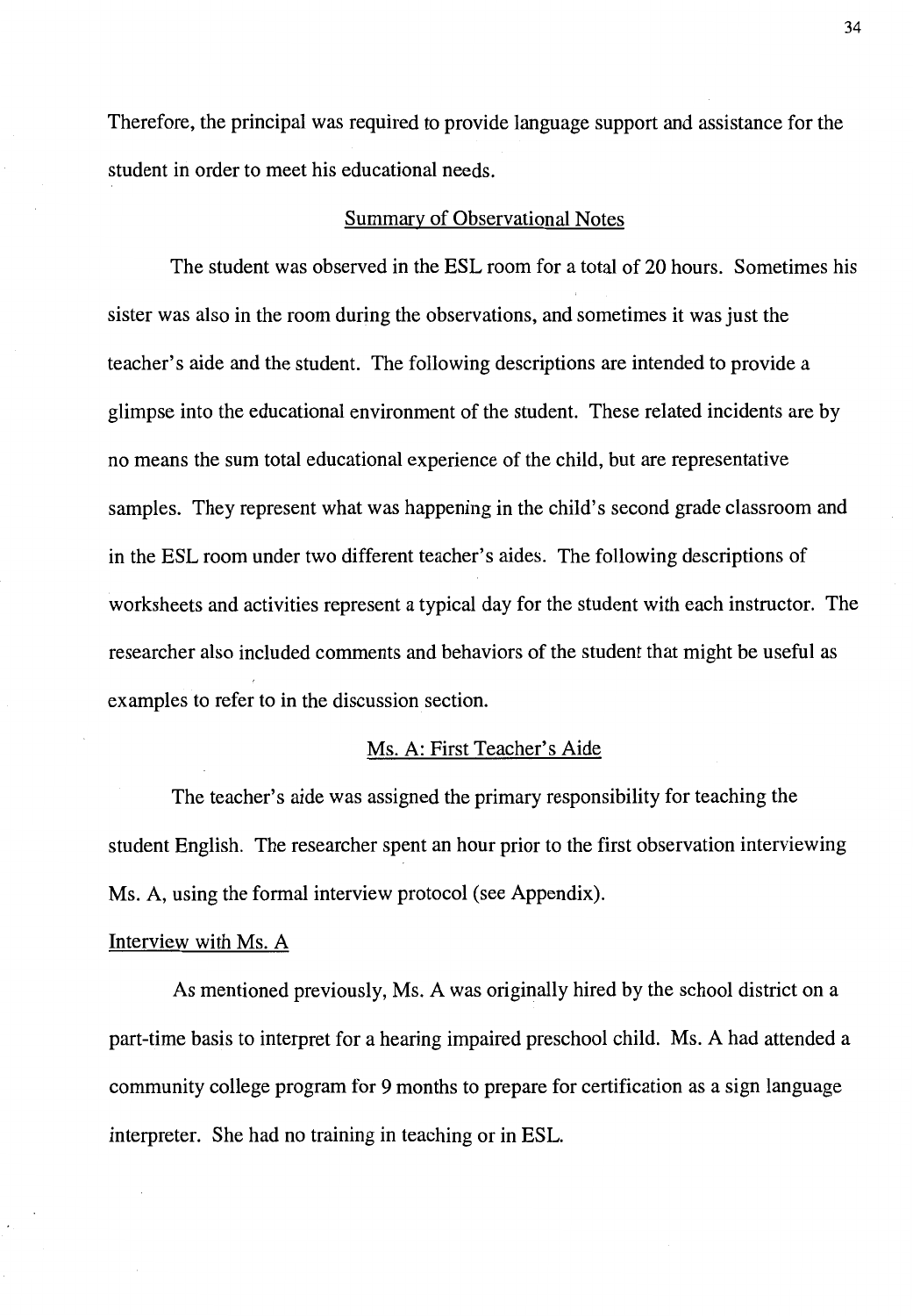To prepare for instruction of the students, she generally copied pages from phonics workbooks and drew on her experience working in a pre-school classroom and her own experiences as a student.

She said that her expectations for the student were low. She said that she thought "he must be LD" (a label from special education terminology meaning one who has learning disabilities.) As an example, she pointed to the board on which was written,

Today is Wednesday, February 11, 1999.

Yesterday was Tuesday, February 10, 1999.

Tomorrow will be Thursday, February 12, 1999.

She said that Julio could not figure out the days of the week. She said that she used to tell Julio to do one (fill in the blanks for one sentence) and his sister to do one, and she would do one. She said that the only one Julio could do and get right was "yesterday." She said if she gave him a different one to do, he would get it wrong. She said the way he could figure out what to write in the blanks for the sentence beginning with "Yesterday..." was by looking at what had been written the day before for the sentence beginning with "Today..."

She also said he was "way behind" in every subject for his age. She said she could understand that for English and reading, but not for math. She thought that since the numbers are the same in Spanish and English, that he should be able to do the same math as the other second graders.

When asked about curriculum and materials, she said there were none. She said that she used the phonics workbooks that were intended for use with elementary age

35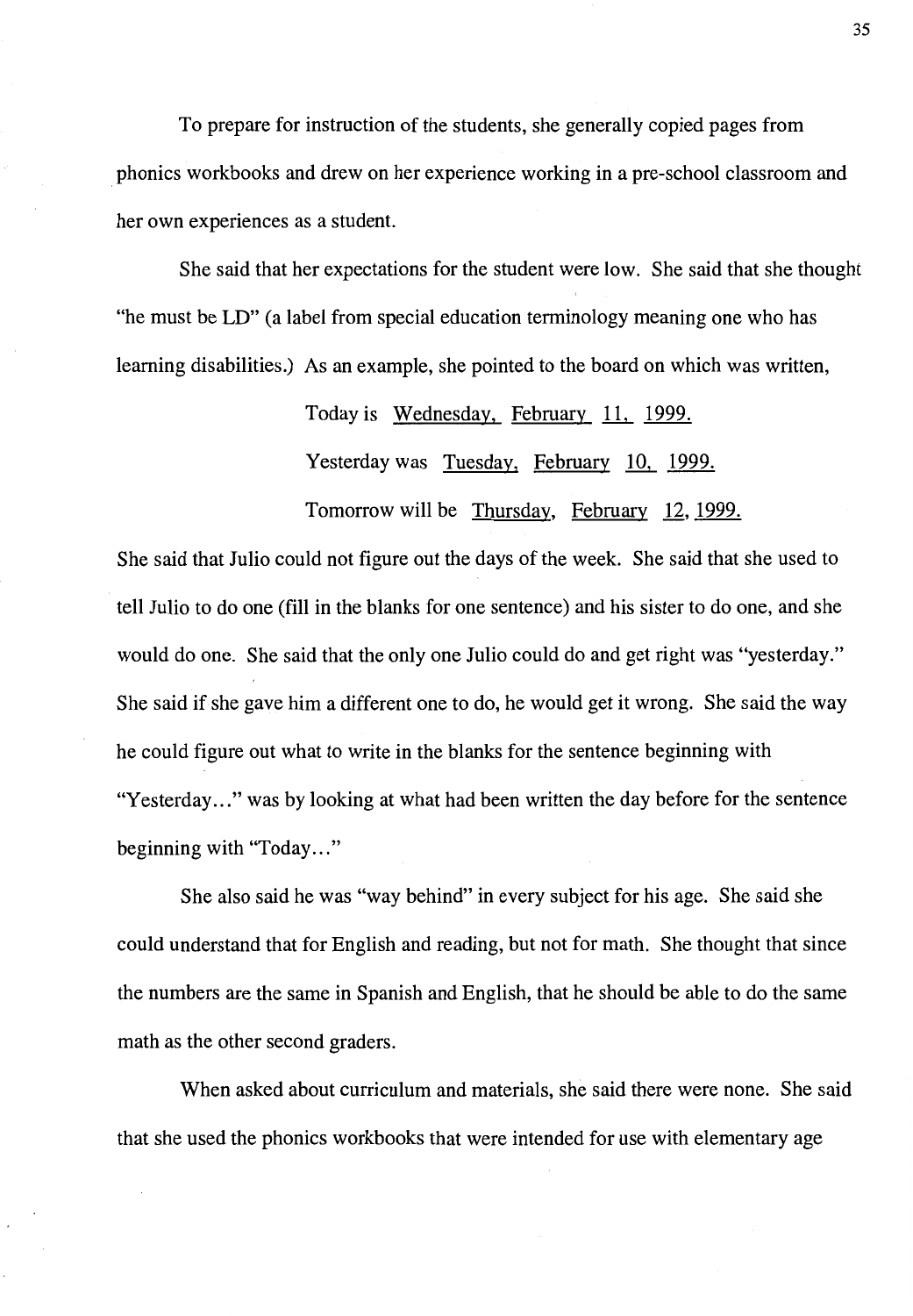students. She used the handwriting and math workbooks from his second grade classroom.

When asked about communication between home and school, she said that the student's parents don't speak English either. She said that there was one teacher's aide in the building that did speak Spanish, so usually, she would have to be the one to speak to the parents. Or, often times, this aide would give the message to the students in Spanish and tell them to tell their parents.

When asked whether she had an awareness of any social or emotional needs of the child, she said that she knew "he didn't get along with the other kids too well on the playground sometimes."

## Typical Day: Opening Exercises

Every day, Ms. A starts classtime by having the students (Julio and his sister) write, copy, or fill in the blanks to the following sentences on the chalkboard. Then they read together,

"Today is Wednesday, February 11,\_ 1999."

"Yesterday was Tuesday, February 10, 1999."

"Tomorrow will be Thursday. February 12, 1999."

## Typical Day: Lunch Menu

Most days, Ms. A discussed the lunch menu for the day. For example, on one day, Ms. A named off the items that the students would be served for lunch. "Hamburger on a bun, tator tots, lettuce salad, and peaches." She then proceeded to try to discuss what each item was.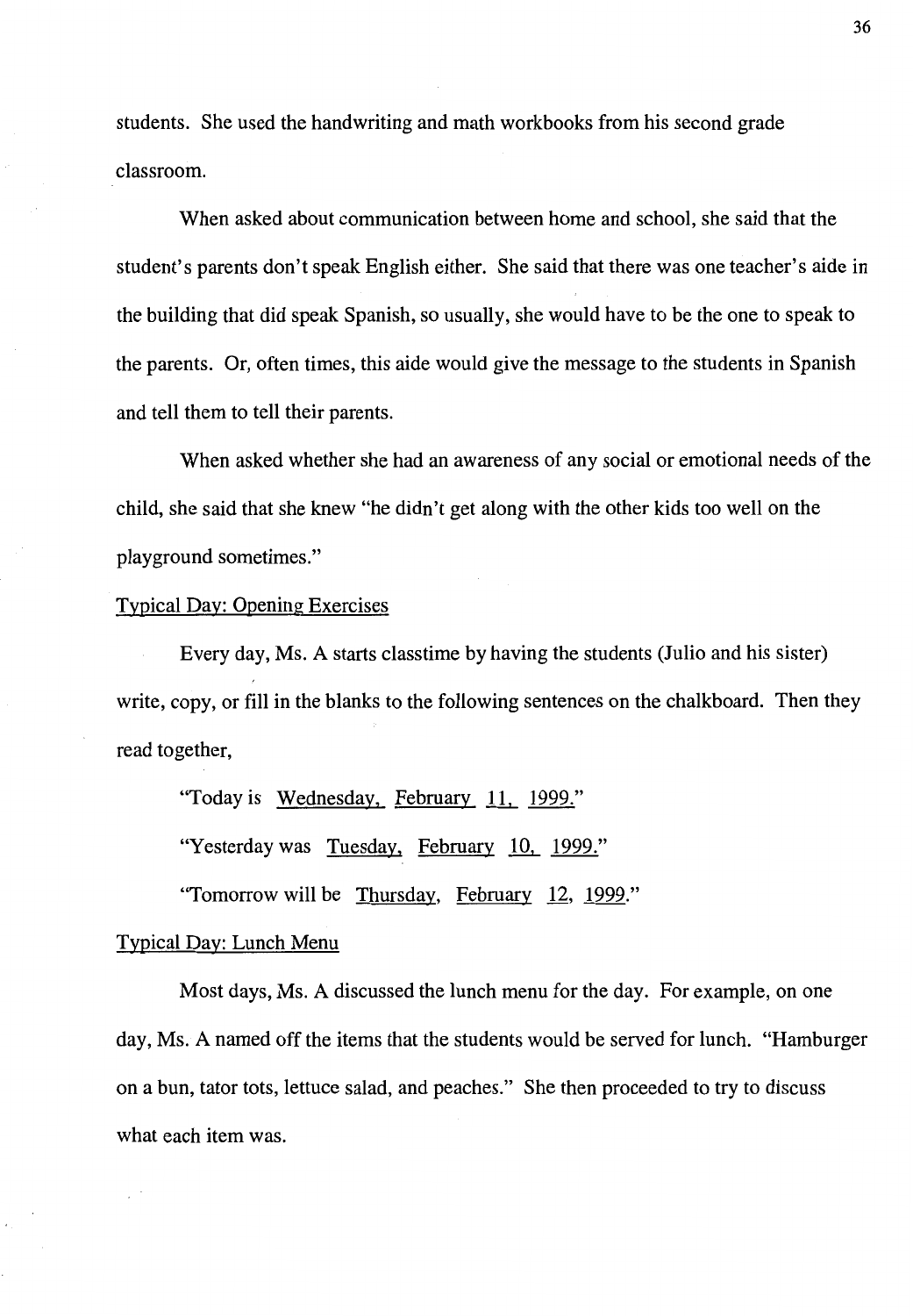"Hamburger, do you know what hamburger is?"

The students repeated the word, "Hamburger."

Ms. A prompted, "Like when you go to McDonald's, you get hamburgers." The students looked at each other, looked at her and Julio's sister said, "Yes."

"Tator tots," Ms. A continued. "Tator tots are made from potatoes, but they taste more like French fries." She went on to discuss the next item on the menu.

"Lettuce salad," she said. "You know what lettuce salad is, right?"

"Yes," the sister nodded, "salade" she said to Julio in Spanish. He nodded his head slightly.

"Peaches are fruit. They're orange and sweet." At this point the teacher's aide ended the discussion of lunch and went on to the phonics worksheets of the day.

Typical Day: Worksheet 1

Ms. A put the following letters on the chalkboard: a, i, u. Then she pointed to each letter and said the "short vowel sound" for the letter. She gave the students a worksheet with pictures of objects. Below each picture was a one-syllable word, most of which were three letter words with the middle letter, the vowel, left out. Ms. A said the word, and the students were supposed to fill in the missing letter, choosing from a, i, or u. The following list is a sample of the student's worksheet (without the pictures) and the words that the teacher's aide said.

| Student's Worksheet |       | Teacher's Words |
|---------------------|-------|-----------------|
|                     | $b_g$ | bug             |
| 2.                  |       | rat             |

37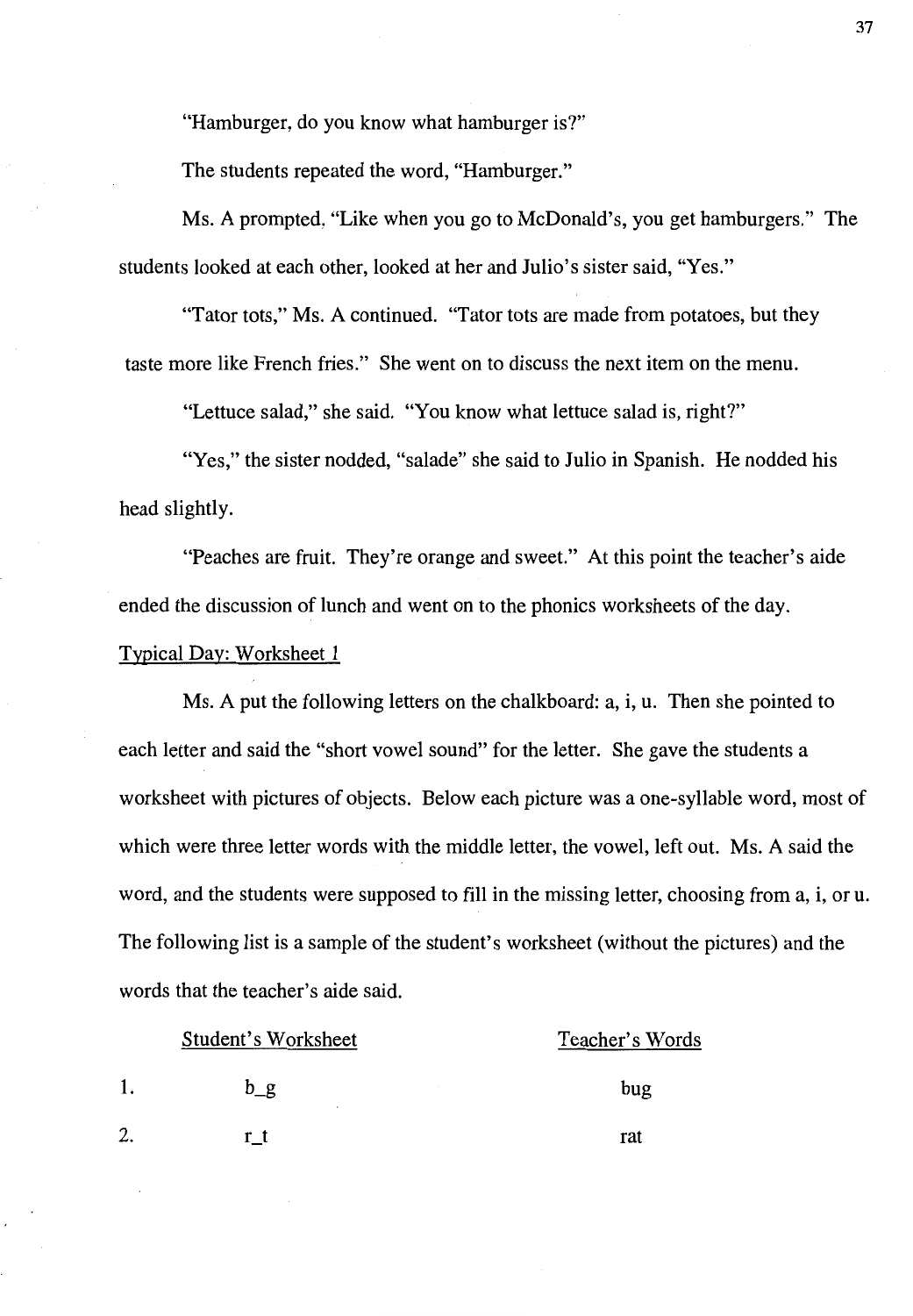| 3.  | w_ng                      | wing |
|-----|---------------------------|------|
| 4.  | $p\_g$                    | pig  |
| 5.  | t_b                       | tub  |
| 6.  | $c_n$<br>$\boldsymbol{z}$ | can  |
| 7.  | $t$ _ck                   | tack |
| 8.  | $d$ _ck                   | duck |
| 9.  | $m_l$                     | milk |
| 10. | $S_{X}$                   | six  |

During the time that the students were doing the worksheet, and listening to the teacher's aide, they tried to repeat the words to themselves so as to hear the vowel sound again. Ms. A would tell them to "keep their eyes on their own paper." Once Julio tried to see what letter his sister had written down on her paper, but his sister didn't want him to see, and called out, "Teacher, Julio looking me paper." Then Ms. A frowned at Julio and placed a book upright between the siblings.

When the students were finished, Ms. A wrote the words on the board and said them again. The students checked their papers to see if the letters they had written matched what she had written on the chalkboard. When the students had a correct answer, they would say "good job" to themselves. When their answers were incorrect, Ms. A had them erase the incorrect letter, and write in the correct answer. When they were done correcting the worksheets, the students received a sticker from Ms. A to put on their paper. Julio said, "This is very cool" (in reference to the sticker he chose). His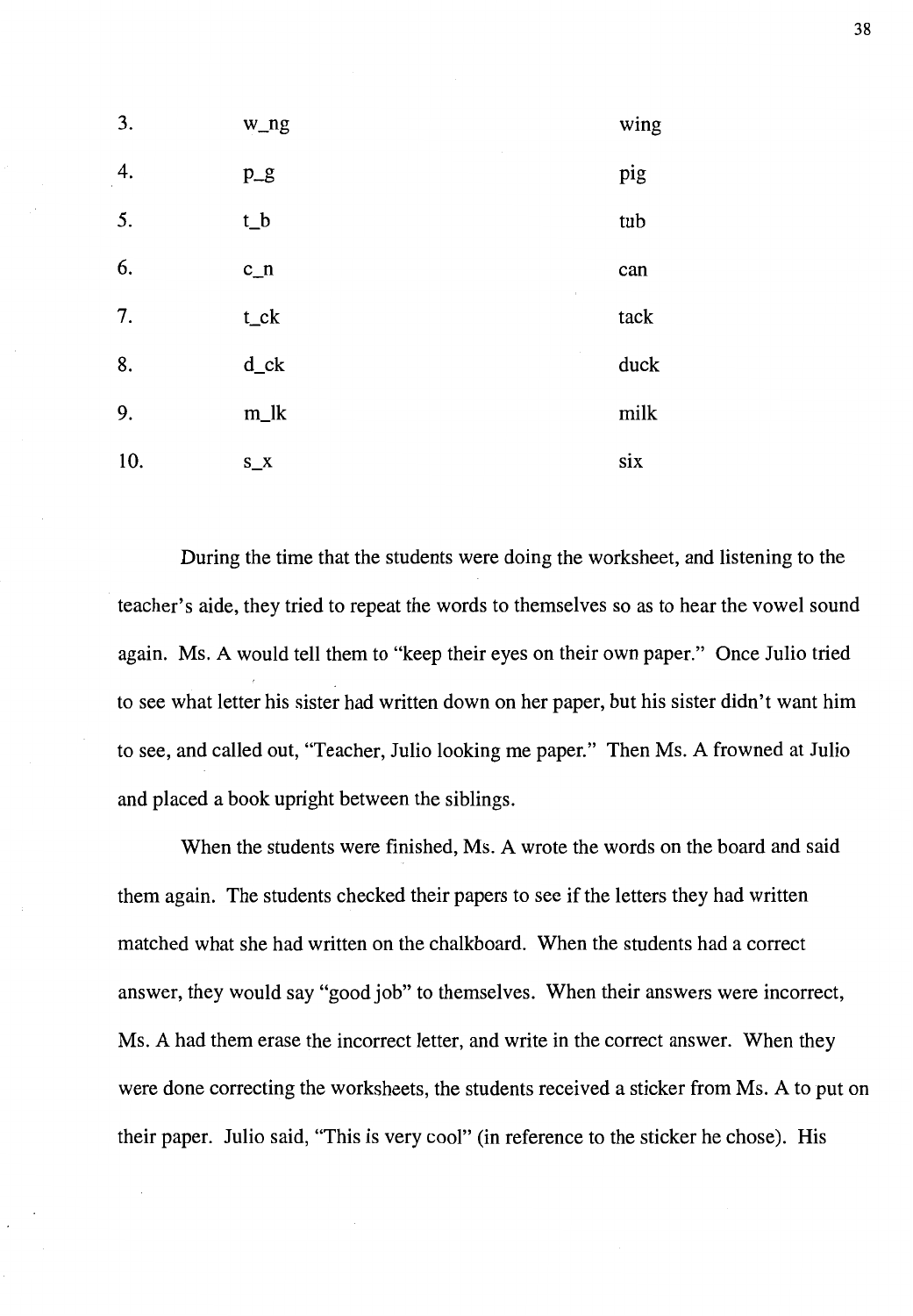sister said, "This is gro\_\_\_." (The last part of the word was inaudible.) The teacher said, "Stickers are very reinforcing with them." Then she said to Julio's sister, "Give me that back." She was referring to the sheet of stickers. The sister complied and said, "Okay." Typical Day: Worksheet 2

A new worksheet was given to the students. Ms. A read the directions for this worksheet. "Say the word. Color the picture that it names." The teacher's aide read each word for the student. The words were one-syllable words, with long vowel sounds. For example, there was a picture of a gate and a goat. The word printed on the worksheet was gate. Another example was kite and coat, where the printed word was kite. When the students finished, they were each given another sticker to put on the paper. Julio said, "One more. What do here?" pointing at the next worksheet.

## Typical Day: Worksheet 3

Ms. A said, "Something new." Then she read the directions. "Color each picture whose name has a short sound of 0. The teacher's aide pronounced the words, elongating the vowel sound for emphasis. There were pictures of each of the items on the worksheet, but no letters/words. The students circled the pictures instead of coloring them. Ms. A said to me, "They don't like to color the pictures, so I told them they could just circle the pictures whenever the directions say to color them." Below is a sample of the words that Ms. A read.

| 1. $top$                           | 6. tack |
|------------------------------------|---------|
| 2. pop—she added, "like a balloon" | 7. box  |
| $3.$ cup                           | 8. pot  |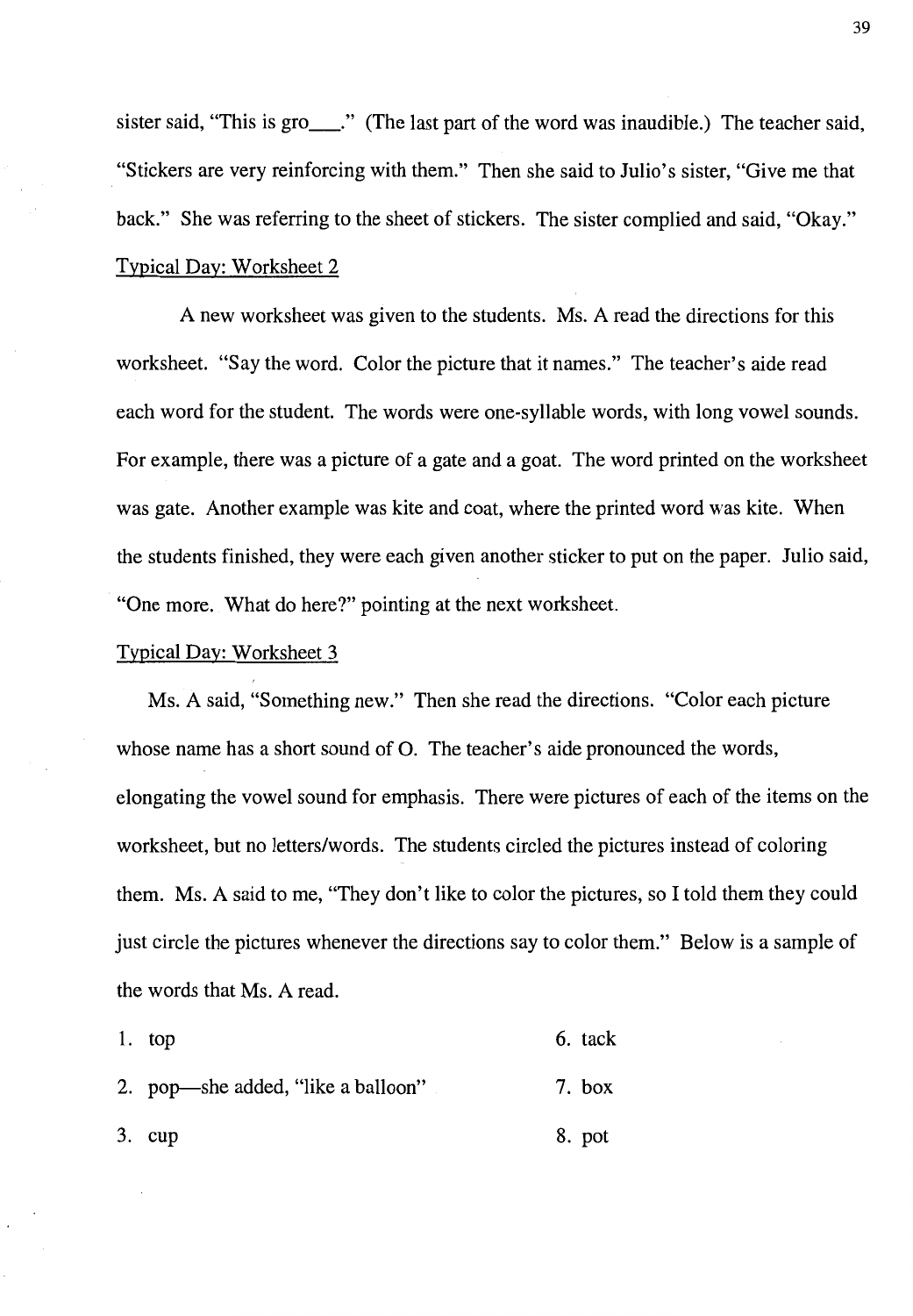4. lock 9. rock

5. sock 10. hot

When the students finished the worksheet, the teacher's aide had them correct their papers. She wrote the words she had said on the chalkboard, pronounced each one again, and underlined the vowels. If the word had a short O sound, she circled the word to indicate that the students should have circled the corresponding picture. Again, the students received a sticker upon completion of correcting the papers. Julio said, "This is a very cool car. Oh, beautiful car. I want more page."

Teacher said, "One more."

Julio said, "Ten more."

## Typical Day: Worksheet 4

The teacher's aide handed the students another worksheet and said, "Remember when we did this? Circle the pictures whose names rhyme." She gave an example of words that rhyme; man and can. The students had already started to put their pencils on the worksheets.

"Wait, wait, listen," Ms. A said. "Number one, ox, axe, box, fox."

"Oh my goodness," said Julio quietly, looking at his worksheet.

"Number two," said the teacher's aide, "remember to circle three. Listen. Dot, pot, hot, cat."

"Number three," she continued, "pop, top, cup, mop. Number four: dog, tag, log, frog." When she finished reading the words, she began to write them on the chalkboard. She read each list again, and crossed out the word that didn't rhyme with the others.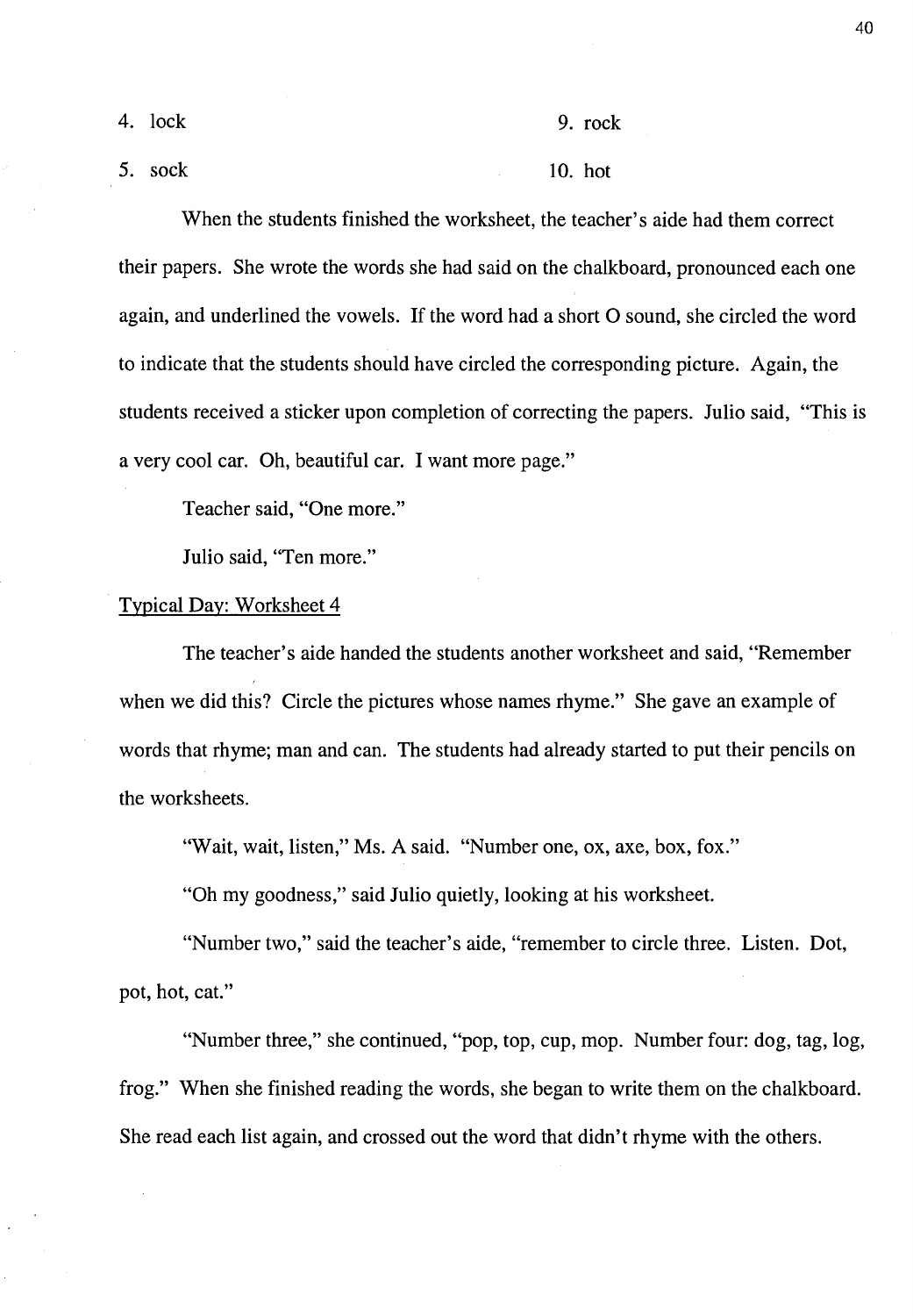"Oh my goodness," Julio said as he corrected the errors on his worksheet. Then, he said, "Stickers \_\_\_ . (The last part of the request was inaudible.) One more page for me?"

Ms A: "It's time for math."

Julio: "What is math?"

Ms. A: "Numbers."

Julio: "Yeah. And stickers."

He was looking at the sticker sheet with the cars on it. Ms. A took the sheet away from him and said, "I'm going to find different stickers."

# Typical Day: Worksheet 5

Ms. A gave Julio a math addition worksheet and a sheet with numbers written on it. The second sheet was one that Julio had copied. The first row had numbers 1-10 written across the page. The second row had numbers 11-20, the third row had numbers 21-30, and so on. He used this sheet to help him find the answers to the addition problems. The teacher's aide had him read each problem aloud. She modeled the first one for him, "Two plus three is five."

Julio read the next problem. "Four plus one is six." Actually, he had written the correct answer after looking at his number line. But, instead of saying the correct number, five, he said, "six." Ms. A said that he frequently confuses the numbers 5, 6, and 7. She said that he usually has added the numbers correctly, and he can say all of them, but he sometimes confuses which word goes with which number.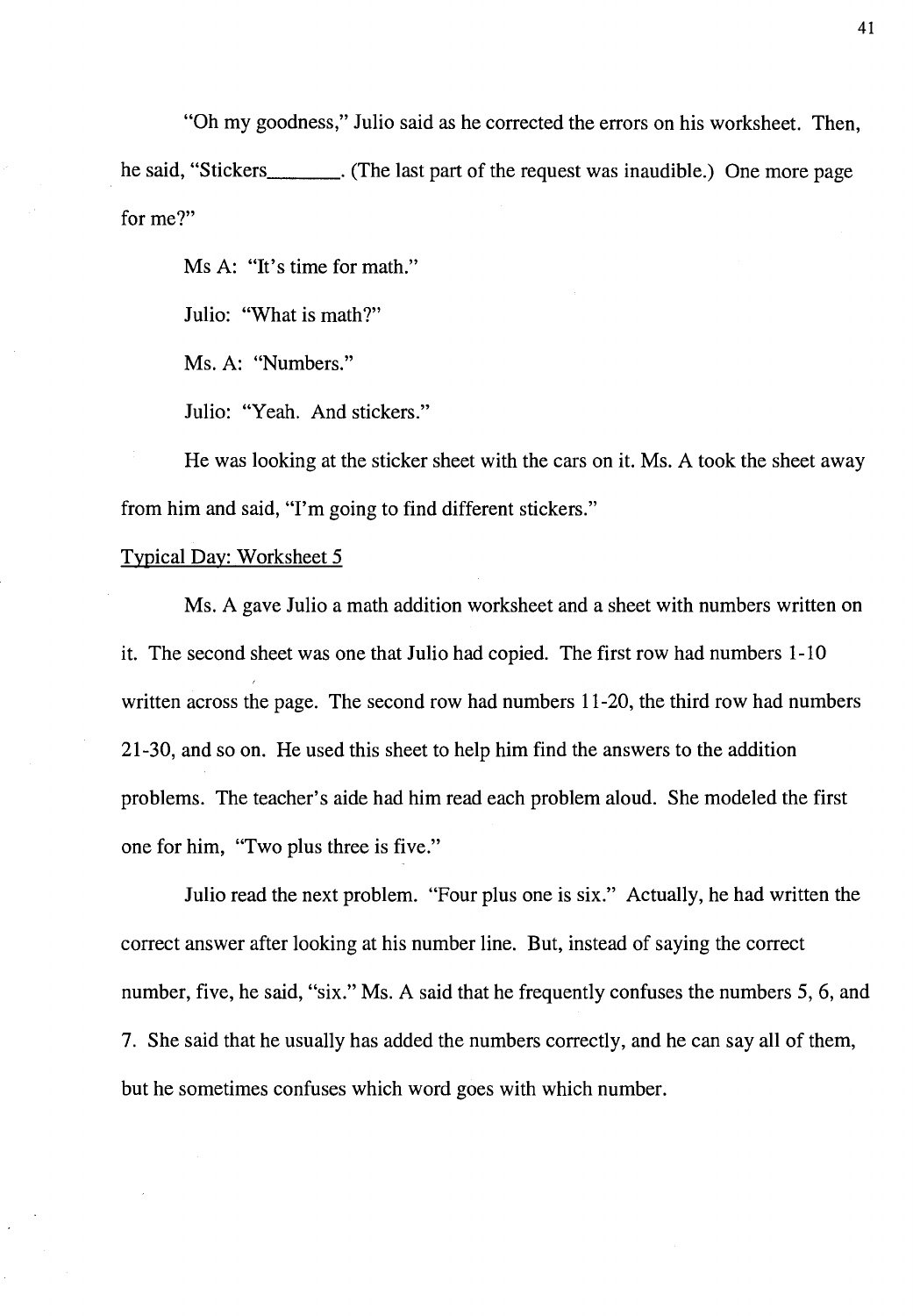# Typical Day: Worksheets 6-10

Julio did four more worksheets in math. All addition, two using the number line, and two without consulting the number line.

# **Handwriting**

Julio was told to copy two pages of letters into his handwriting notebook. This day's letters were upper and lower case Q and R.

## Ms. B: Second-Grade Classroom Teacher

The student was observed on two occasions in his second grade classroom, each time for a period of one hour. Prior to coming to the class to observe, the researcher had discussed the purpose of the observations with the teacher and secured permission from her to observe her classroom. However, on both occasions when the researcher entered the classroom to observe, she was approached by the classroom teacher and urged to "tutor" the student. For example, upon entering the classroom the first time, the teacher said, "Oh, I'm so glad you're here. I kind of run out of things for him to do, you know. I always have to hunt stuff up to copy for him to have something to color." The researcher explained that she was only there to observe the student within the context of the classroom.

## Typical Day of Observation in Second-Grade Classroom

When the researcher entered the room, the student was sitting at his desk. The students were working on a worksheet in regard to book they were reading in class. Julio also had a paper or worksheet on his desk, but he was not very engaged by it. He also had some colored pencils on his desk, and the worksheet had some colored places, but it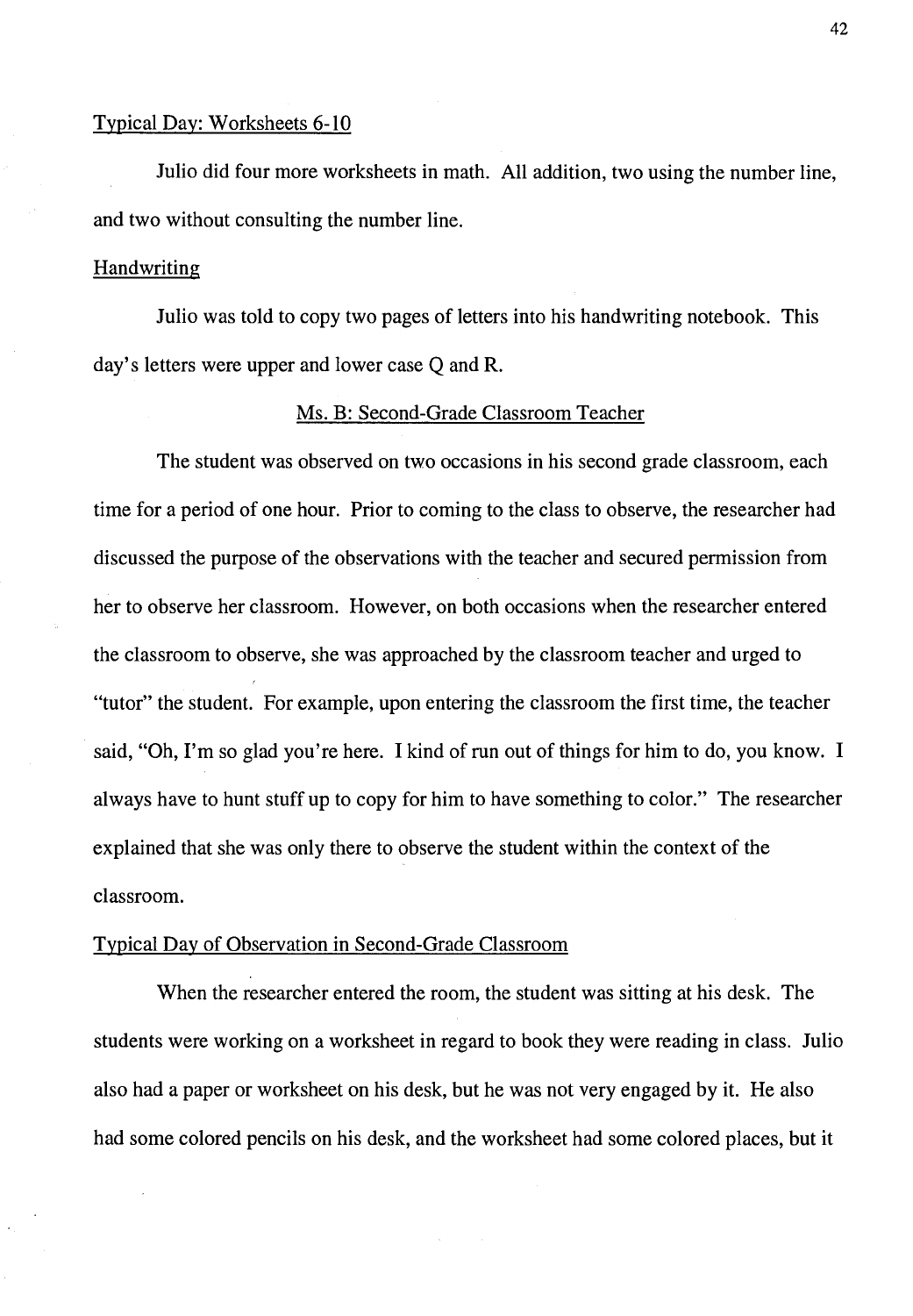was incomplete. Julio was looking around the room, watching other students, looking at things on the walls. After a few minutes, the teacher called all of the students to the front of the room for some "group instruction."

The teacher sat on a chair next to a large tablet of paper. On this paper was written some vocabulary words. The students were all seated on the floor in front of her. She read the first word on the list and asked the students if they knew what the word meant. The first word was "initiate." Many of the students raised their hands, including Julio. The teacher called on one of the students to give an answer. The child's name was Kayla. She said, "It means to start something."

The teacher said, "Yes, Kayla, it does mean to start. Did anyone else find a different definition? Jordan? What did you find?" (Jordan also had his hand raised.)

"To begin to do something you never did before."

"Yes, said the teacher, "and in the story we've been reading, what did the main character initiate? Keely?

"He, the boy who wanted to buy the dogs, initiated a plan to make some money, so he would have enough money to buy the puppies."

"Okay, that's right, boys and girls. Now, what's this next word? Bailey?

"Congregate."

"Yes, and what does that word mean?" Again, most of the children, including Julio raised their hands. "Julio?" she had called on him.

Julio and the others put down their hands. He looked at the teacher, and then at the other children, but didn't say anything. The teacher then called on Robert for a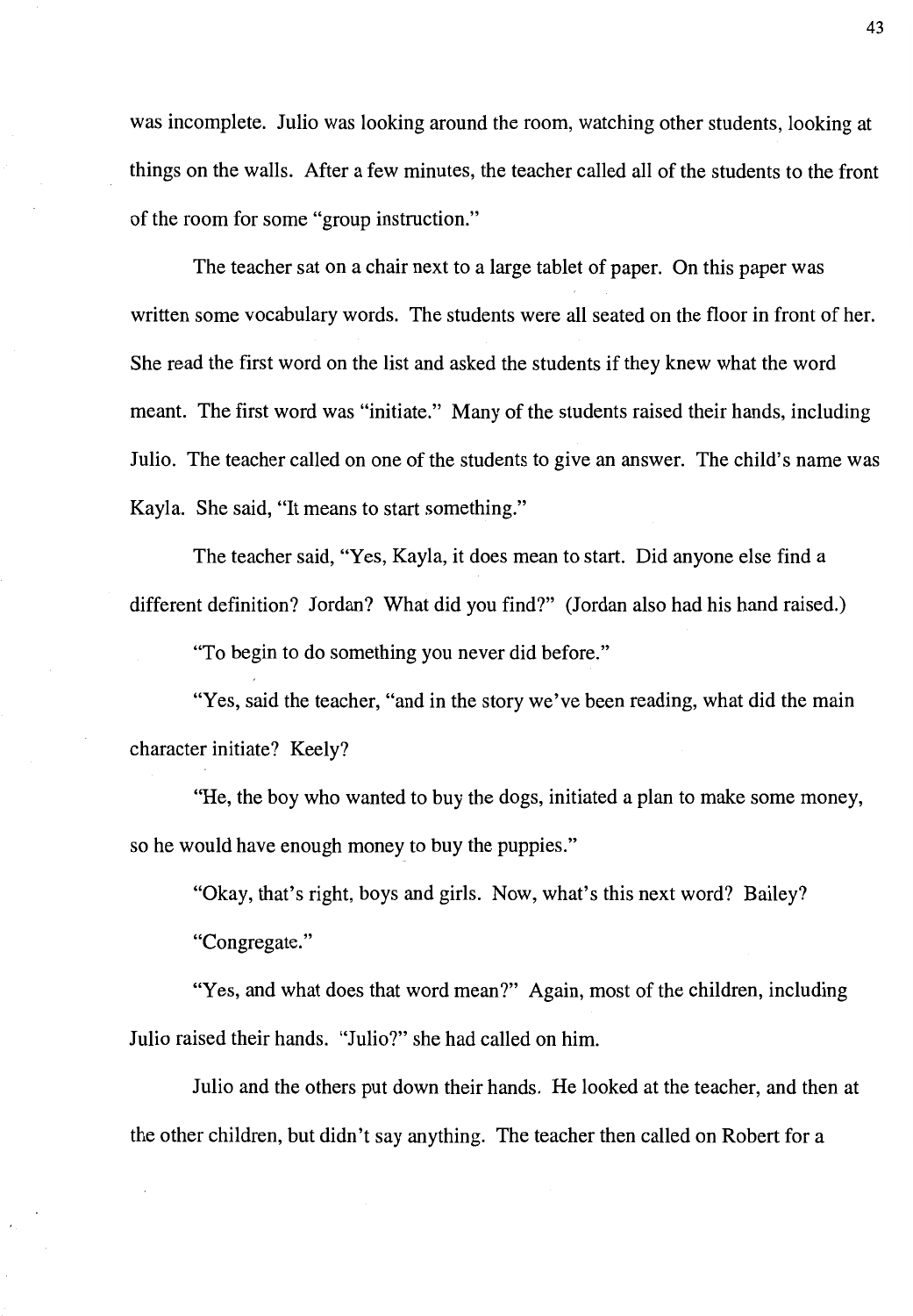definition. The teacher went through the rest of the list of words this way, then the children were told to return to their desks and put things away, in preparation to leave the classroom to go to lunch.

# Ms. C: Second Teacher's Aide

This was the week that Ms. C replaced Ms. A as the teacher's aide assigned to teach the ESL classes.

## Interview with Ms. C

The second person hired for the teacher's aide position will be referred to as Ms.  $C<sub>c</sub>$ 

To prepare for instruction, during her one hour of paid "preparation" time, she looked for work sheets and through some of the magazines stored in the ESL room to copy. There were also now a few ESL materials in the room that had arrived from somewhere.

Her expectations were also that the student was "LD." She said, "he was always behind." For example, when he copied something from the chalkboard, he would often write the wrong letter and have to go back and change it.

When asked about a curriculum for the student, she said she used whatever she could find. She tried to teach each student new vocabulary words each week. For Julio, she made up a list of words from the worksheets she had used with him the week before. His sister's classroom teacher, on the other hand, gave her the same list of words that she gave to everyone else in the class. The sister and Ms. C would choose 10 of the 20 words on her list to work on during the week. The sister would take a spelling test with Ms. C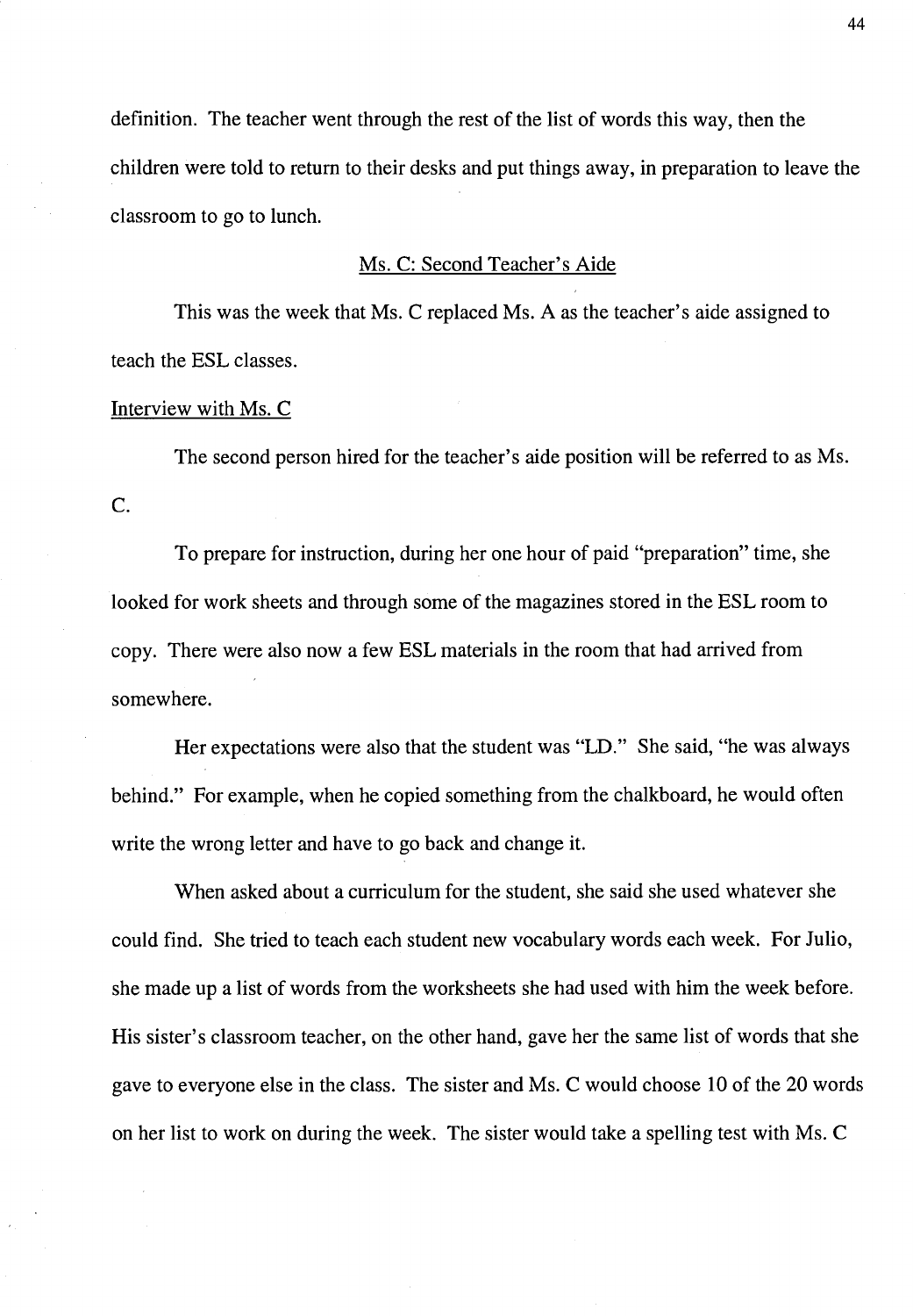each week, the day before she would take the test with the rest of her class in her classroom. (This is a great example of how one can modify and adapt the regular grade level curriculum to fit the abilities/needs of the ELL.)

Ms. C did not believe that Julio was at the appropriate level of education for his age. When asked if she was aware of any social or emotional needs of the child, she said that the classroom teacher had told her that he hits and pushes other children on the playground. She said that the he'd been sent to the principal's office for it. The classroom teacher had come to her and asked her to talk to the child about his behavior of the playground. (This is an example of the second-grade classroom teacher not taking responsibility for the student as a member of her class.)

She spends about two hours a day with the child. He comes to the ESL room whenever his class is not at recess, or in "specials," that is, art, music, P.E., library. She sees his greatest strengths as being that he's "friendly, outgoing, happy, eager to try and tries hard." She said his weaknesses are "not being able to speak English and the physical problems with peers."

Her educational preparation was two years of graphic arts, and 14 years as a teacher's aide/associate, and school secretary. She also has a brother with special needs.

The following description of worksheets and activities are typical for a day in her classroom.

## Typical Day: Worksheet 1

The first worksheet Ms. C gave the students today was entitled, "Short Vowel Test." For each number, the worksheet had one picture and two big letters, A and B. The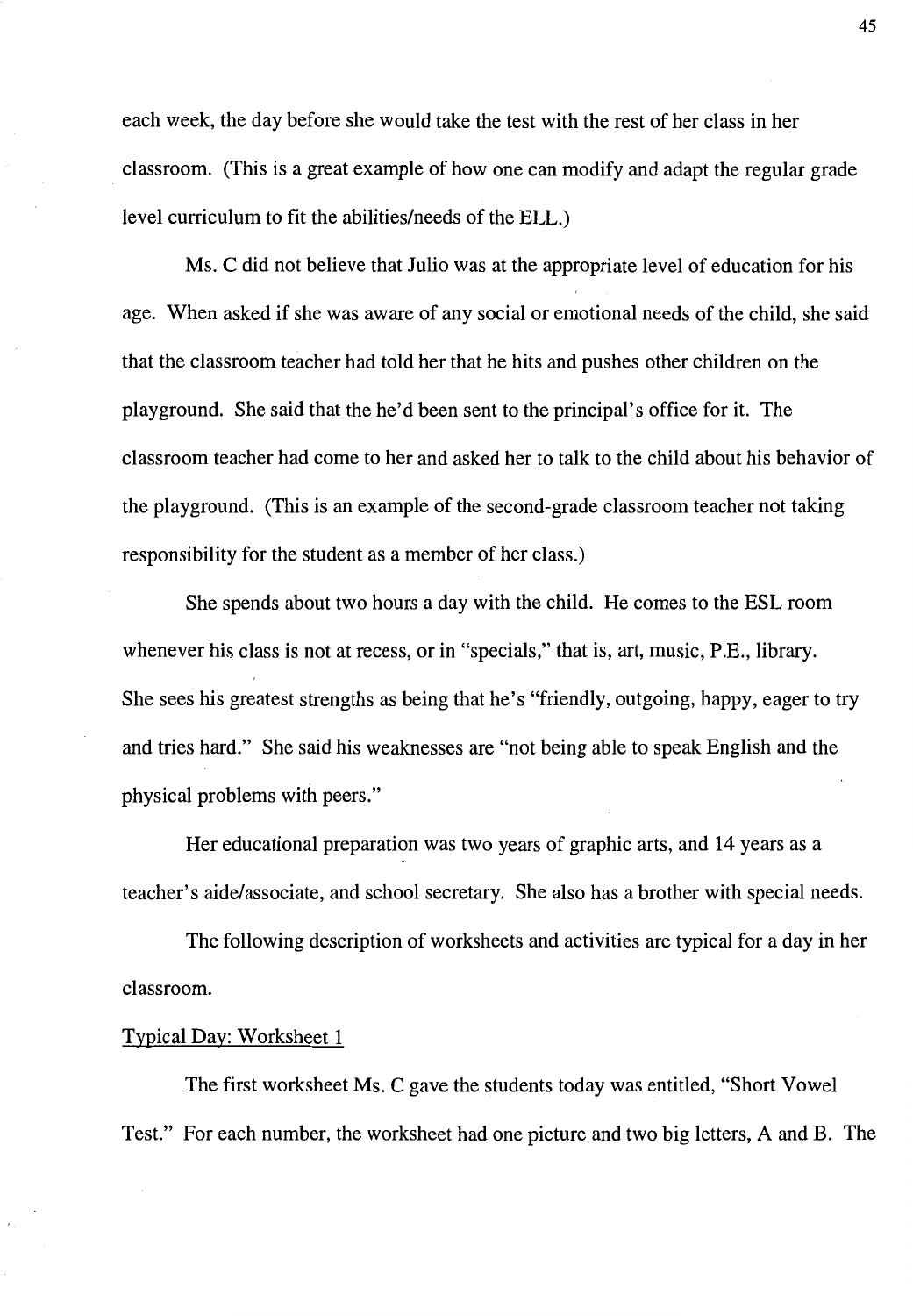teacher's aide read two sentences and the students had to circle A, if the first sentence described the picture, or B if the second sentence described the picture. The following sentences are examples taken from the worksheet.

1. A. Tad has a fan.

B. Todd has fun.

2. A. Jan's pen is in a box.

B. Kim's pin is not in a box.

3. A. The gift is in the bag.

B. The quilt is on the bed.

4. A. The men set up the tent.

B. The man on the bus left.

Upon completion of the worksheet, Ms. C. wrote the sentences on the board and circled the letter of the correct sentence. She then pointed out the words of distinction in each picture.

# Subtraction Flash Cards

Ms. C had brought a cup full of coins for Julio to use for manipulatives when working on math concepts. In this activity, Julio picked a flash card, read the equation and used the coins, or his fingers to figure out the answer if he could not figure it out in his head. These were one-digit math problems, such as "7 take away 2 is 5."

## Connect the Dots/ Typical Day: Worksheet 2

Ms. C gave Julio a worksheet that was a "connect the dots" puzzle using the numbers 1-10. Mrs. C pronounced each the names of the numbers as Julio found them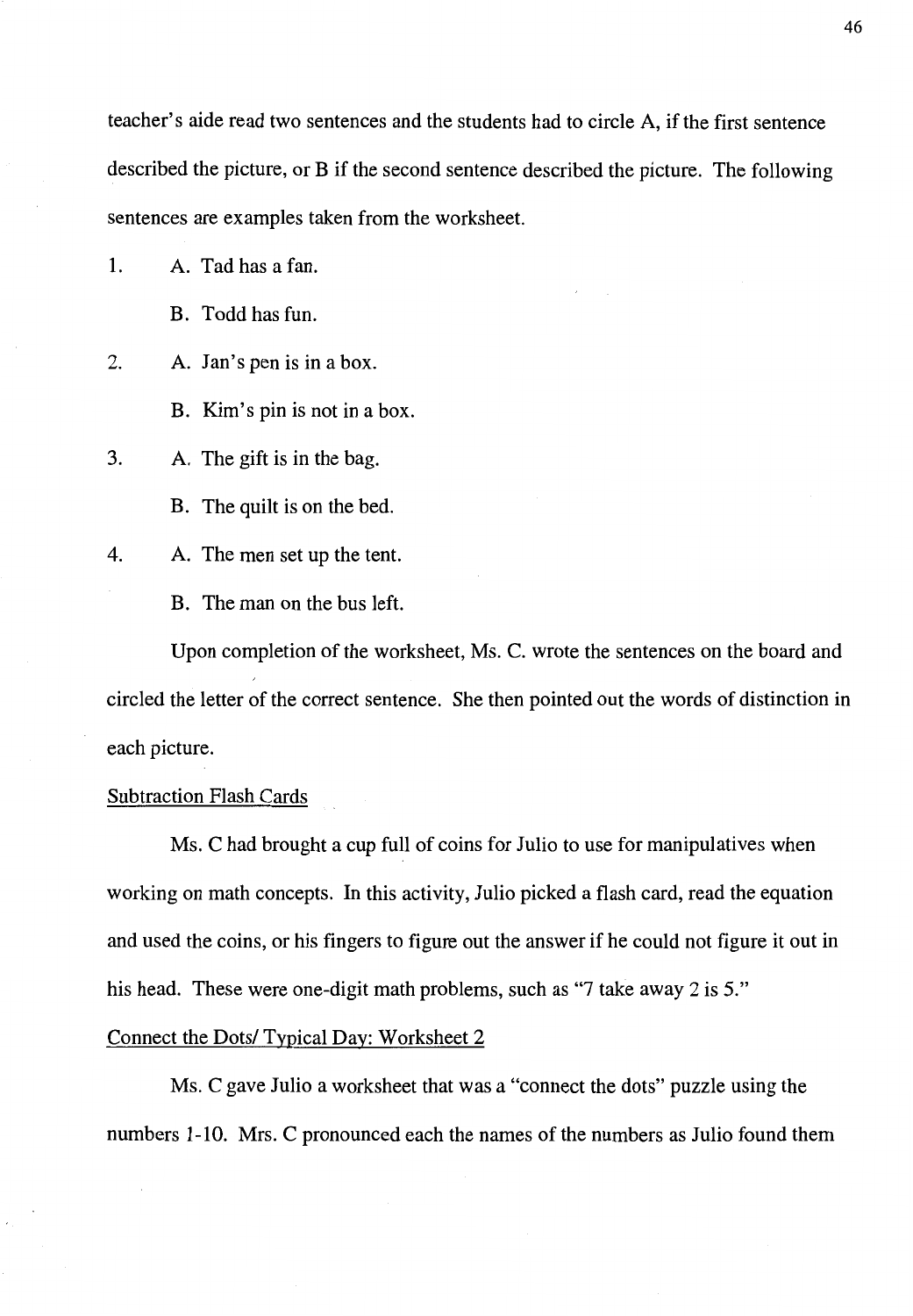and drew the connecting lines. At number 6, the teacher began to write the numbers on the chalkboard. She tried to sound out each letter after she wrote the word. When she got to "eight," and she realized there were some silent letters, and told Julio "that is a hard one." For "nine," she had Julio spell it out after he said it.

When all the dots were connected, it was a picture of a house. Julio then started to erase one of the lines of the house. Ms. C asked him if it was "too crooked" and whether he was "trying to make it a straight line."

Julio said, "Better," as he looked at the newly drawn line.

Ms. C said, "That looks better, much better."

Julio said, "No. More this." He requested his teacher to hold the pencil in place on the paper so he could use it as a straight edge. He then started adding to the picture and coloring it. When he was finished, he showed us his product. "I draw me brother, Hector." He had drawn a face looking out the window. Julio pointed to the picture's head and added "his hair."

Ms. C asked, "Does Hector have a lot of hair?"

"Yes," giggled Julio. "Like a girl."

## Typical Day: Worksheet 3

The next worksheet gave the directions "to match the number with the word and the objects." For example,

| Number | Word | Objects (in place of text, there would be pictures) |
|--------|------|-----------------------------------------------------|
|        | two  | 3 diamonds                                          |
| 2      | one  | 2 squares                                           |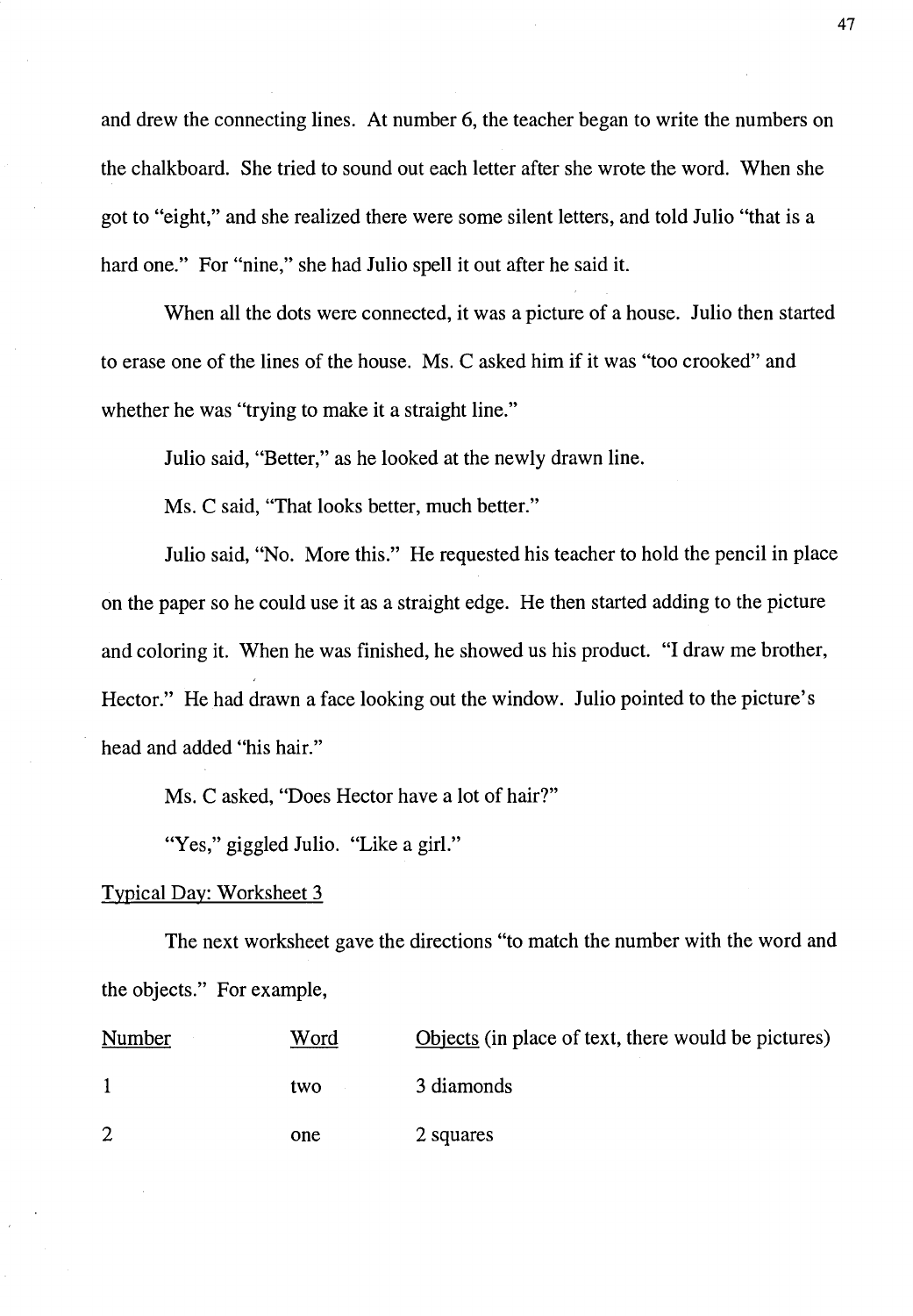| 3 | three | 4 circles    |
|---|-------|--------------|
| 4 | five  | 1 diamond    |
| 5 | four  | 5 rectangles |

Julio read each number, drew a line to the corresponding written word and then drew a line to the corresponding picture. He did not have trouble making the connections or pronouncing the numbers, although he had some difficulty with saying the names of the shapes.

# Typical Day: Worksheet 4

Worksheet 4 was a "hidden objects" puzzle. There was a large picture that had been drawn to look like a river scene. There was a river, trees, wildlife, clouds in the sky, and so on. However, within the shadows and the way in which the picture was drawn, other shapes could be found. Below the picture were 15 shapes and words to describe them. Ms. C pronounced the words for the students, but they were already busy looking the picture to find the "hidden objects." Some of the hidden objects/words were-anvil, duck, squirrel, witch's hat, boot, snake, fish, orange, banana, and pencil.

#### Typical Day: Worksheet 5

This worksheet had all the letters of the alphabet, uppercase, and lowercase, printed in dashes. The students first traced over the dashes then drew the letters five times.

# Typical Day: Matching Game

Ms. C had made a matching game using a list of words with pictures that had been used in a unit of study in an ESL workbook that had ordered by the school. She had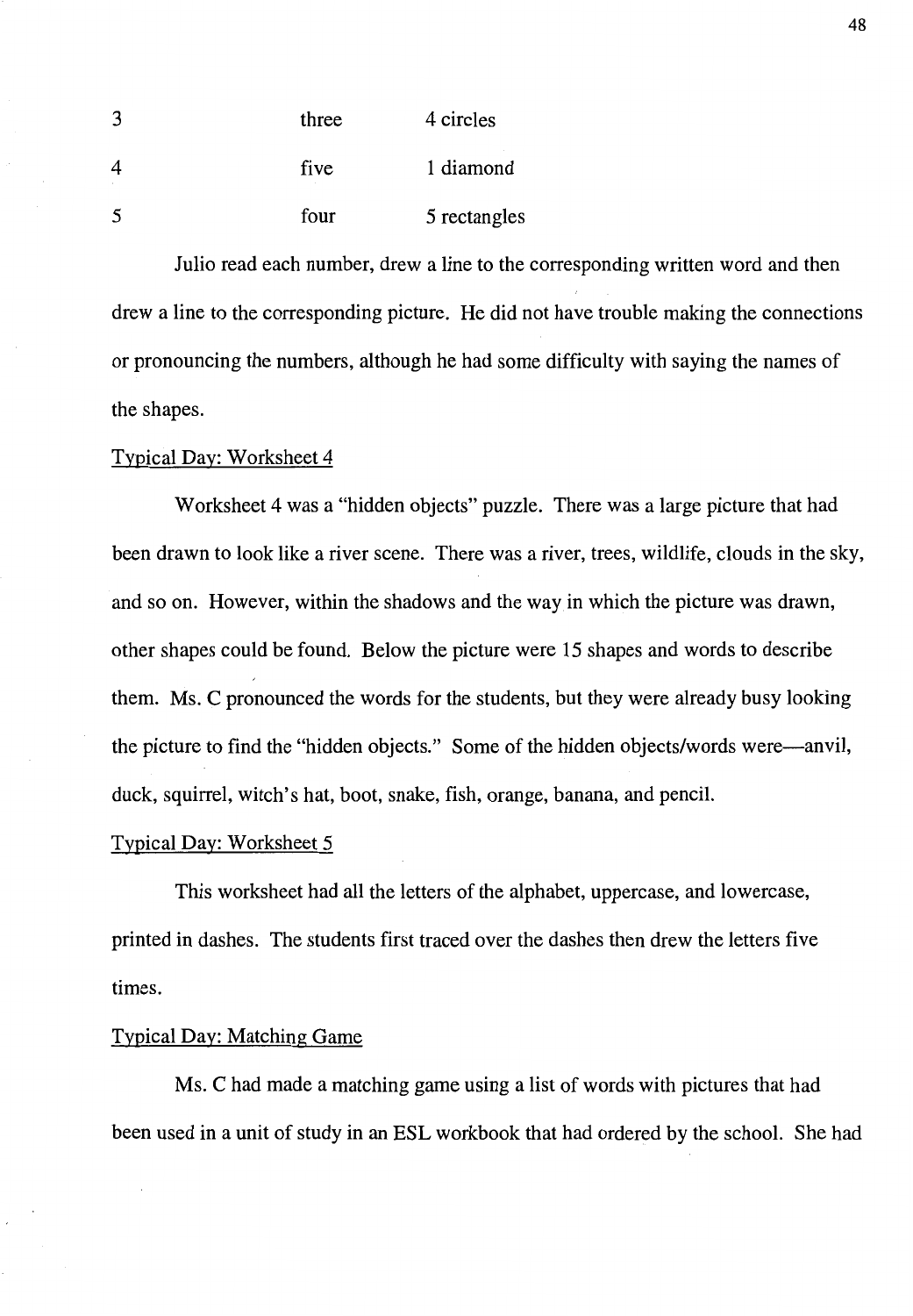made two copies of the page, colored the pictures with colored pencils, cut out the cards, and laminated them. The students and she then took turns turning over two cards at a time, trying to remember where the "matches" could be found. The students really showed a lot of enthusiasm when playing this game. They were also more "talkative" because they were having fun and teasing each other. Julio said, "Me, the winner. Ms. C, the loser!"

## Other Activities Worth Reporting

Ms. C also used different activities throughout the period of observation as springboards for teaching new vocabulary and for engaging as many senses as possible in the learning process. At one point, the researcher observed grass growing in Styrofoam cups and Ms. C explained an activity in which the students went outside and dug up dirt, planted seeds, and watched the grass grow over the course of a couple of weeks. She reported that the grass growing activity had led to a discussion of spring and planting gardens, vegetable names and words used to express tastes, likes and dislikes, and so on. She reported additional such "hands-on" activities that included coloring Easter eggs, and, reading the directions and discussing the vocabulary associated with making microwave popcorn.

# Additional Information from Interviews

# The Principal

The principal of this elementary school was also the "Special Programs Coordinator" for the district. He administered the English language proficiency test (LAS) when the students enrolled in the school. Although the LAS scores indicated that

49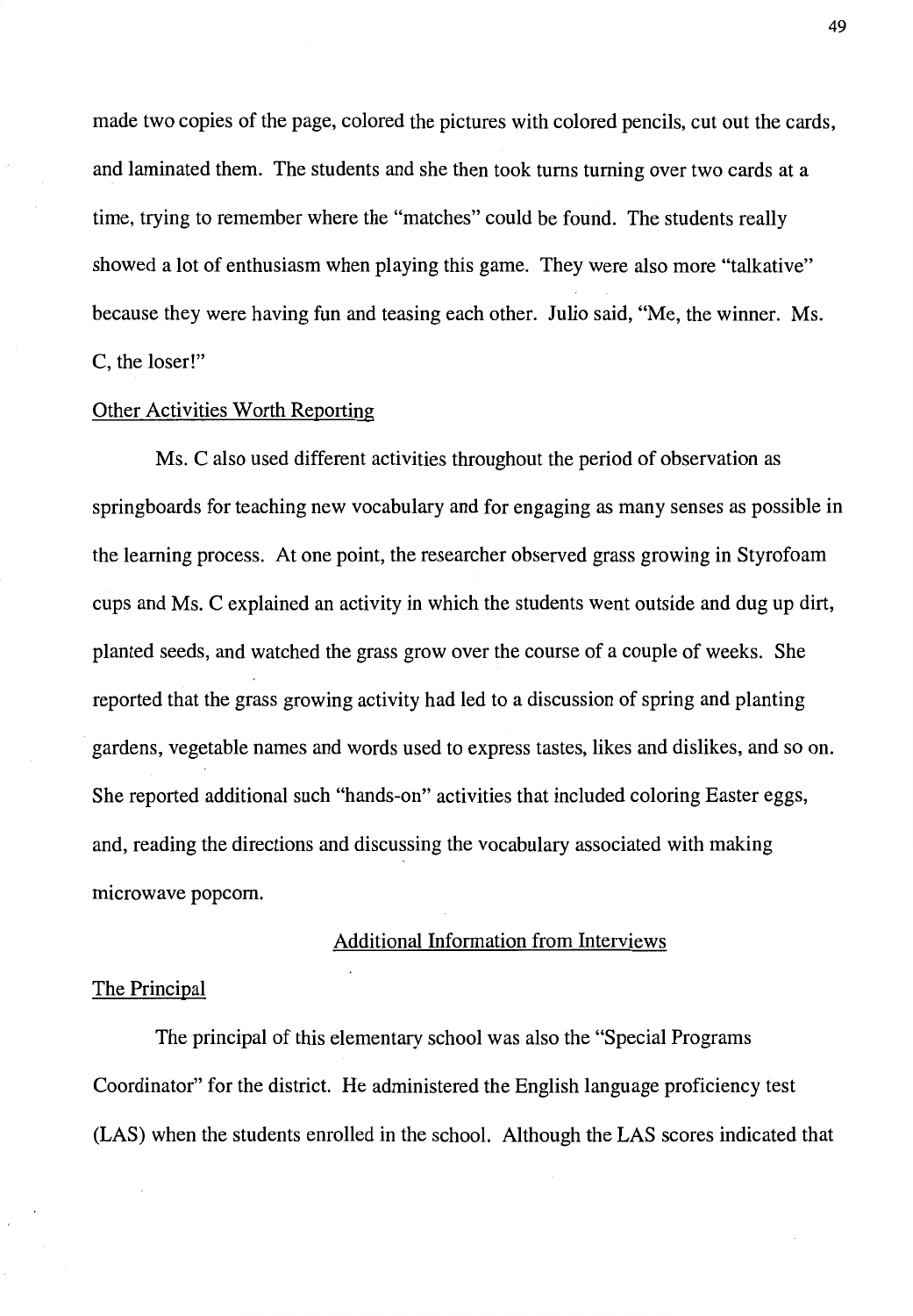the student was a "non-English speaker," the principal said that the student had "some skills."

The principal stated that his expectations for the student are that he will become fluent both orally and in written usage. He said that the local Area Education Agency (AEA) provided resources to order for use with the students.

He said that he believed that the student was below the appropriate level of education for his age.

When asked how staff members at the school communicate with the student or the student's parents, he answered that the students had "enough English that if you spend time at it, you can make the connection."

The principal was not aware of any social or emotional needs of the child. The principal did not see the child on a regular basis.

## The Second-Grade Classroom Teacher

As was stated earlier, the researcher did not ask the classroom teacher for a formal interview. The researcher felt that she had gained substantial information from the teacher through conversations and that no additional useful information would have been gained from asking the teacher the questions found in the Appendix.

The teacher told the researcher on more than one occasion that she thought the student was behind grade-level in Spanish. She based this on a conversation she had had with the one teacher's aide who could speak Spanish. The researcher cannot comment on how the Spanish speaking teacher's aide ascertained this information. The teacher felt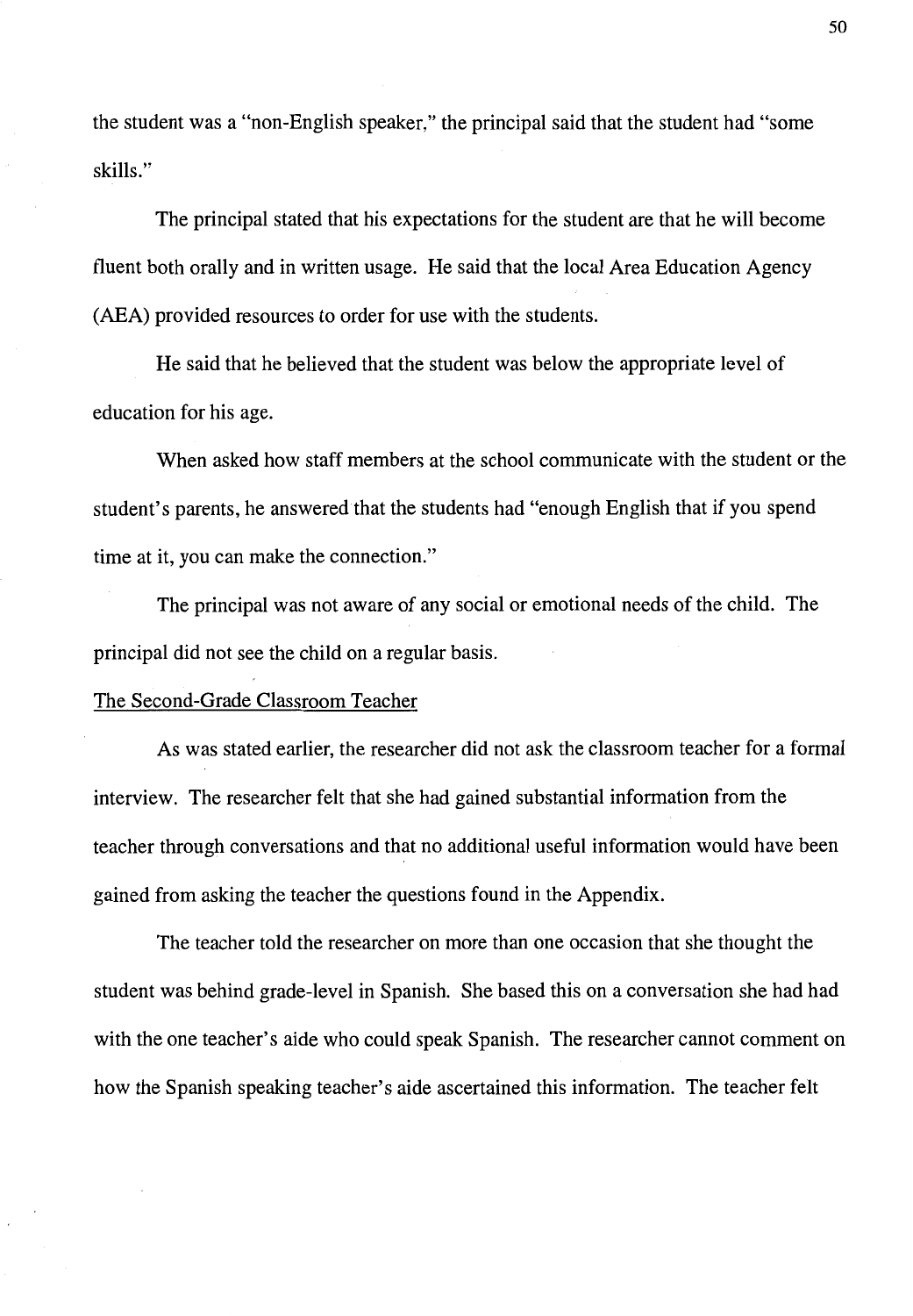that since the child was behind grade level in his first language (Spanish), that he must have a learning disability and should therefore be staffed into special education classes.

The teacher did not devise a curriculum for the student. She said that she did not have any materials for him. She said anything that had come from the AEA office must be in the ESL room.

The teacher said that the Spanish speaking teacher's aide was the best person to talk to if I needed to find out information about Julio's family.

The teacher also said that Julio had been pushing, shoving, and hitting students on the playground. She said that she had sent him to the principal's office, but "even that didn't seem to have any effect on him." She also asked the teacher's aide to talk to him about expectations for behavior at school.

Another concern that the second grade classroom teacher had was that she said that she thought the student had Attention Deficit Hyperactivity Disorder (ADHD). She said she thought that because Julio was not always attentive to instruction, that he seemed restless. That he was often off-task, and working on the things he should be.

#### The Student's Parents

The interactions between the school and the home were limited. There were limited resources within the school to address the communication needs of the parents. There was one teacher's aide at the school (Ms. D) who was bilingual in English and Spanish and offered to translate for the school. The parents did not feel comfortable in relying on their understanding of English, and did not feel comfortable speaking English (conversation with the parents, March 29, 1999). They did not have a telephone, so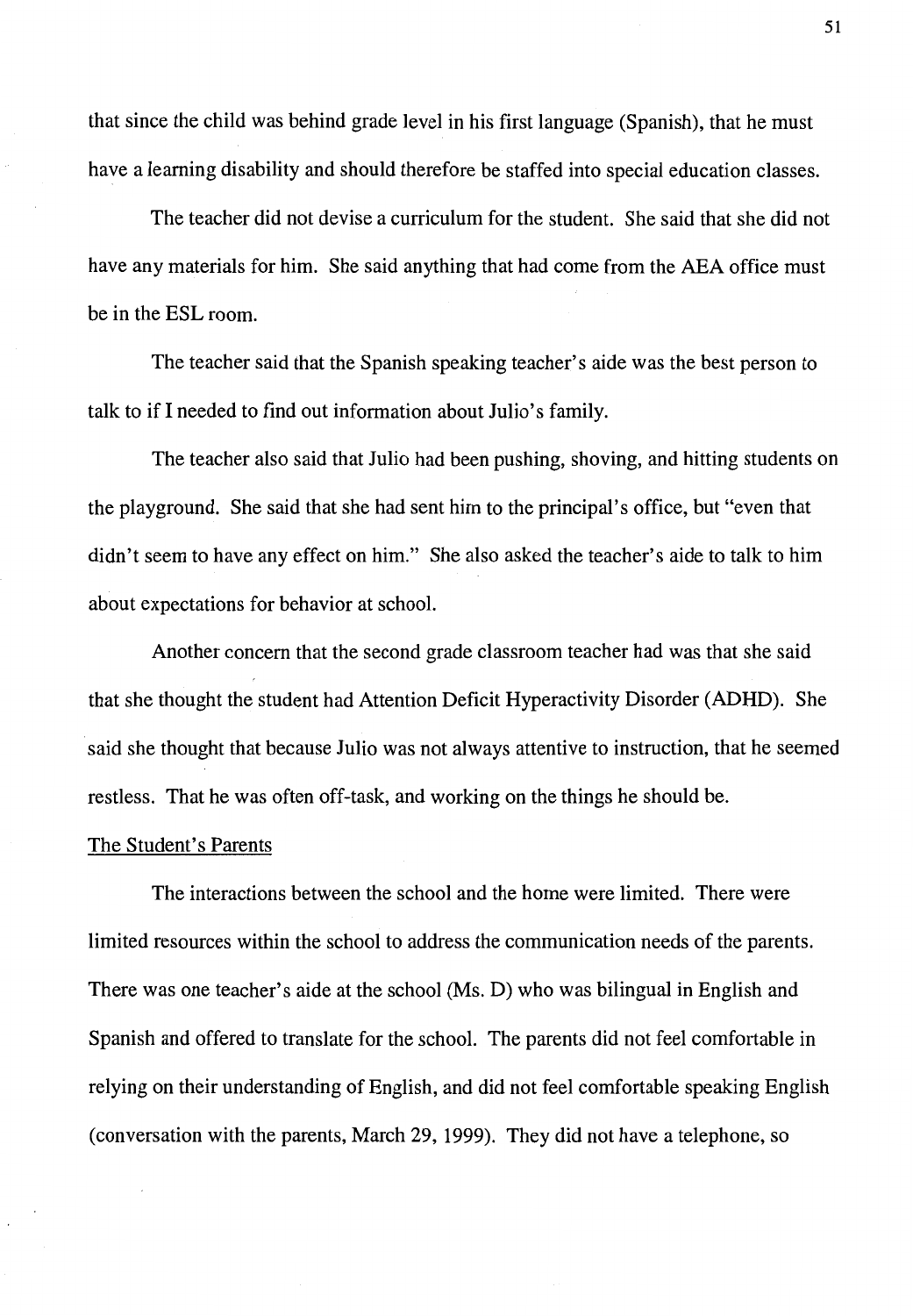messages were usually delivered via the students or through the teacher's aide on her own time after school hours. The parents were enthusiastic about their son learning English. In fact, they said that one of reasons they didn't stay in Texas (and came to Iowa) was so that their children could learn English. They admitted that it was difficult for them at times to be so isolated from family and Spanish-speaking friends, neighbors, TV and newspapers, but that they thought it was the best way to ensure that their children would learn English. They said that if they had stayed in Texas that the children would only speak Spanish because most of the people they would have been around would have spoken Spanish to them. The parents felt that being here, where there were few Spanish speakers, would necessitate their children's learning of English. They thought it was important for their children's future success to be able to speak English well.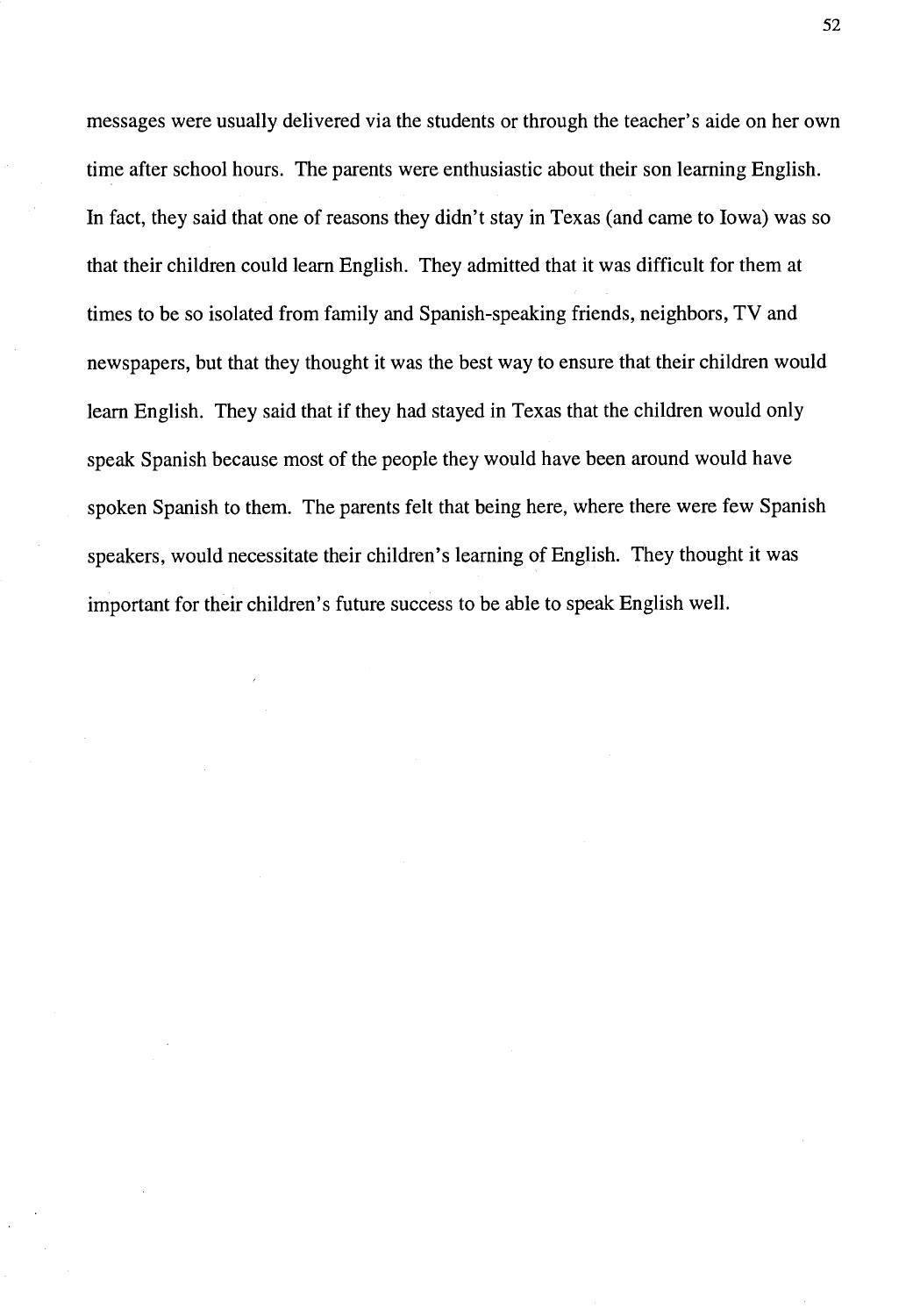## **CHAPTER 5**

# CASE ANALYSIS

From this case, three important themes emerged. One of the most important themes that was evident was that the lack of bilingual/ESL and teacher trained personnel effected the quality of instruction received by the student. Secondly, there were few appropriate ESL materials available for the student. Materials that were adapted to use with the student were often still inappropriate. And finally, although not directly observed by the researcher, the socialization and behaviors of the student were directly related to his inability to communicate with his peers and adults within the school.

# Lack of Bilingual or ESL Certified Personnel

The effects of not having bilingual or ESL trained and certified personnel are clearly evident in many examples of the observational notes. The teacher's aides who had been assigned primary responsibility for ESL instruction had no experience in teaching, or in bilingual/ESL instruction. Neither did the classroom teacher to whom the child had been assigned.

For example, the first aide used to talk about the lunch menu on a daily basis. The idea of teaching food and food related vocabulary is a very good one. In fact, food is often one of the basic elements of any beginning ESL curriculum. This is due to the fact that everyone has a schema related to food. This is related to Vygotsky's idea of scaffolding, or the "zone of proximal development." There is something already in place (food) on which to build something new (English vocabulary) and ideas about food (Vygotsky, 1978; Freeman & Freeman, 1994). However, the way in which the aide went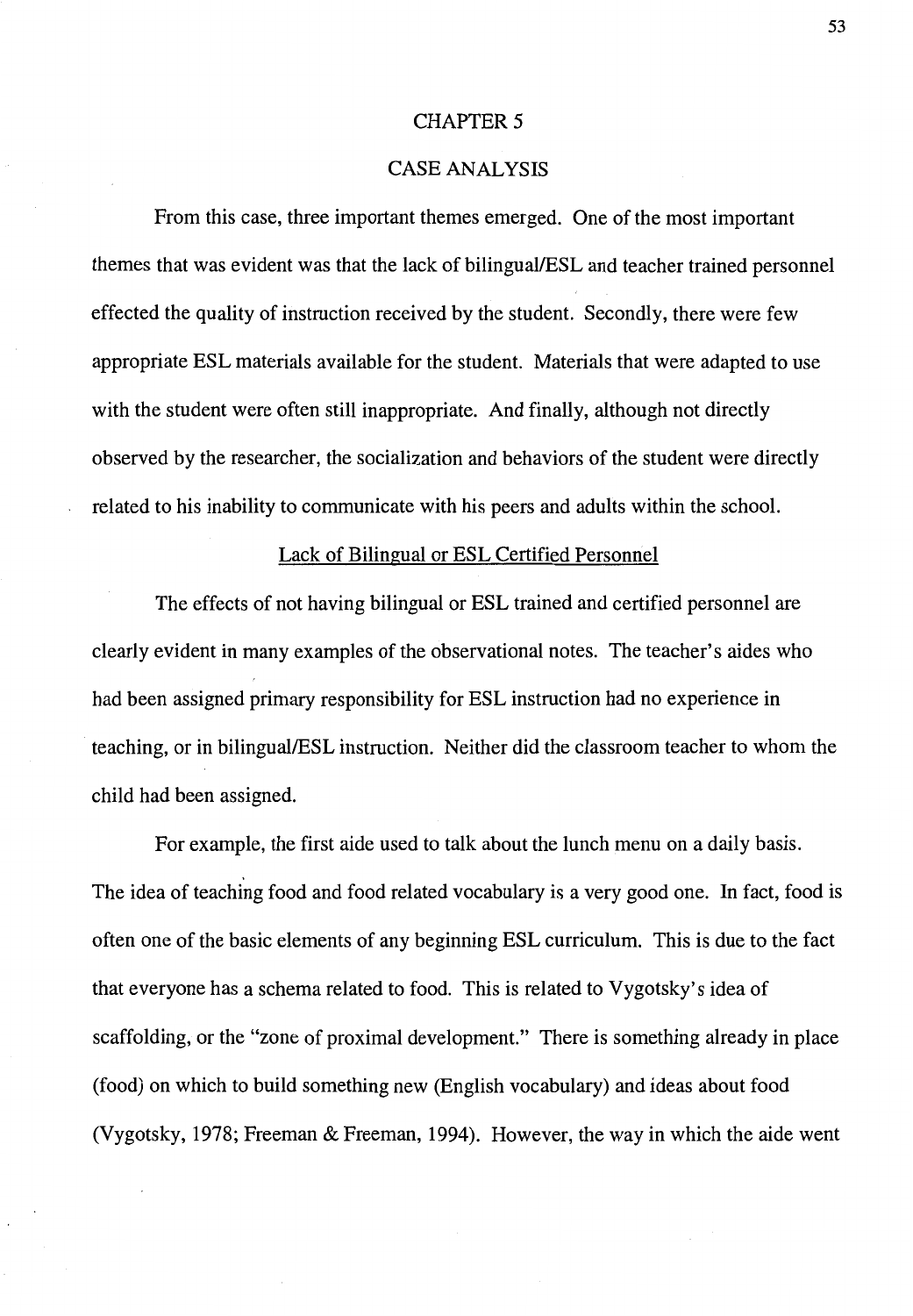about "teaching" the food vocabulary, was probably not highly effective. She did not offer clear explanations. She did not offer visual aides or tangible objects. Probably without even realizing it, she relied on a lot of English vocabulary and a lot of presumptions about what the children may or may not have known about food and their English word equivalents.

Another example of not being trained in instructional strategies was evident in the multitudes of worksheets given to the student. The first teacher's aide, in particular, was relying very heavily on the visual and auditory senses, and not offering much in terms of diverse learning styles (Ellis, 1992; Hamayan & Damico, 1991; Larsen-Freeman & Long, 1991). Not only were worksheets the primary means of instruction, the first teacher's aide had a limited knowledge of the way in which to use them. For example, she insisted that the students, "keep your eyes on your own papers." Not only may this have been a new experience for the children culturally, it may also have been a signal that the child, did not have a clear understanding of the expectations for completing the worksheet.

The classroom teacher also demonstrated a lack of understanding in learning strategies for second language learners. The example of the incident that was shared from her classroom (in which she called on Julio and he could not or did not give an answer) could have been approached differently had she been aware of instructional strategies that work well for students learning a second language (Gonzalez, Brusca-Vega, & Yawkey, 1996; GoPaul-McNichol & Thomas-Presswood, 1998; Hamayan & Damico, 1991; Ovando & Collier, 1985, 1998). For example, she could have prepared Julio ahead of time for the vocabulary word for which she would ask him to give a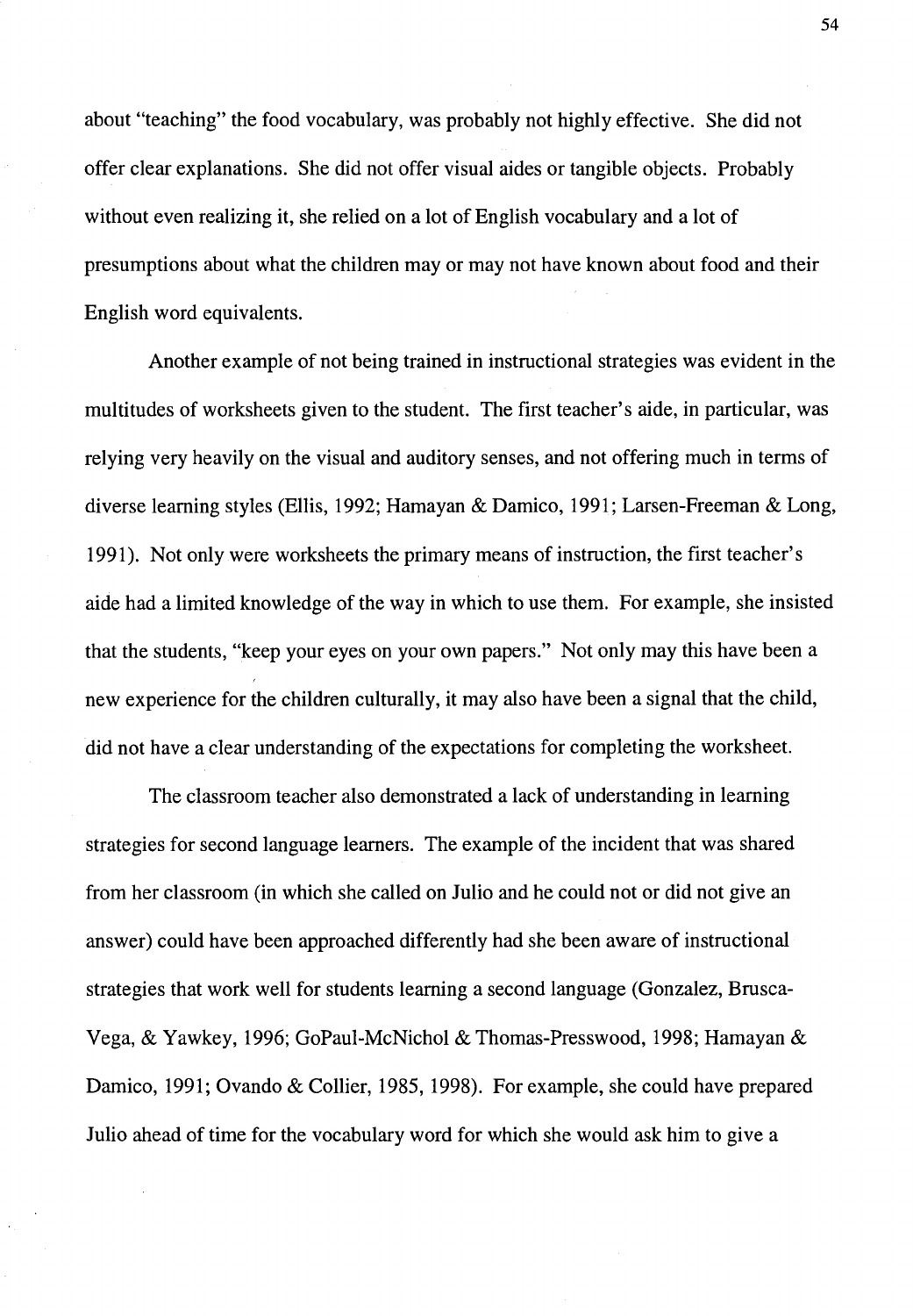definition. Or, Julio and the teacher's aide could have worked on the vocabulary words during some of the time he was in the ESL room.

# Lack of Appropriate Materials and Curriculum

Most of the worksheets that were used by the teacher's aides were not designed for use with English as second language learners. While it is understood that they used whatever materials were available, it does not make the materials any more appropriate. For example, many of the phonics-based worksheets used by Ms. A asked for auditory discrimination skills and English vocabulary that beginning ESL students generally do not have. Asking students to identify discrete short vowel sounds without any visual support is not only frustrating to the students (because their skills are not that refined yet), but is of limited usefulness (Ovando & Collier, 1998).

Another example, is the "connect the dots" and hidden object type worksheets. While these may be more "fun" for the student, there is very little educational value to these lessons. Drawing lines from one number to the next may teach number sequence, but the child's math skills had been shown to be already beyond that. And, while the teacher may have thought that she was teaching the vocabulary of the hidden objects words, it is not realistic to think that the students will retain a working definition of words that they have been exposed to outside the context of other words, as in sentences, paragraphs, stories (Ovando & Collier, 1998).

The classroom teacher did not have appropriate materials for the student either. She told the researcher that she mostly tried to find papers for Julio to color. The fact that she does not offer Julio academic challenges or instruction might indicate that she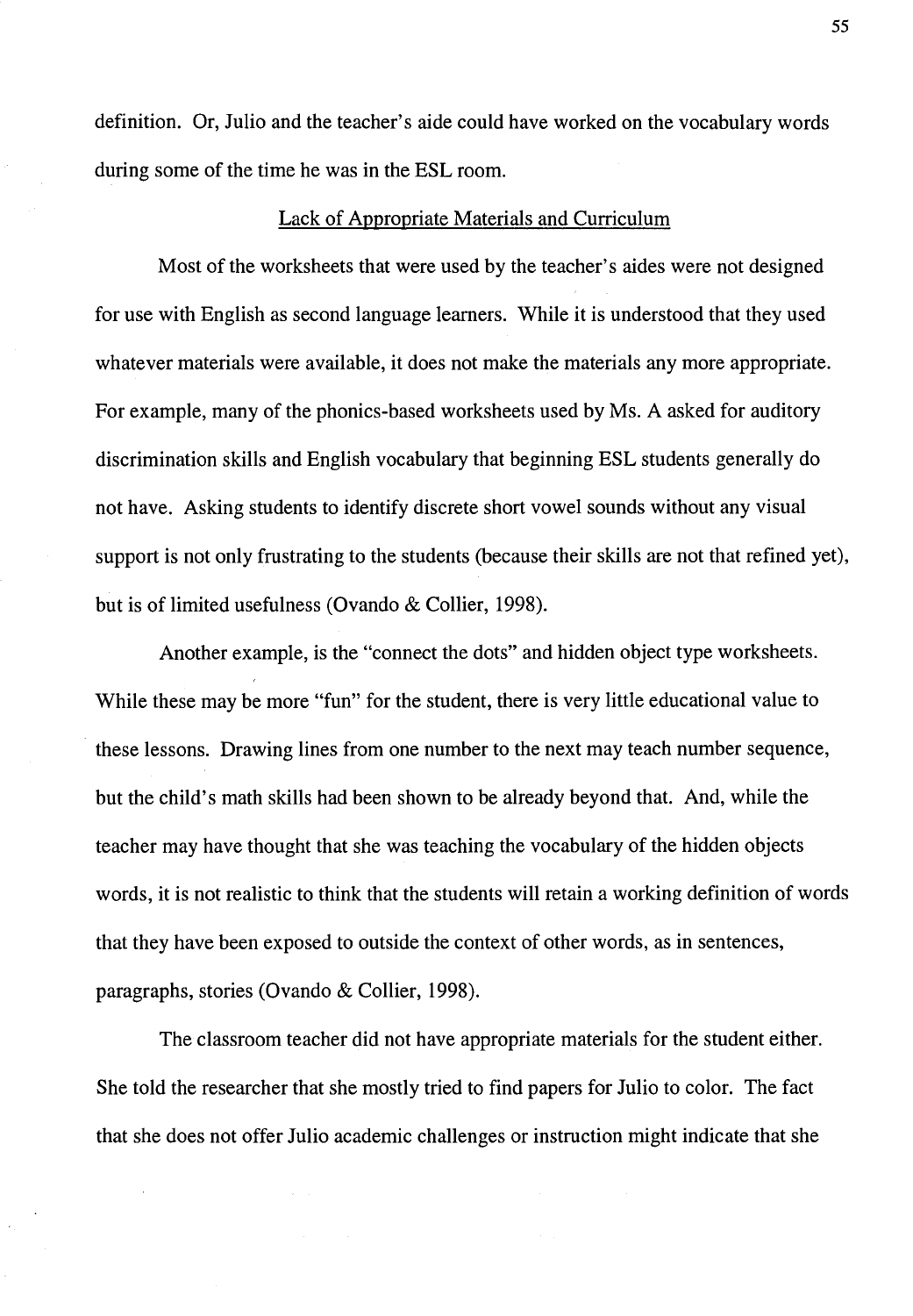has low expectations for his academic success. It did not appear to the researcher that during the observations of her classroom that she had made any attempts to modify curriculum or instruction so that Julio could successfully participate in classroom activities (Baca & Cervantes, 1998; Baca & De Valenzuela, 1994; GoPaul-McNichol & Thomas-Presswood, 1998; Ovando &Collier, 1998).

# Social and Behavioral Patterns

Within the ESL room, the student was not observed to have any social or behavioral problems. Of course, within the ESL room, the student was either one-on-one with the teacher's aide, or was with the teacher's aide and his sister. So it is fair to say that the student-teacher ratio was low. Secondly, the teacher's aide did attempt to the best of her ability to make the instruction and curriculum fit the student's needs, which is often a source of many behavior problems exhibited by children.

The researcher had the opportunity to observe the student outside of the ESL room the day that the students were re-grouped across grades. In honor of Dr. Suess's birthday, the teachers in the school had organized a special morning of activities to emphasize reading and the contributions of this author. Within each of the classrooms, the students "counted-off" into groups of A, B, C, & D. Then, all the A's got together in one activity center, all the B's got together in another center and so on. The activities included listening to a short biography of the author and hearing a story read, watching a short film that had been made based on one of his stories, eating green eggs and ham while hearing the story read, and coloring pages of their favorite Dr. Suess characters.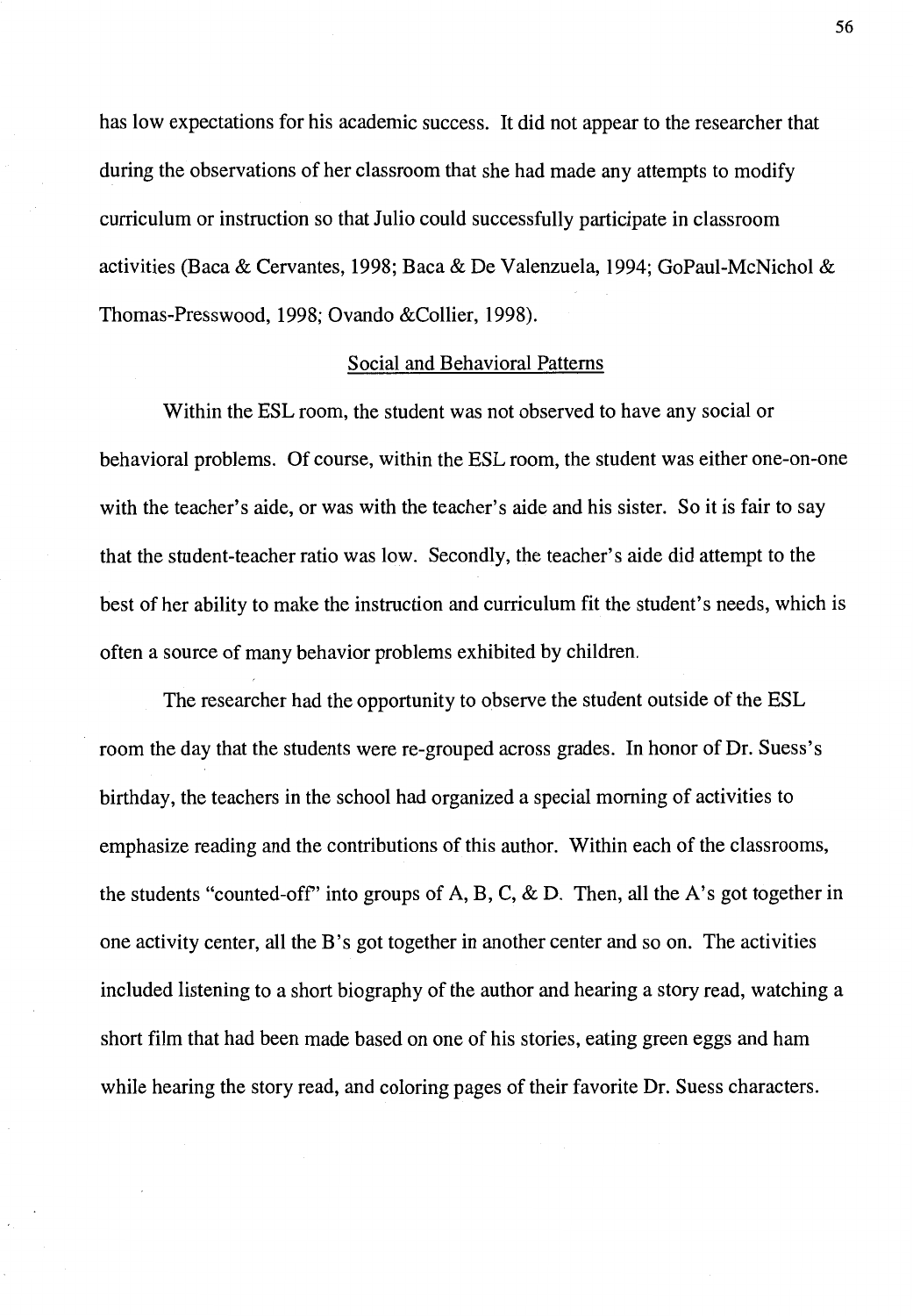Most of the teachers had purchased and were wearing the large oversized hats that were made famous by the story, "The Cat in the Hat."

During these activities, the researcher did not observe any negative physical interaction with peers as the homeroom teacher had reported. However, the researcher did not observe many positive interactions either, especially among his same age/grade peers. The student was observed to interact with a younger student during a coloring activity in the art room. The two students sat next to each other within a larger group of students. The group sat on the floor and colored pictures. Julio and the younger student shared crayons and enjoyed looking at each other's artistic creations.

## Affective Variables Effecting Julio

# Motivation and Attitude

According to the researcher's observations and the reports of the teacher's aides, Julio has a positive attitude towards learning. However, his motivation at this points seems to be highly extrinsic, for example receiving stickers for completing worksheets. Julio's parents, according to the interview done with them, are very supportive of their children learning English.

# Personality Traits

Although no formal assessments were given to measure personality traits, it seemed that, based on the researcher's years of experience working with ELLs that Julio seemed to fall within the range of what would be considered normal, or average, for levels of self-esteem, extroversion, anxiety, risk-taking, sensitivity to rejection, empathy, inhibition, and tolerance of ambiguity. In other words, based on the researcher's

57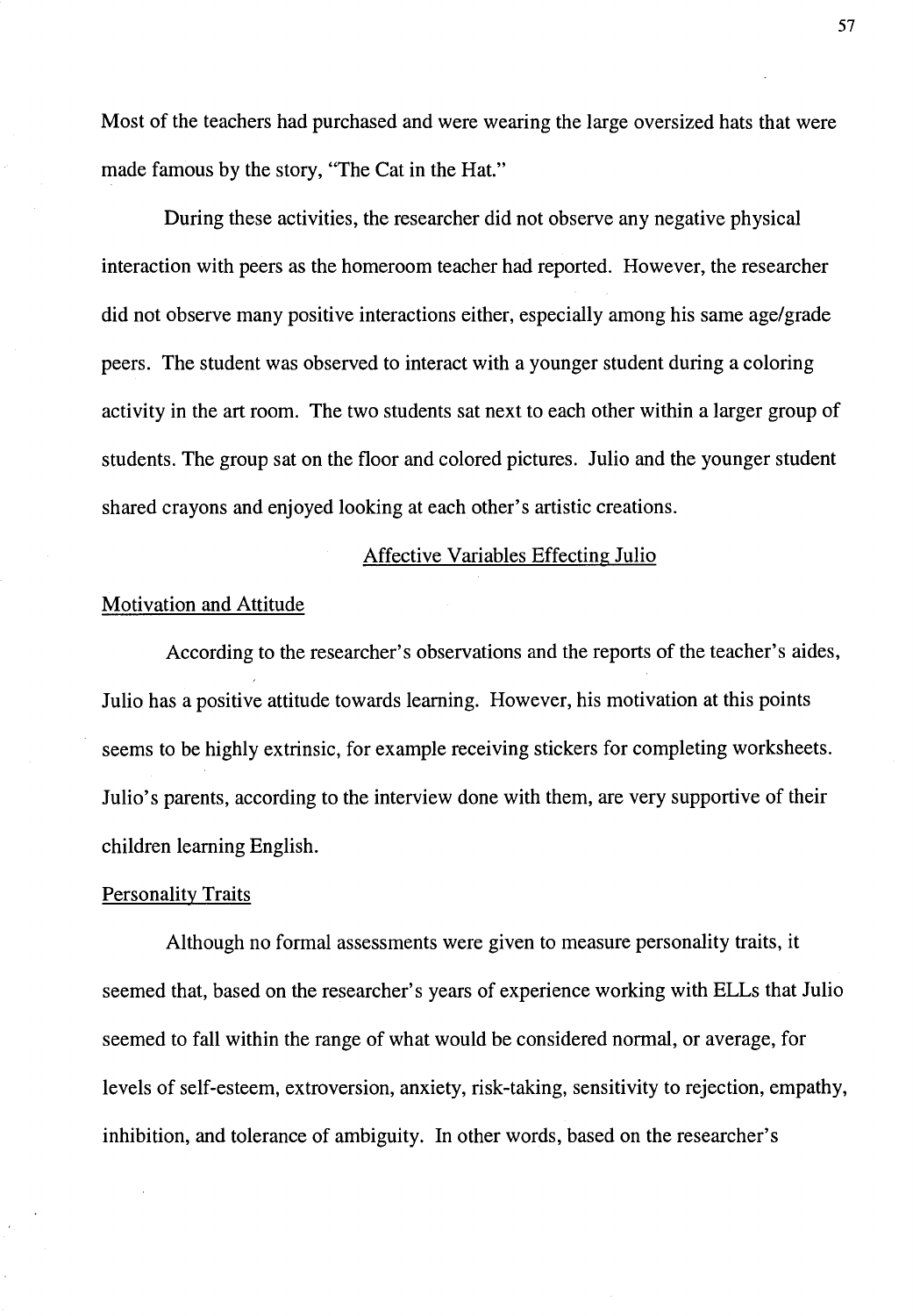experience as a teacher working with children for more than seven years, and training as a school psychologist in behavioral assessments, Julio did not seem to exhibit any extremes in personality traits.

# **Cognitive Factors**

Again, no formal tests were given to Julio to determine an IQ score, however, the researcher did see growth in language skills over the six week period of observations. For example, during one of the first observations, Julio confused the names of the numbers 5, 6, and 7. However, in later observations, it was noticed by the researcher that this was no longer a problem. He was consistent in the correct use of the number names.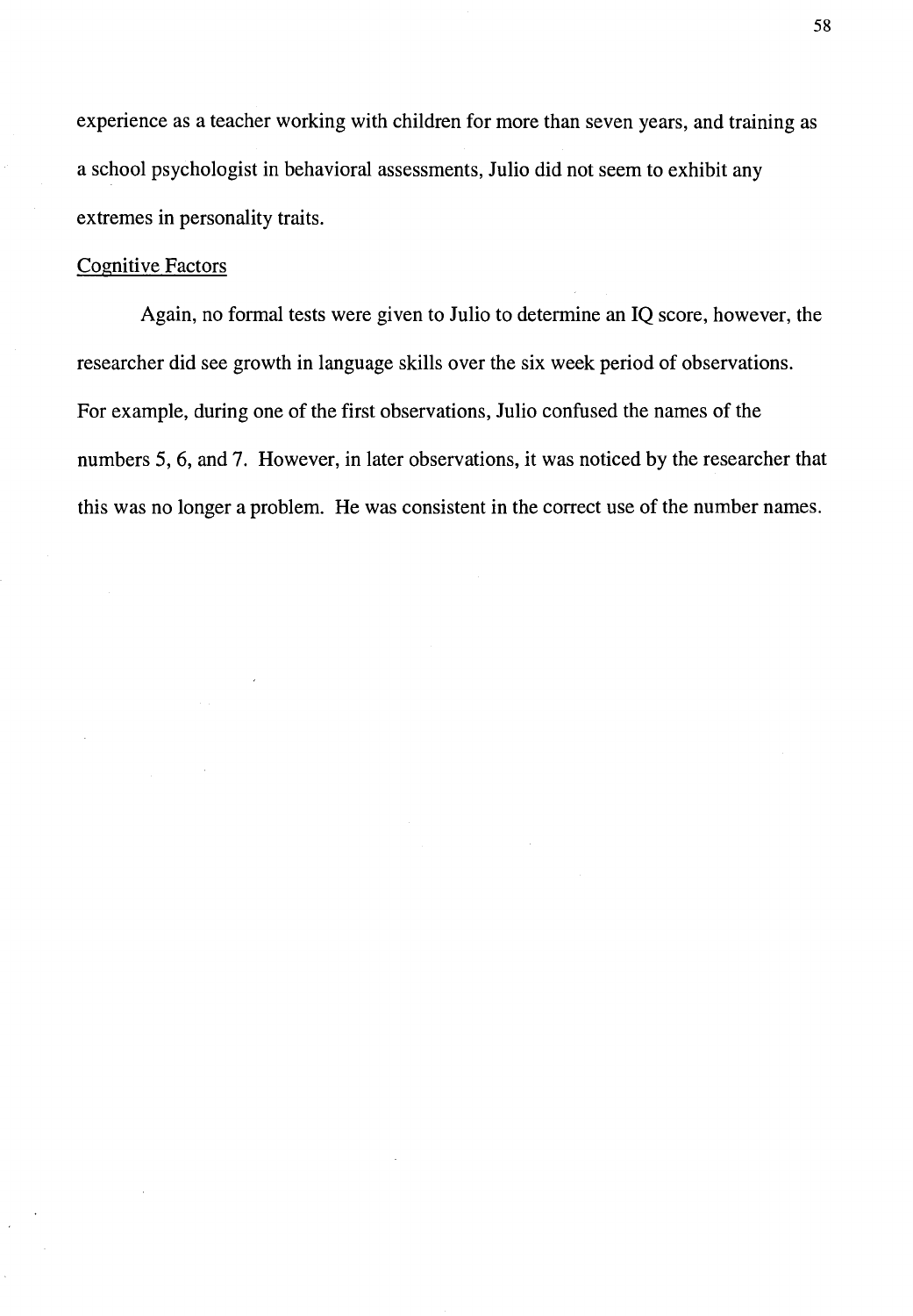## **CHAPTER 6**

#### DISCUSSION

## Lack of Bilingual or ESL Certified Personnel

The significance of this problem is evident in the lack of the use of effective, research-based strategies in instructional practices. Neither of the teacher's aides, nor the classroom teacher had any training in bilingual or ESL instruction. Therefore, they were left to develop their own strategies. According to the interviews, neither of the teacher's aides had a clear understanding of what was expected of them when they had first applied for the job. Both aides indicated dissatisfaction in the job due to their own lack of training in instructional strategies and expressed some resentment that they had to be responsible to design the lessons, make copies of the worksheets, and so on each day. They had previously had the experience of those being the teacher's duties, with their duties being to help the student within the class under the supervision of the regular classroom teacher. In this case, the classroom teacher did not seem to take ownership for the responsibility of educating the student. This was demonstrated by the researcher's observations and interview information from the teacher's aides that (a) she did not help the teacher's aides develop appropriate educational materials for him, (b) the only time she approached the teacher's aide for information regarding the student's progress was the day of parent-teacher conferences, (c) she did not make adaptations to the curriculum to include the student in the regular class activities during the times he was in her classroom (at least during the times that the researcher observed).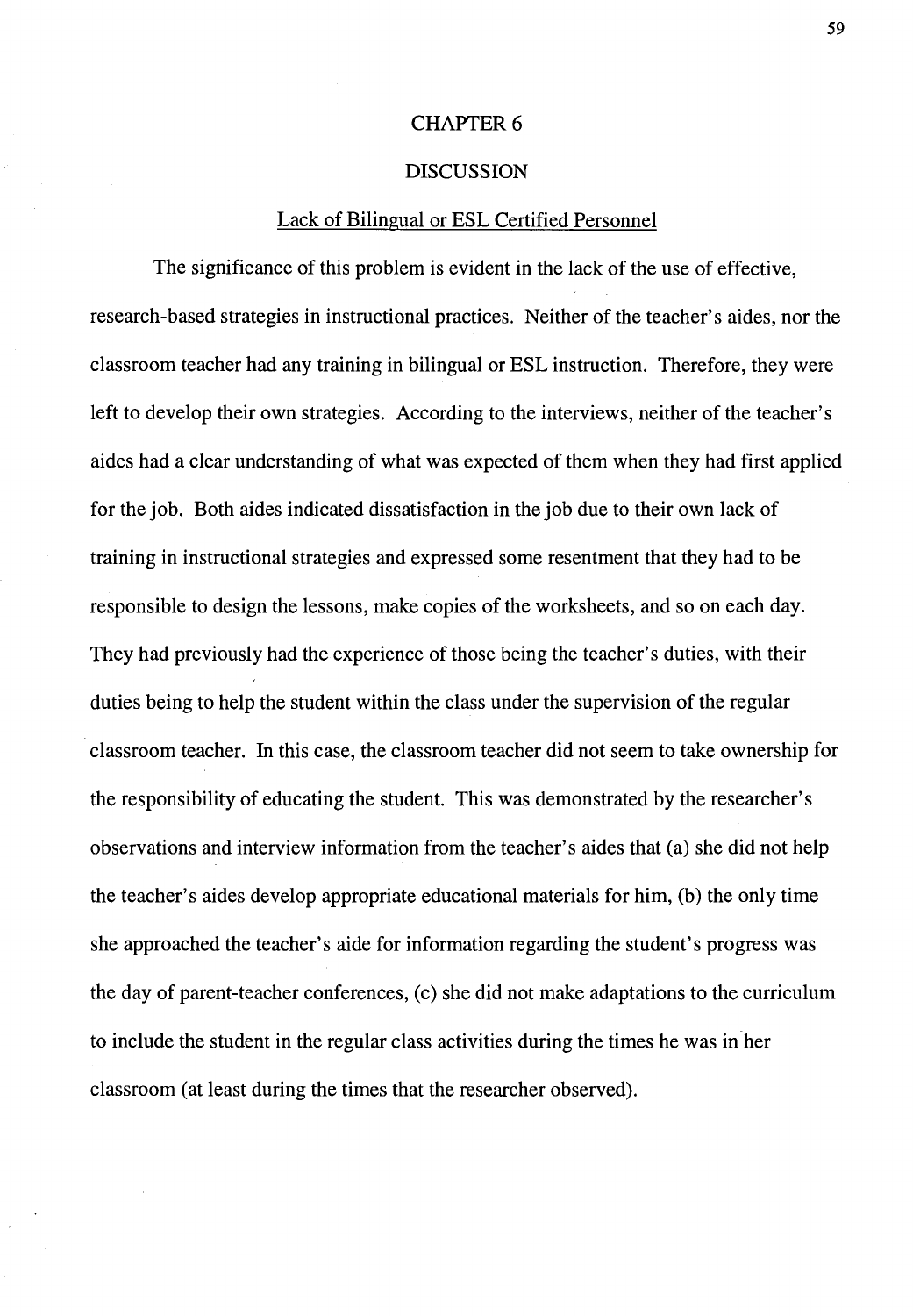The methods of instruction observed by the teacher and teacher's aides do not reflect the research-based methods or "input" theories of Krashen (1981, 1982, 1996) as earlier described. (The input theories posit that a second language is learned best when the input is comprehensible to the child.) The second teacher's aide did, however, employ the language learning strategy of engaging the students in activities that stimulate an interest and elicit natural conversation, and prompt vocabulary acquisition in a nonthreatening environment (Gonzalez et al, 1996; GoPaul-McNichol & Thomas-Presswood, 1998; Hamayan & Damico, 1991; Ovando & Collier, 1998).

It is really the responsibility of the school district to meet the linguistic needs of the student as was determined by the Supreme Court in 1974 in Lau v. Nichols. In this case, the Supreme Court ruled that by not providing appropriate language instruction to Chinese American students, the actions of the San Francisco school system violated the students' rights under the Civil Rights Act of 1964. The Court stated because the students did not know English, and that because English was the primary vehicle of instruction, it was not reasonable to require the students to learn English before they could effectively benefit from public education. The Court did not specify a particular method to correct the situation, but a task force of the then U. S. Department of Health, Education, and Welfare's Office of Civil Rights developed in 1975 what came to be known as the "Lau Remedies." The Lau Remedies focused on identification of LEP students, the assessment of their language proficiency and academic performance, and their placement in appropriate educational programs. Although bilingual/ESL certified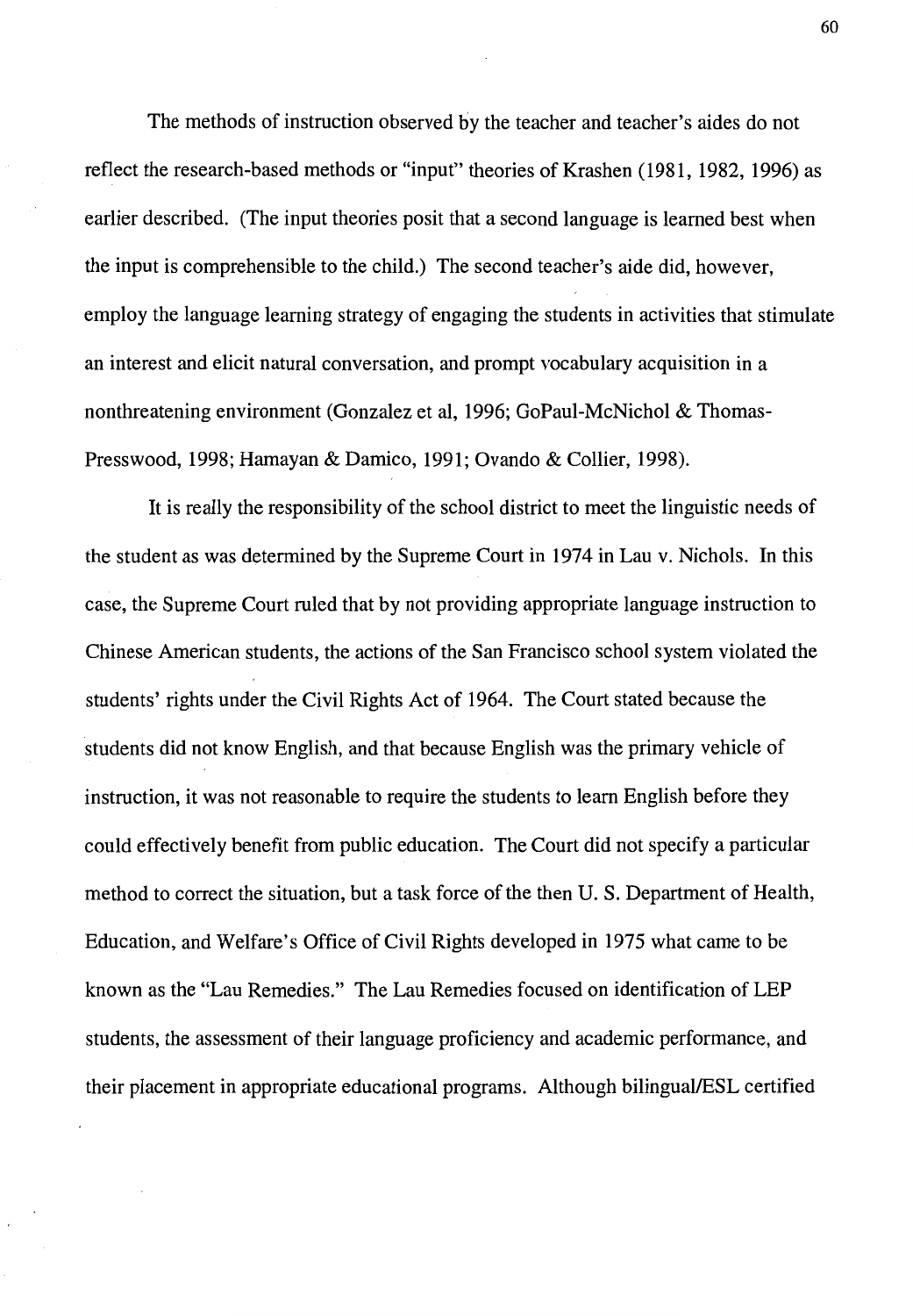teachers may be difficult to find, there are alternative methods to providing a more appropriate education for the student than was evidenced in this case.

#### Lack of Appropriate Materials

There were very few resources available to the teacher's aides from which to create daily lessons. This is why the first teacher's aide used workbooks available to her through her work with speech and language impaired children. She was also instructed by the regular classroom teacher to work with the student on math skills and handwriting. So, at least once a day, the student would be told to copy or write the alphabet as well as numbers. He would also be asked to say the alphabet and numbers. The teacher's aide would correct his pronunciation of the letter names and numbers.

The use of the phonics worksheets was also inappropriate, as the student did not have the vocabulary in English to be able to name the pictures. Developmentally, this discrete approach to learning the sounds of English is not considered to be very effective (Ovando & Collier, 1998). As stated by the teacher's aide, sometimes it was not clear to her, what the pictures were supposed to be depicting.

The second teacher's aide, Ms. C was able to use some of the workbooks designed specifically for ESL students. However, the content of these worksheets most often centered on what is commonly referred to in ESL literature as "survival" English. "Survival English" teaches the concepts and vocabulary related to that which an adult immigrant or refugee would most want to know how to communicate during the first few days and weeks upon arriving in the United States. Chapters included terms for family, grocery and restaurant items and procedures, asking for directions, and so forth. These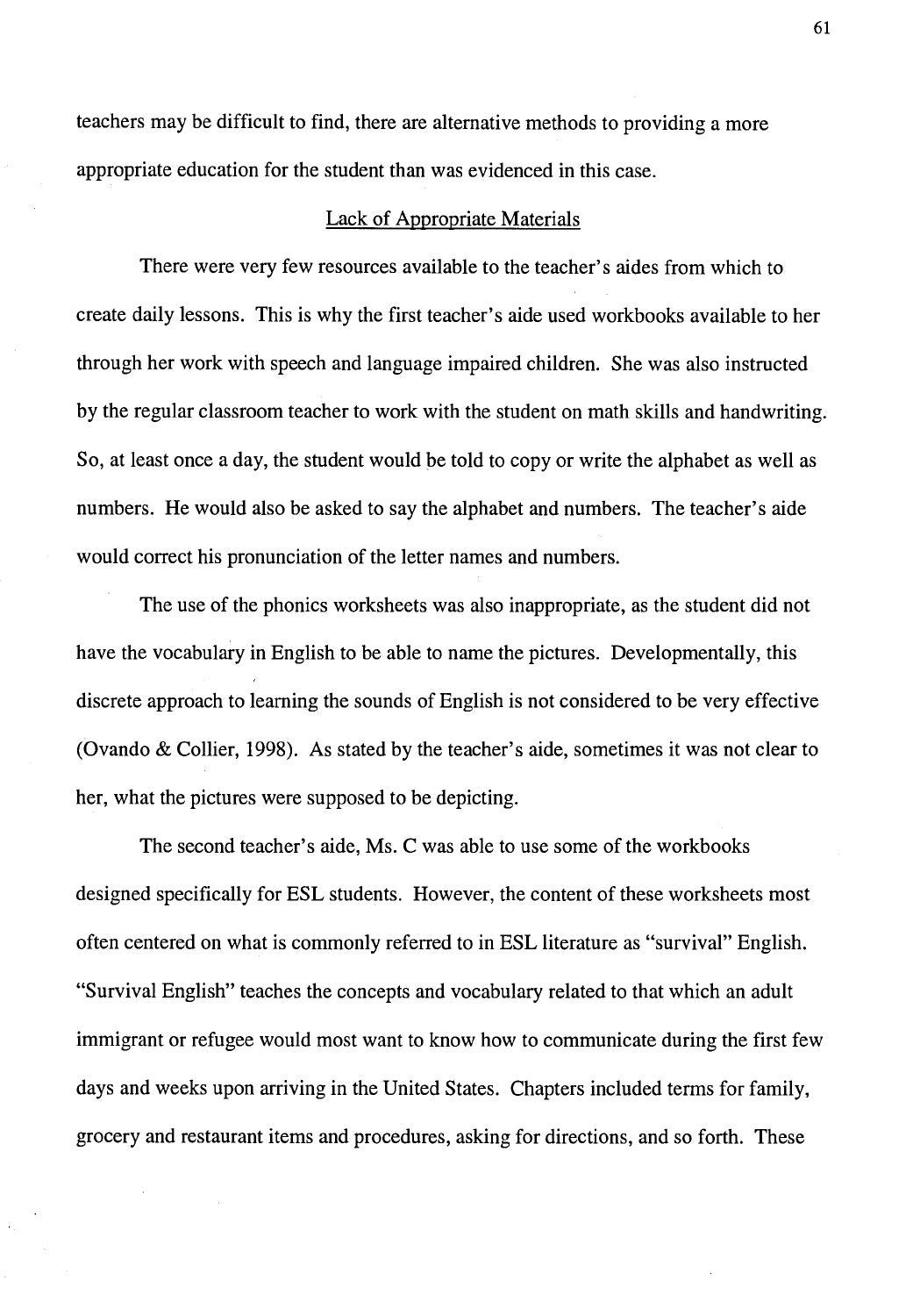worksheets use the appropriate level of vocabulary and sentence structure, but the content did not always correlate to a second grade curriculum.

#### Social and Behavioral Patterns

The type of negative social and physical behaviors, pushing, shoving, and hitting other students, that had been reported to the researcher by the classroom teacher were not observed by the researcher. This was not surprising to the researcher however, since these incidents were reported to have occurred most often during recess, a time when the researcher could not be available to observe the student. However, the reason that this still emerged as a primary concern of the researcher is because of the effects that the research literature shows low teacher expectations and negative attitudes of teachers have on students (Brophy, 1983; Larsen-Freeman & Long, 1991; Rist, 1997). These studies show that teachers greatly influence students by creating an image for self-fulfilling prophecies, as well as providing a model for other students regarding the way to treat students within the class.

In regard to the teacher's concerns about Julio's reported social and behavioral concerns, the teacher interpreted his physical interactions with other students as acts of aggression or "rough play." Even though the researcher, who has also been trained as a school psychologist to assess the function of behaviors, did not see these behaviors exhibited during her observations, she would offer for consideration that this might be one of the few ways in which the student has found to express himself to his classmates. As the researcher observed, the student does not interact much with the students within the classroom. This may in part be due to the attitudes of the teacher (Rist, 1997) which

62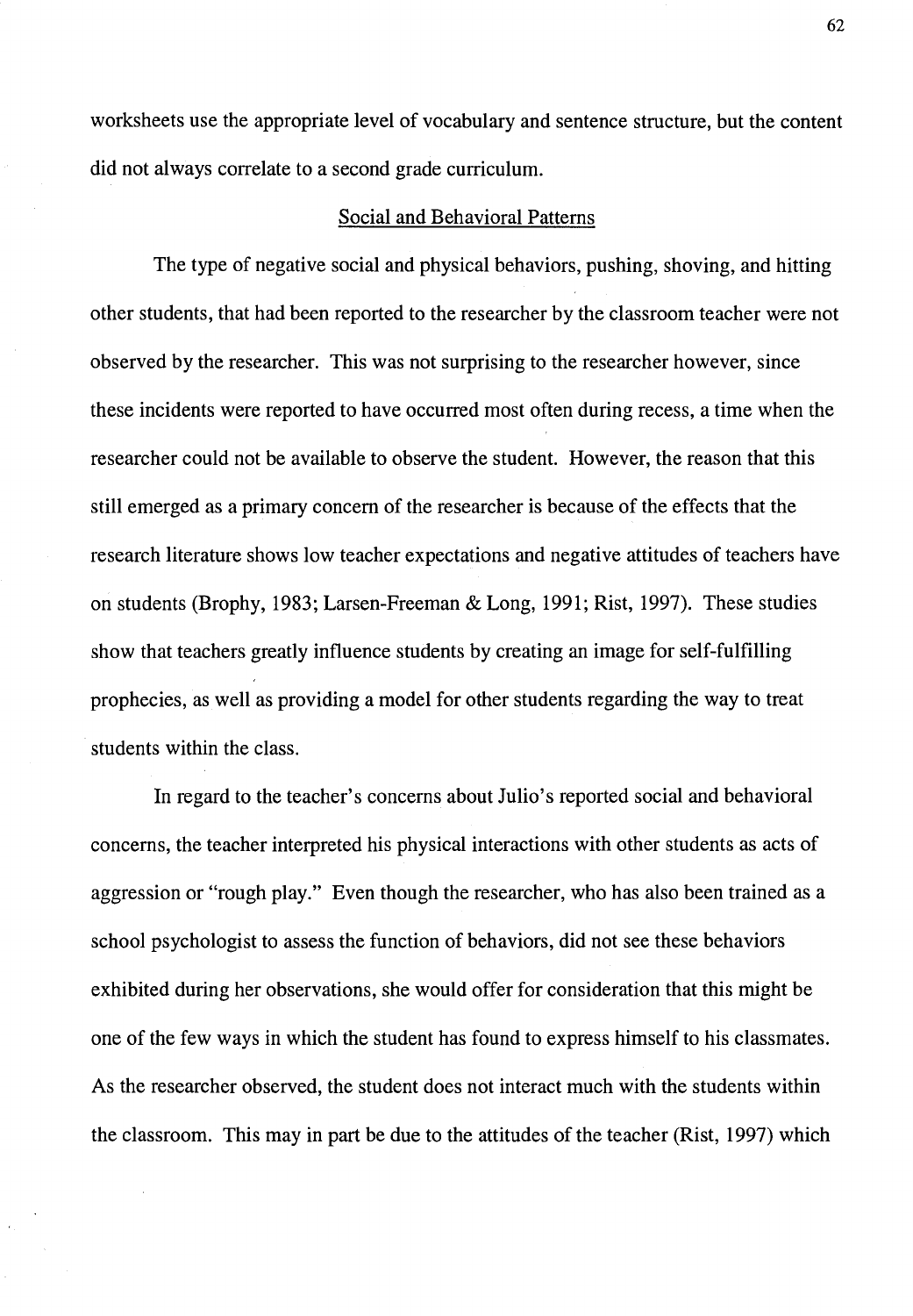seem to be to avoid interaction with him. Her attitudes influence the students in the classroom because (a) she may avoid interaction with Julio because she is uncomfortable with the language barrier, thereby, (b) she models to other student to avoid interaction. So, when the student does have an opportunity to engage other boys in interaction, physical contact may be the only means he has found to be effective for him to get their attention.

Another concern that the teacher had was that the child had Attention Deficit Hyperactivity Disorder **(ADHD).** The teacher were probably not aware of the Diagnostic and Statistical Manual of Mental Disorders, Fourth Edition (DSM-IV) requirements for diagnosing **ADHD,** but the first requirement is that symptoms have to have been persistent for at least 6 months to a degree that is maladaptive and inconsistent with developmental level. The teacher had only observed the child for 2 months when she began to diagnose him with **ADHD.** More importantly, one should consider that the symptoms of ADHD and learning to function in a second language might look a lot alike. For example, if someone doesn't fully understanding the language or the lesson for prolonged periods of time over days and weeks, there might be a possibility that the inattention and distractibility could be due to boredom and fatigue rather than ADHD. Summary

Teachers and special education evaluators need to understand the process of learning a second language and recognize that what might be a concern for a native English speaking student, might be explained in a ELL as part of the process of second language acquisition. A special education referral is not the appropriate course of action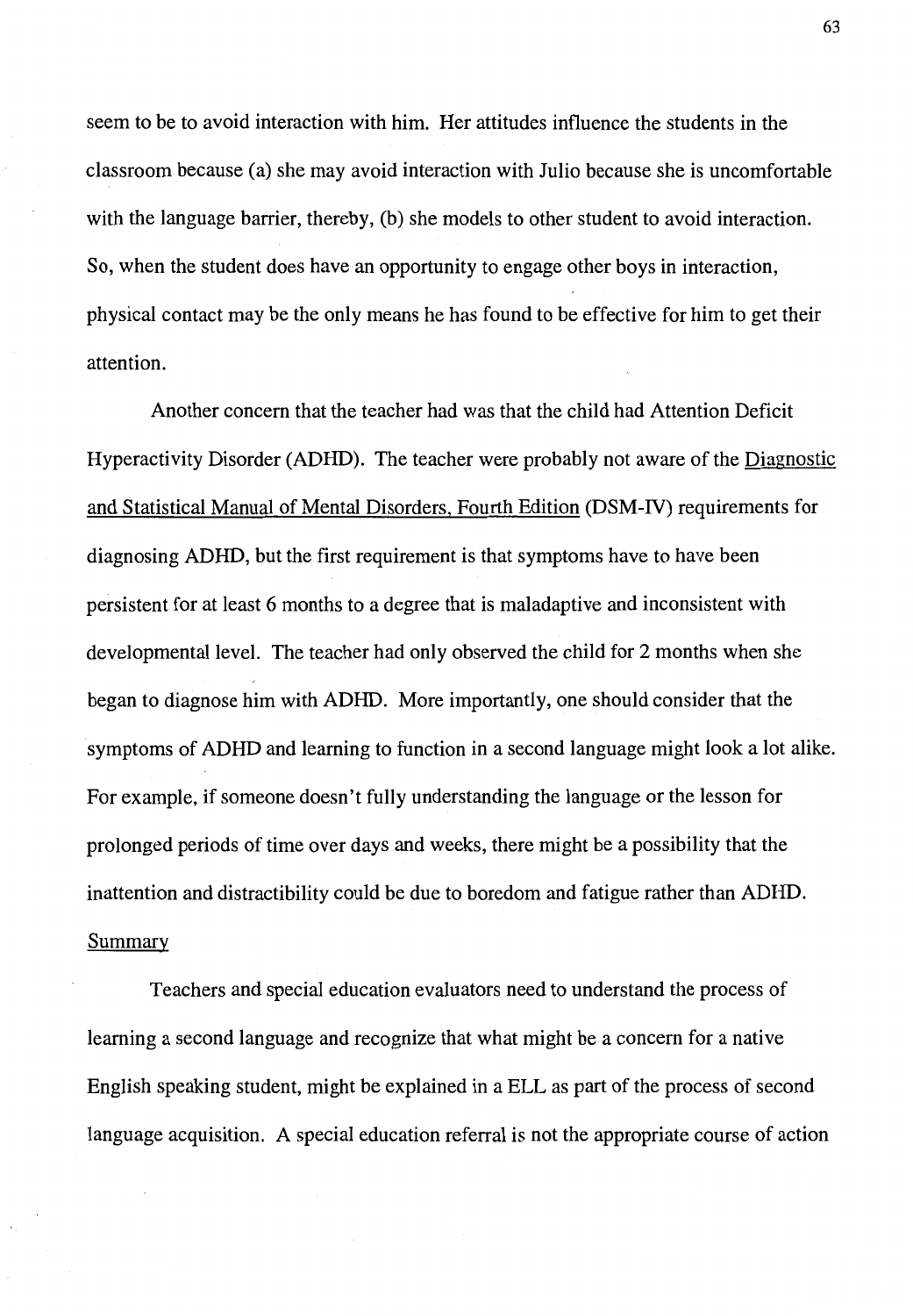when the real barrier is language. It is the responsibility of the teacher and of the school to find the appropriate resources for the education of the student. Those resources may include learning new teaching strategies, employing different texts and seeking out experts to guide them through the process.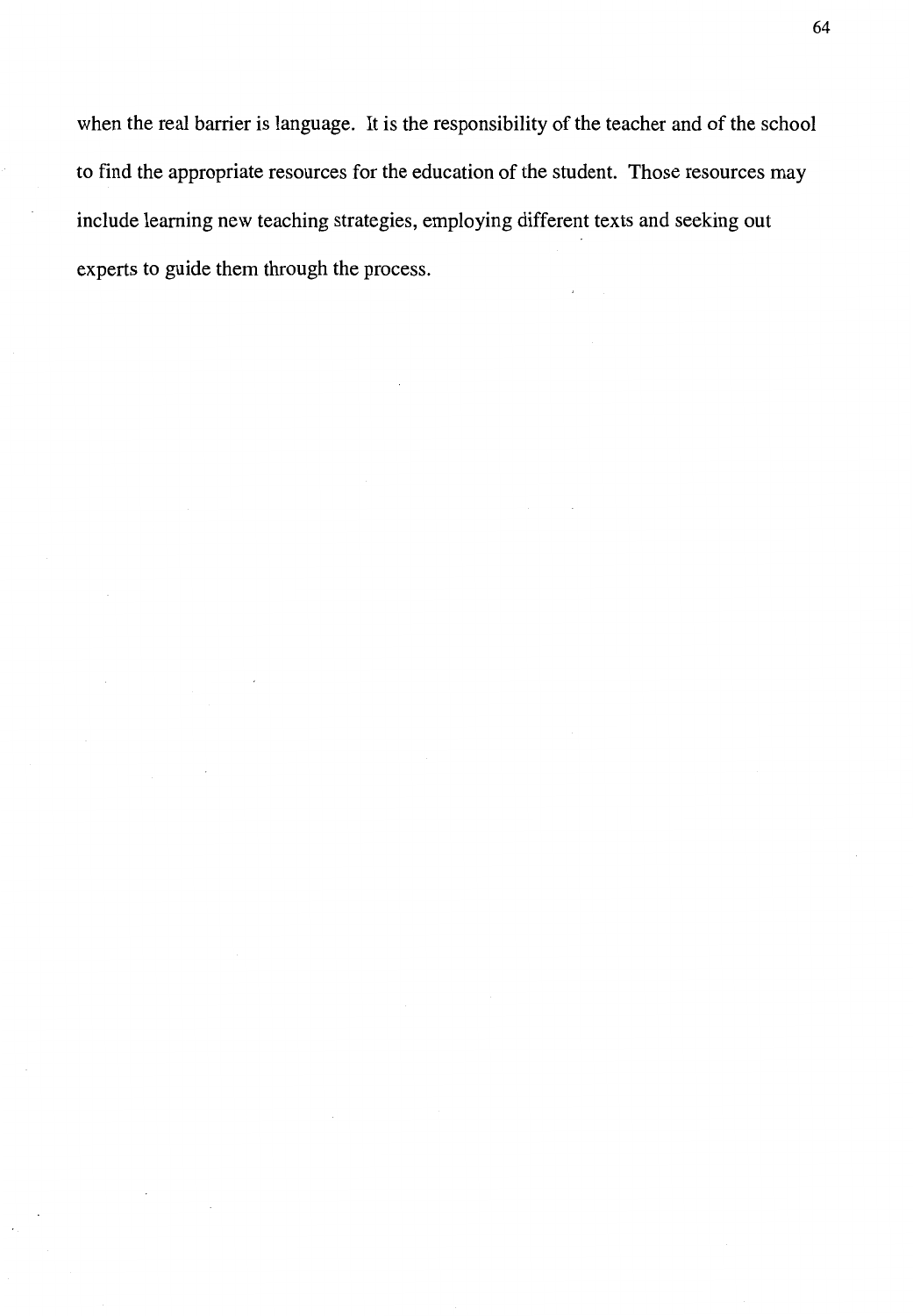## CHAPTER 7

## RECOMMENDATIONS AND CONCLUSION

# Recommendations

For this particular case, it is the recommendation of the researcher that the teacher's aide go to the student's classroom to provide support and assistance to the student. There are several reasons for this recommendation. First of all, children learn language best in situations where they are involved in (a) "real" communicative interactions and (b) content-based or whole language instruction (Ovando & Collier, 1998; Stryker & Leaver, 1997). The goal of most ESL programs is to support classroom instruction in teaching the students English. This goal might be best accomplished within the student's second grade classroom. The new reconstruction of education calls for adapting the curriculum to meet the needs of the student within the classroom (Baca & De Valenzuela, 1994).

Second, the teacher's aides are not certified teachers. Neither of the ones that held the position had the educational background or training in child development, instructional methodology, or second language acquisition.

Third, in order for the student to achieve at the academic level of his peers, he should be spending the majority of his day with his peers as opposed to being pulled out. In terms of learning English, children learn quickly from their peers. They are more likely to acquire the language quickly if they are given the opportunity to hear the language being spoken by many children rather than by one teacher's aide. The teacher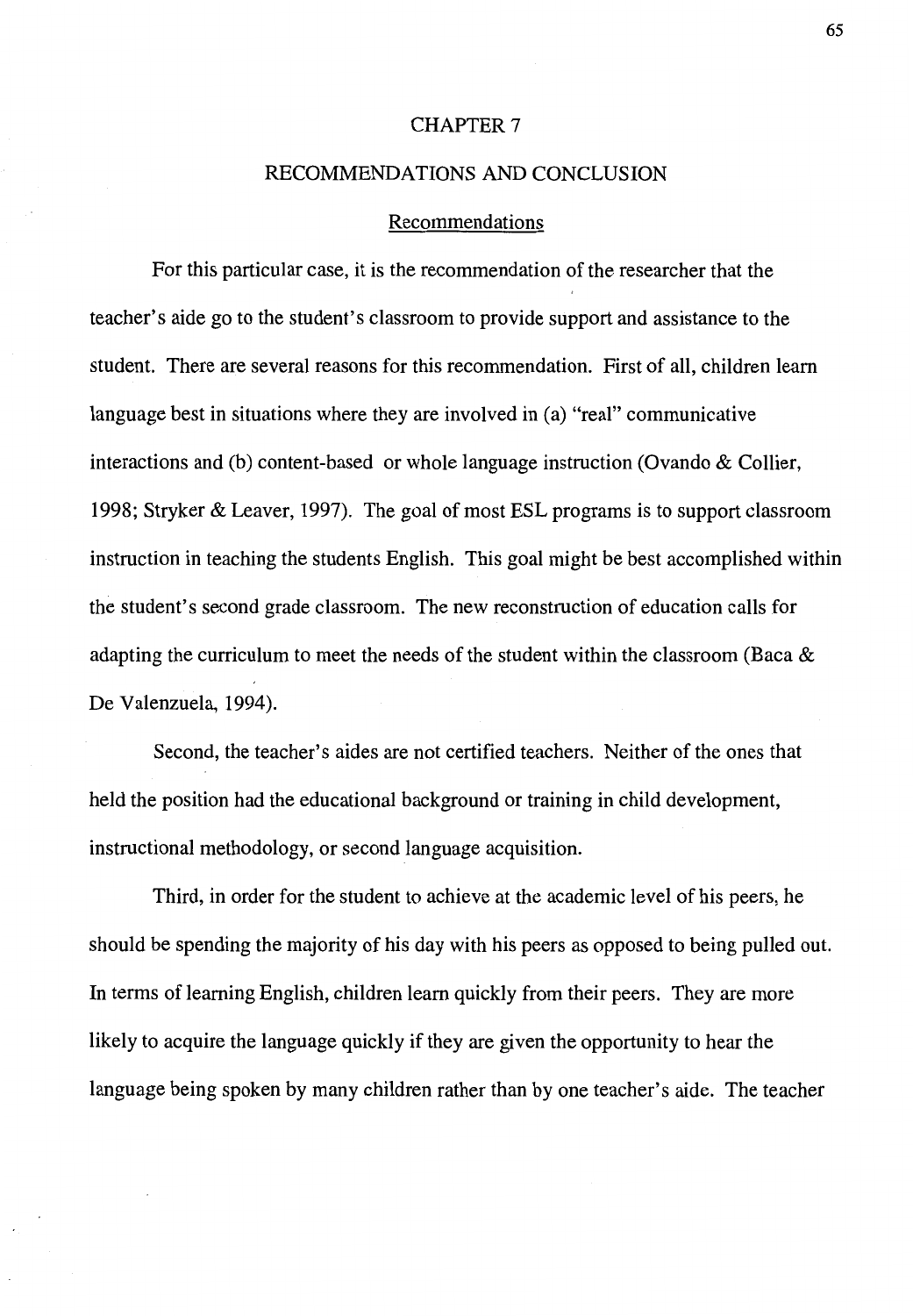could incorporate strategies such as cooperative learning and peer tutoring to help Julio engage more in the classroom learning.

Fourth, perhaps the aggressiveness in Julio's play will diminish, as he becomes more accepted as a part of the class. As mentioned earlier, this may be his attempt to get attention from his peers. Perhaps since he cannot verbally communicate with them, his physical reaching out (pushing, shoving, and pulling) is his misguided attempt to get his peers to notice him and get involved with them. Perhaps the children would accept him more as a part of their class if he were in the classroom with them all day.

Another suggestion would be to negotiate some flexibility with the teachers' aides union, so that someone with specific qualifications could transfer into hard-to-fill position without losing benefits. This is the main reason, according to the third, Spanish-speaking teacher's aide, that she did not accept the teacher's aide position of working with Julio.

Overall, the researcher would suggest that the school undertake an examination of its resources and commitment to providing an appropriate education for all students. There are many ways in which the school could begin this reflective self-examination. For instance, the school could pay teachers, or offer an incentive to them, to get a bilingual/ESL endorsement. Or, the district could arrange for in-services to conducted on-site for professional development and growth in understanding the process of second language acquisition. The school could also begin to purchase materials for a professional library, which would include books on second language acquisition, and strategies for inclusion of ESL students in the regular classroom.

66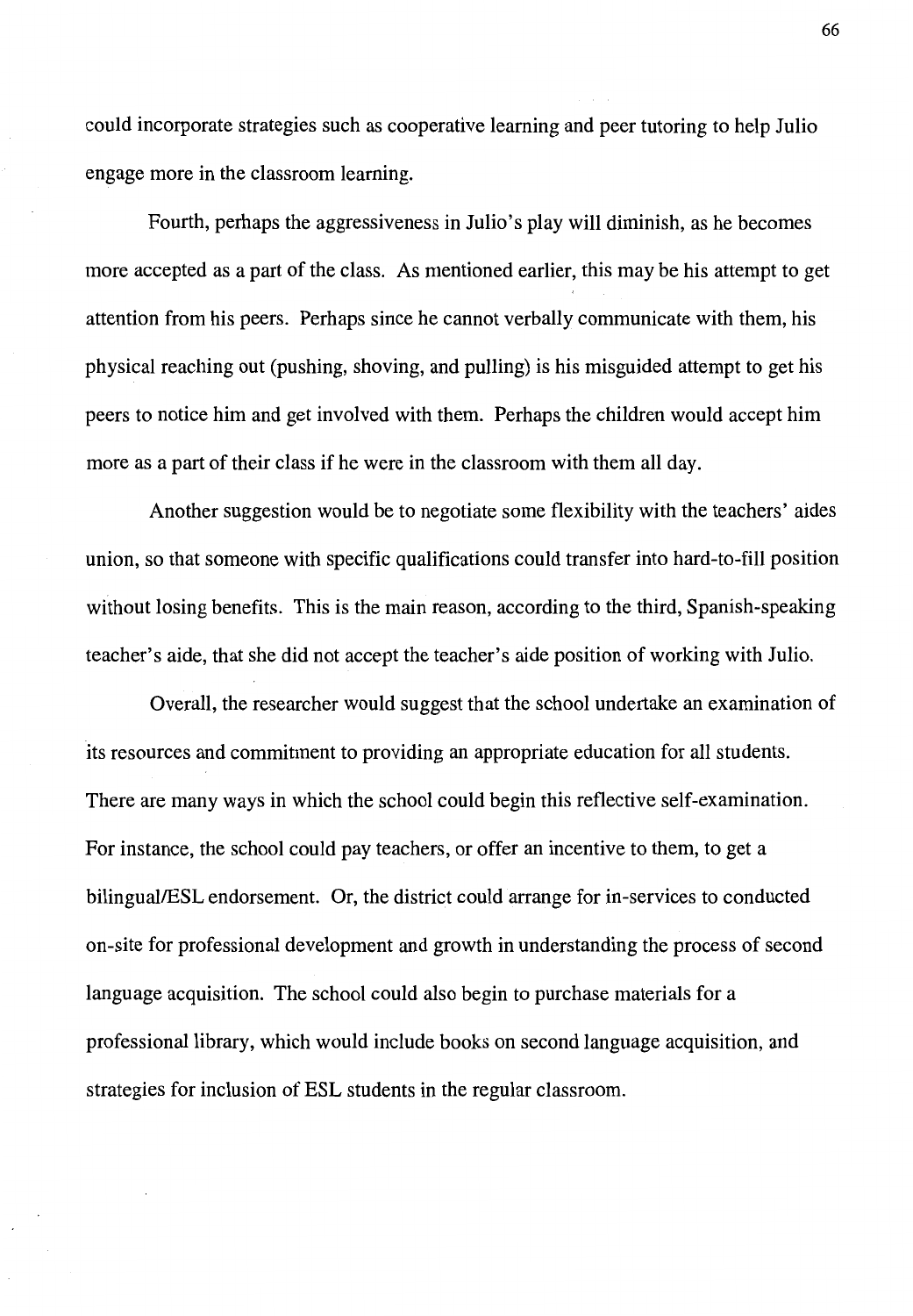#### Summary

As a qualitative case study in how services were provided for one ESL student in a rural/small town, this study provided a description and prescription for service based on the unique characteristics of the case study. Through observations and analysis, three thematic strands emerged. The issue of how to best serve the needs of one LEP student when there are no certified bilingual/ESL teachers available became important. The issue of curriculum and materials was also a concern, as well as the behavior of the student as related to his communicative competence in English.

#### Conclusion

As was presented at the beginning of the paper, demographers predict that language minority students will become the majority of students in public education within the next quarter century. Public schools that have never had CLD students are beginning to see them enroll and many are at a loss at how to best serve their needs. Schools should take a pro-active approach, so that when the students do arrive, they can be welcomed by everyone, because everyone feels capable and comfortable with them in their class.

# Directions for Further Research

As the number of language minority students continues to increase in the schools, more and more schools which have had previously not had CLD students will begin to look for ways to serve their educational needs. It is vital to continue to research methods and solutions that can be applied to smaller districts with limited resources and funds. Future research related to this case study could include the examination of middle school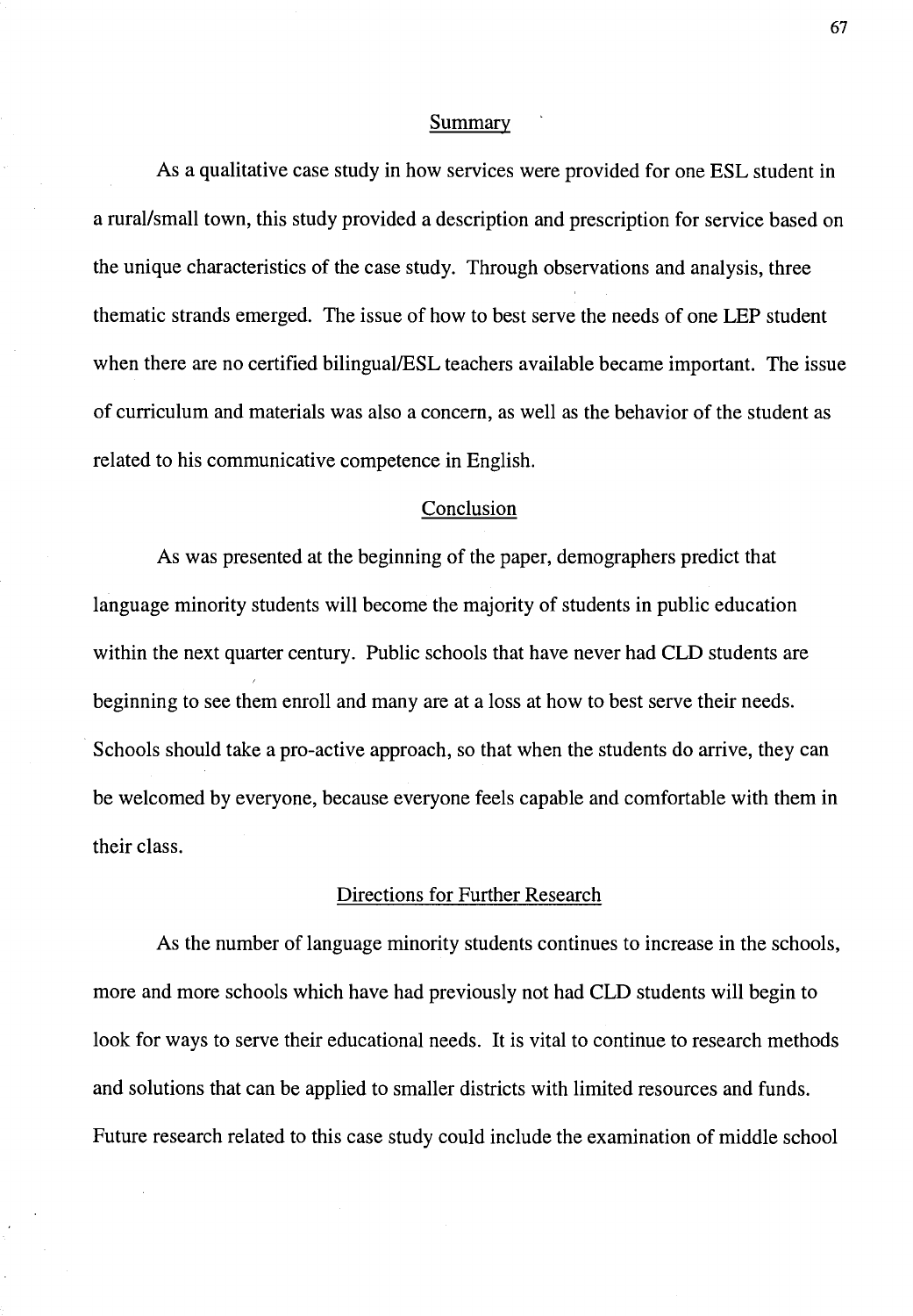and high school age students whose needs are very different from an elementary schoolaged child. In addition to not having as much time available to attend school, due to age, they also have developmental issues and financial/career/educational decisions to make. Any lessons from this work that would assist in the instruction of second language learners should be shared with other professionals in education. This is clearly worthy of future field research. This study was limited to one student, therefore the generalizability of the case is limited. However, the strength of this case study is found in its timeliness. It can serve as a call to action for school districts that may also soon find themselves with ELL students at their doorstep. It is hoped that this case study will stimulate people to consider the issues *a priori* to the need.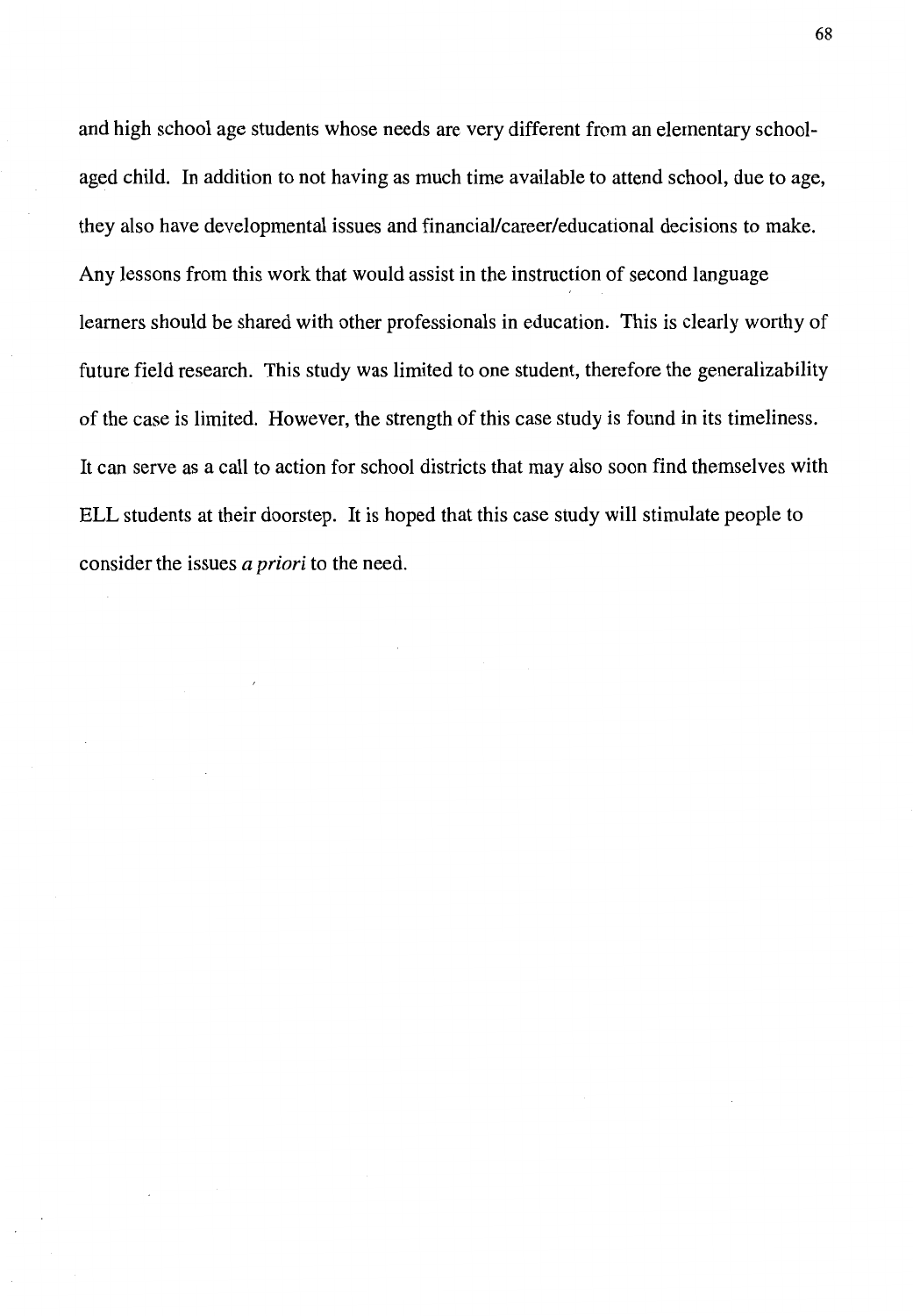# **REFERENCES**

- Algozzine, B., Christenson, S., & Ysseldyke, J. (1982). Probabilities associated with the referral to placement process. Teacher Education and Special Education, 5 (3), 19-23.
- American Psychiatric Association. (1994). Diagnostic and statistical manual of mental disorders (4th ed.). Washington, DC: Author.
- Baca, L., & Cervantes, H. T. (1998). The bilingual special education interface  $(3<sup>rd</sup>$  ed.). Upper Saddle River, NJ: Prentice Hall Inc.
- Baca, L., & De Valenzuela, J. (1994, Fall). Reconstructing the bilingual special education interface. NCBE Program Information Guide Series, Number 20.
- Bergin, V. (1980). Special education needs in bilingual programs. Arlington, VA: National Clearinghouse for Bilingual Education.
- Bernstein, D. (1989). Assessing children with limited English proficiency: Current perspectives. Topics in Language Disorders, 9 (3), 15-20.
- Briton, D., Snow, M., & Wesche, M. (1989). Content-based second language instruction. New York: Newbury House Publishers.
- Brophy, J.E. (1983). Research on the self-fulfilling prophecy and teacher expectations. Journal of Educational Psychology, 75, 631-661.
- Center for Applied Linguistics. (1999). Immigrant education. Internet web site: http://www.cal.org/public/topics/immigrnt.htm
- Chandler, J. T., & Plakos, J. (1971). An investigation of Spanish speaking pupils placed in classes for the educable mentally retarded. Journal of Mexican American Studies, 1 (58).
- Collier, V. (1987). Age and rate of acquisition of second language for academic purposes. TESOL Quarterly, 21, 617-641.
- Collier, V. (1989). How long? A synthesis of research on academic achievement in second language. TESOL Quarterly, 23, 509-531.
- Collier, V. (1992). A synthesis of studies examining long-term language minority student data on academic achievement. Bilingual Research Journal, 16 (1-2), 187-212.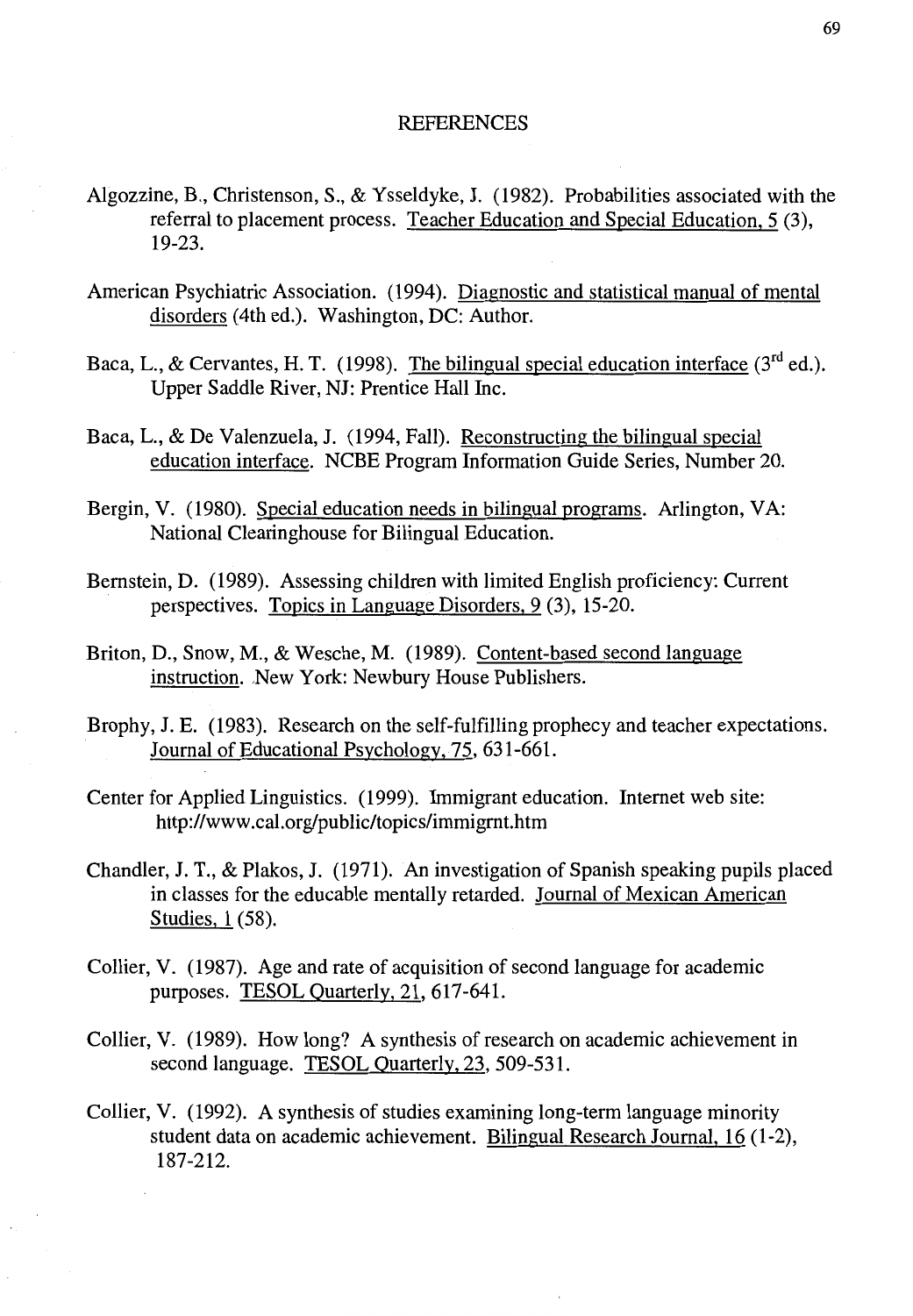- Collier, V. (1995). Acquiring a second language for school. Directions in Language and Education, 1 (4).
- Collier, V. (1996). Language-minority student achievement and program effectiveness. NABE News, 19 (6), 33-35.
- Condition of Education, The. ( 1997). Washington, DC: U.S. Department of Education, Office of Educational Research and Improvement, National Center for Education Statistics.
- Cummins, **J.** (1979). Linguistic interdependence and the educational development of bilingual children. Review of Education Research, 49, 222-251.
- Cummins, **J.** (1980). Psychological assessment of immigrant children: Logic or intuition? Journal of Multilingual and Multicultural Development, 1, 97-111.
- Cummins, **J.** (1984). Bilingualism and special education: Issues in assessment and pedagogy. San Diego, CA: College-Hill Press.
- Cummins, **J.** (1986). Empowering minority students: A framework for intervention. Harvard Educational Review, 56, 18-35.
- Cummins, **J.** (1989). A theoretical framework for bilingual special education. Exceptional Children, 56 (2), 111-119.
- Cummins, **J.,** & Swain, M. (1986). Bilingualism in education. New York: Longman.
- De Valenzuela, J. S. (1998). Language acquisition and the bilingual exceptional child. In L. M. Baca  $\&$  H. T. Cervantes, (Eds.) The bilingual special education interface (pp. 122-140). Upper Saddle River, NJ: Prentice-Hall, Inc.
- Dulay, H., Burt, M., & Krashen, S. (1982). Language two. New York: Oxford University Press.
- Duncan, S., E., & De Avila, E. A. (1990). Language Assessment Scales—Oral. Monterey, CA: CTB McGraw-Hill.
- Duncan, S., E., & De Avila, E. A. (1994). Language Assessment Scales-Reading/Writing. Monterey, CA: CTB McGraw-Hill.
- Education Indicator. (1999). Education indicator: An international perspective/ Indicator 32: Home and school language differences. Internet web site: http://nces.ed.gov/pubs/eiip/eiip32sl.html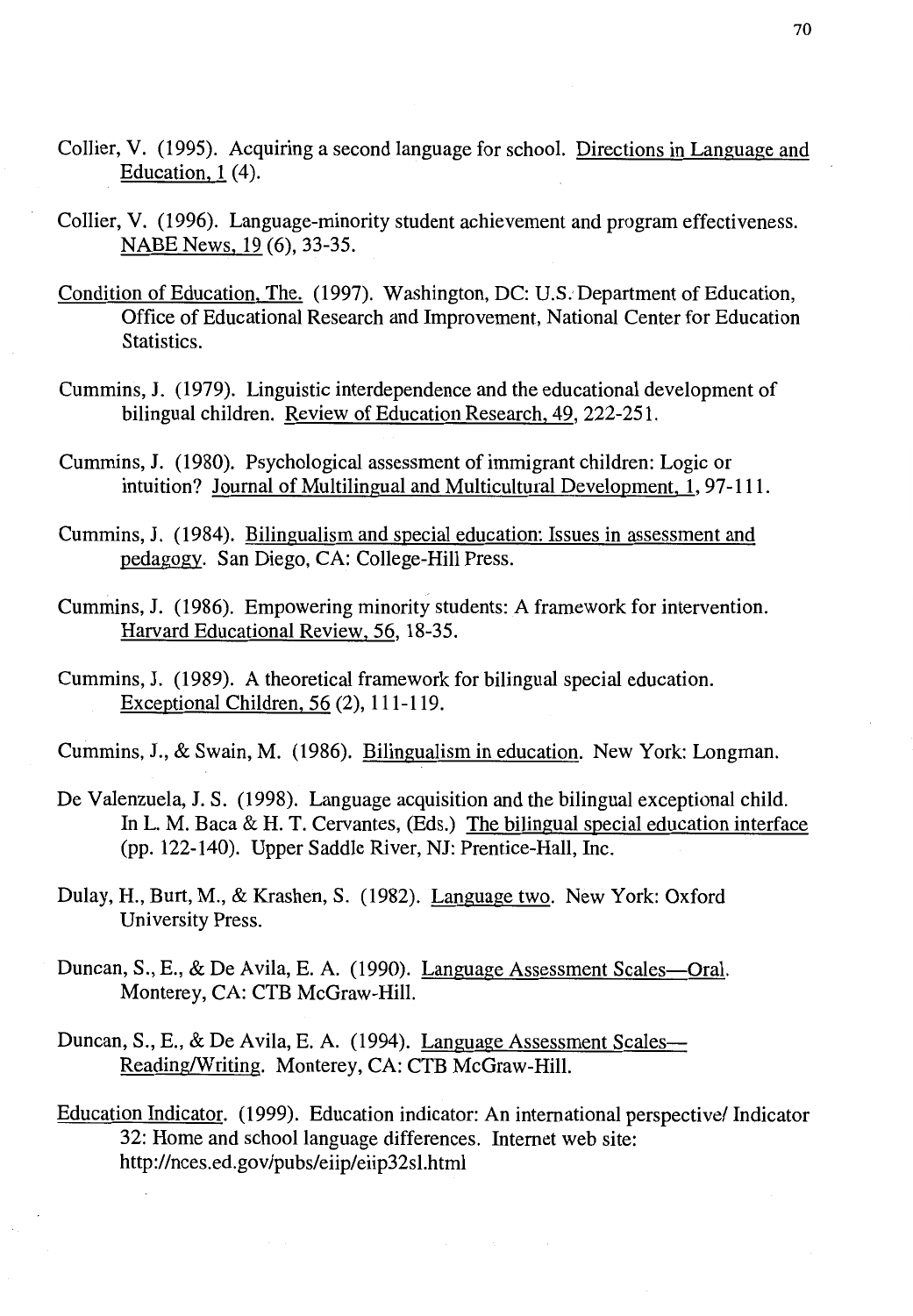- Ellis, R. (1992). Second language acquisition and language pedagogy. Bristol, Great Britain: Multilingual Matters Ltd.
- Enright, D.S., & McCloskey, M. L. (1988). Integrating English: Developing English language and literacy in the multilingual classroom. Reading, MA: Addison-Wesley.
- Fradd, S. H., Barona, A., & Santos de Barona, M. (1989). Implementing change and monitoring progress. In **S. H.** Fradd & **M. J.** Weismantel (Eds.), Meeting the needs of culturally and linguistically different students. Boston: College-Hill.
- Freeman, D., & Freeman, Y. (1994). Between worlds: Access to second language acquisition. Portsmouth, NH: Heinemann.
- Genesee, F. (1987). Leaming through two languages: Studies of immersion and bilingual education. Cambridge, MA: Newbury House.
- Gonzalez, V., Brusca-Vega, R., & Yawkey, T. (1996). Assessment and instruction of culturally and linguistically diverse students with or at-risk of learning problems: From research to practice. Needham Heights, MA: Allyn & Bacon.
- GoPaul-McNichol, S., & Thomas-Presswood, T. (1998). Working with linguistically and culturally different children: Innovative clinical and educational approaches. Needham Heights, MA: Allyn and Bacon.
- Hamayan, E. (1993). Current trends in ESL curriculum. In S.Hudelson, G. Italiano, & P. Rounds (Eds.). English as a second language curriculum resource handbook: A practical guide for K-12 ESL programs (pp. 16-34). Millwood, NY: Kraus International.
- Hamayan, E., & Damico, J. (1991). Limiting bias in the assessment of bilingual students. Austin, TX: Pro-ed.
- Irujo, S. (1998). Teaching bilingual children: Beliefs and behaviors. Cambridge, MA: Heinle & Heinle Publishers.
- Krashen, S. D. (1981). Second language acquisition and second language learning. Oxford: Pergamon Press.
- Krashen, S. D. (1982). Principles and practice in second language acquisition. Oxford: Pergamon Press.
- Krashen, S. D. (1996). Under attack: The case against bilingual education. Culver City,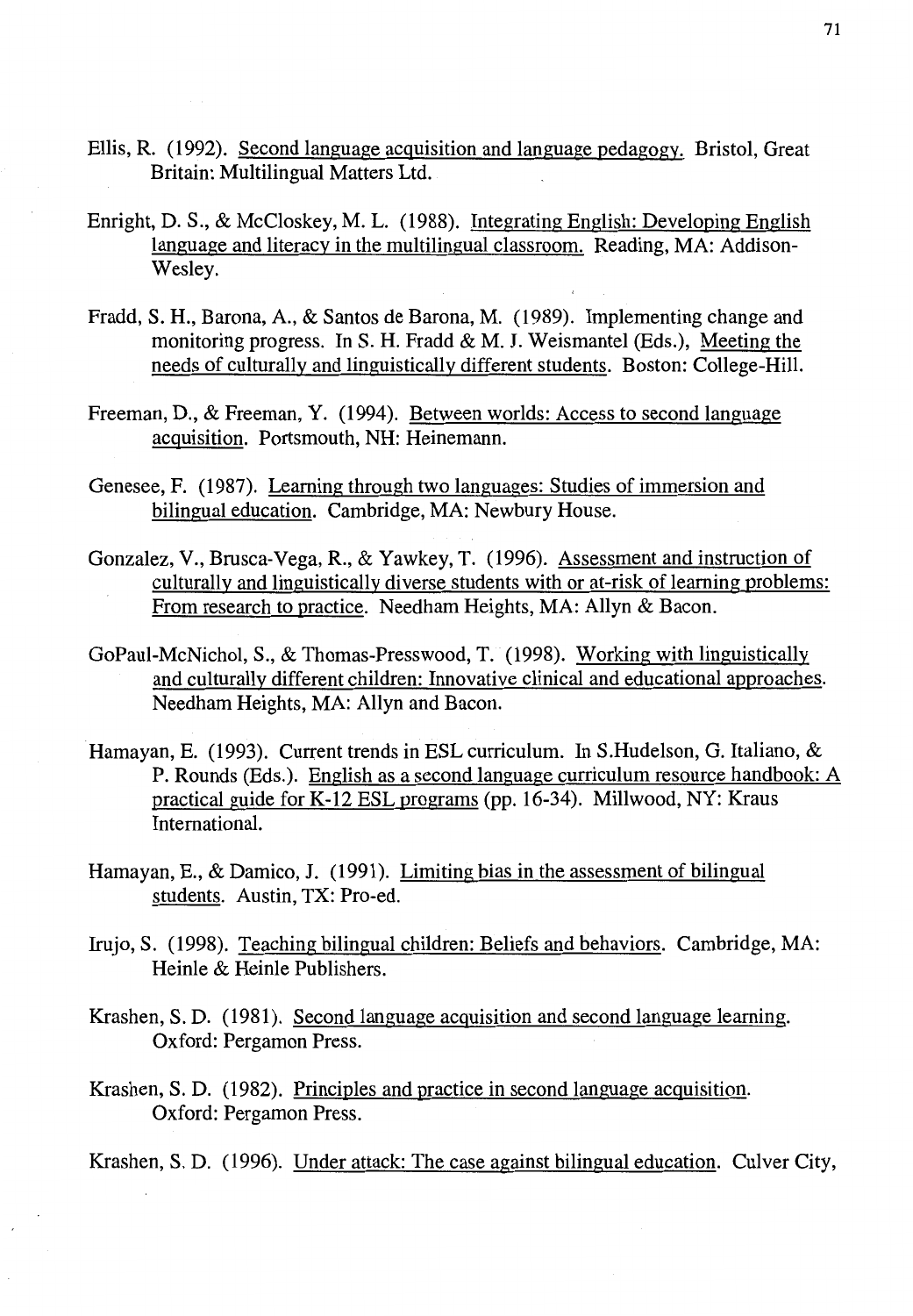CA: Language Education Associates.

- Larsen-Freeman, D., & Long, M. (1991). An introduction to second language acquisition research. New York: Longman, Inc.
- Lau v. Nichols, 414 U.S. 5637 (1974).
- McLeod, M. R. (1998). Interpreters in special education assessment (Doctoral dissertation, George Washington University, 1998). Dissertation Abstracts International, 59, 9835897.
- Mercer, J. (1973). Labeling the mentally retarded. Berkley, CA: University of California Press.
- Merriam, S. (1998). Qualitative research and case study applications in education. San Francisco: Jossey-Bass.
- Ogbu, J. (1992). Adaptation to minority status and impact on school success. Theory Into Practice, 31, (4), 287-295.
- Ortiz, A. A., & Maldonado-Colon, E. (1986). Reducing inappropriate referrals of language minority students to special education. In A. C. Willig & H. F. Greenberg (Eds.), Bilingualism and learning disabilities (pp. 37-52). New York: American Library Publishing Co.
- Ovando, C., & Collier, V. (1985). Bilingual and ESL classrooms: Teaching in multicultural contexts. New York: McGraw-Hill Book Co.
- Ovando, C., & Collier, V. (1998). Bilingual and ESL classrooms: Teaching in multicultural contexts (2nd ed.). New York: McGraw-Hill Book Co.
- Perez, B., & Torres-Guzman, M. (1996). Leaming in two worlds: An integrated Spanish/English biliteracy approach  $(2^{nd}$  ed.). New York: Longman Publishers USA.
- Rist, R. (1997). Student social class and teacher expectations: The self-fulfilling prophecy in ghetto education. In J. Strouse (Ed.). Exploring themes of social justice in education: Readings in social foundations (pp. 163-190). Upper Saddle River, NJ: Prentice-Hall, Inc.
- Rodriguez, R., Prieto, A., & Rueda, R. (1984). Issues in bilingual multicultural special education. National Association of Bilingual Education Journal, 8, 55-66.
- Rong, X., & Preissle, J. (1998). Educating immigrant students: What we need to know to meet the challenges. Thousand Oaks, CA: Corwin Press, Inc.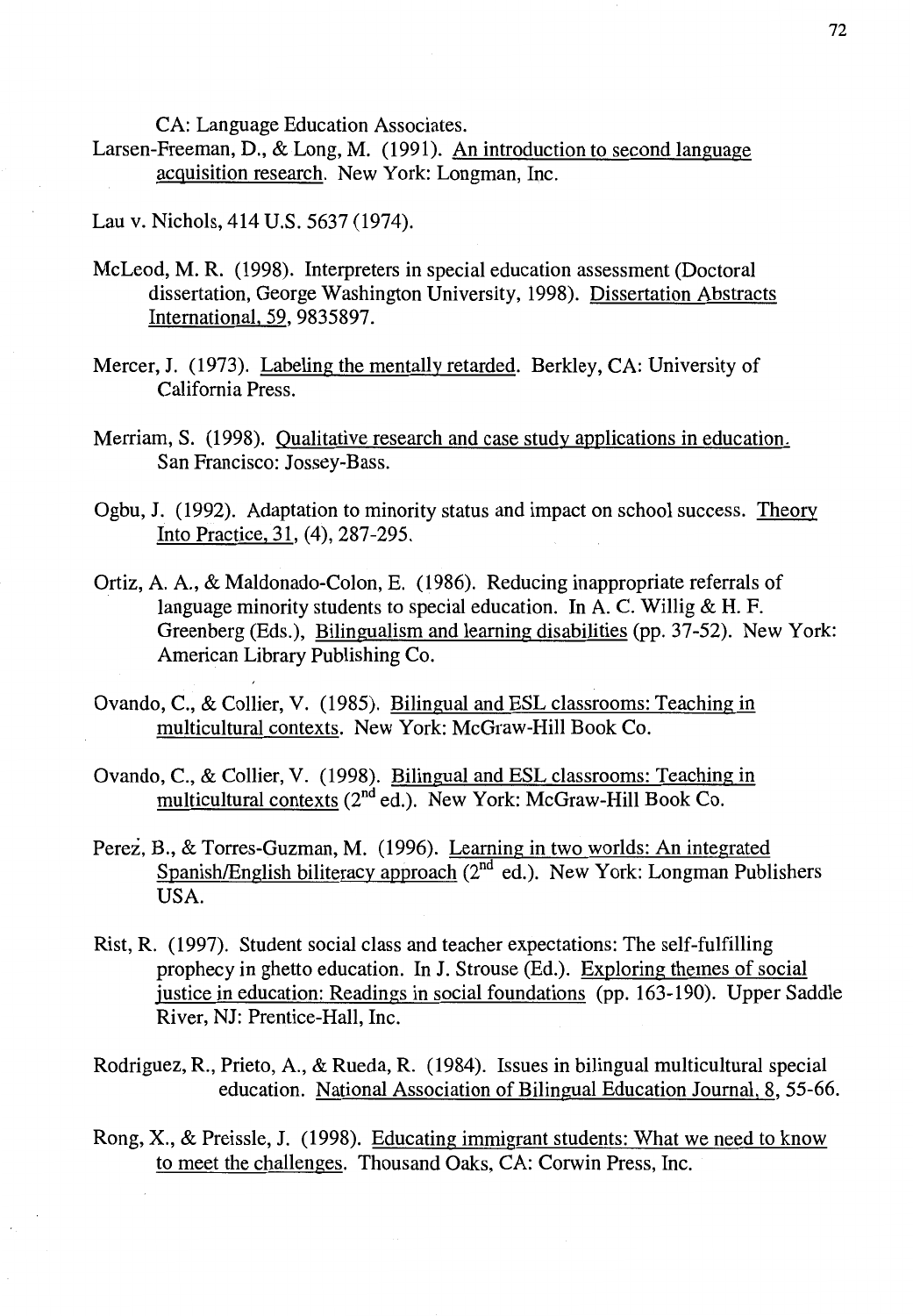- Saville-Troike, M. (1984). What really matters in second language learning for academic achievement? TESOL Quarterly, 18, 199-219.
- Skutnabb-Kangas, T., & Toukomaa, T. (1976). Teaching migrant children's mother tongue and learning the language of the host country in the context of the sociocultural situation of the migrant family. Helsinki: The Finnish National Commission for UNESCO.
- Stryker, S., & Leaver, B. (1997). Content-based instruction in foreign language education: Models and methods. Washington DC: Georgetown University Press.
- Thomas, W. P., & Collier, V. P. (1997). School effectiveness for language minority students. Washington, DC: National Clearinghouse for Bilingual Education.
- Tucker, G. R., Hamayan, E., & Genesee, F. (1976). Affective, cognitive and social .factors in second language acquisition. Canadian Modern Language Review, 23, 214-226.
- Vasquez-Chairez, M. (1988). Bilingual and special education: Procedural manual for program administrators (Crosscultural Special Education Series, Vol. 1). Sacramento: California State Department of Education.
- Vygotsky, L. (1978). Mind and society. Cambridge, MA: Harvard University Press.
- Weinstein, G. (1984). Literacy and second language acquisition: Issues and perspectives. TESOL Quarterly, 18, 471-484.
- Willig, A. C. (1986). Special education and the culturally and linguistically different child: An overview of issues and challenges. Reading, Writing, and Learning Disabilities, 2 (2), 161-173.
- Ysseldyke, J.E., Algozzine, B. J., & Thurlow, M. L. (1992). Critical issues in special education. Dallas, TX: Houghton Mifflin.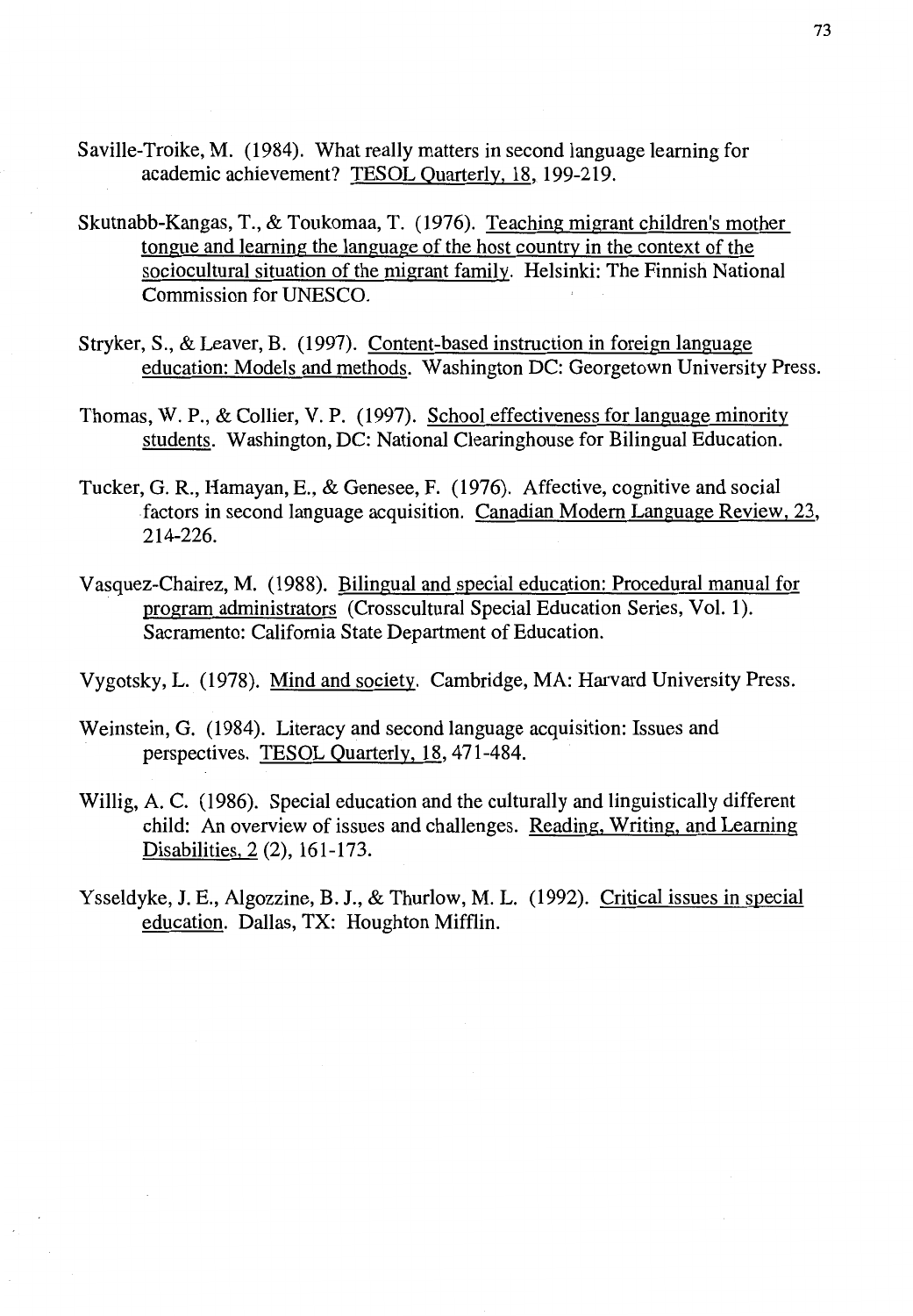# **APPENDIX**

Interview Protocol

 $\hat{\mathcal{A}}$